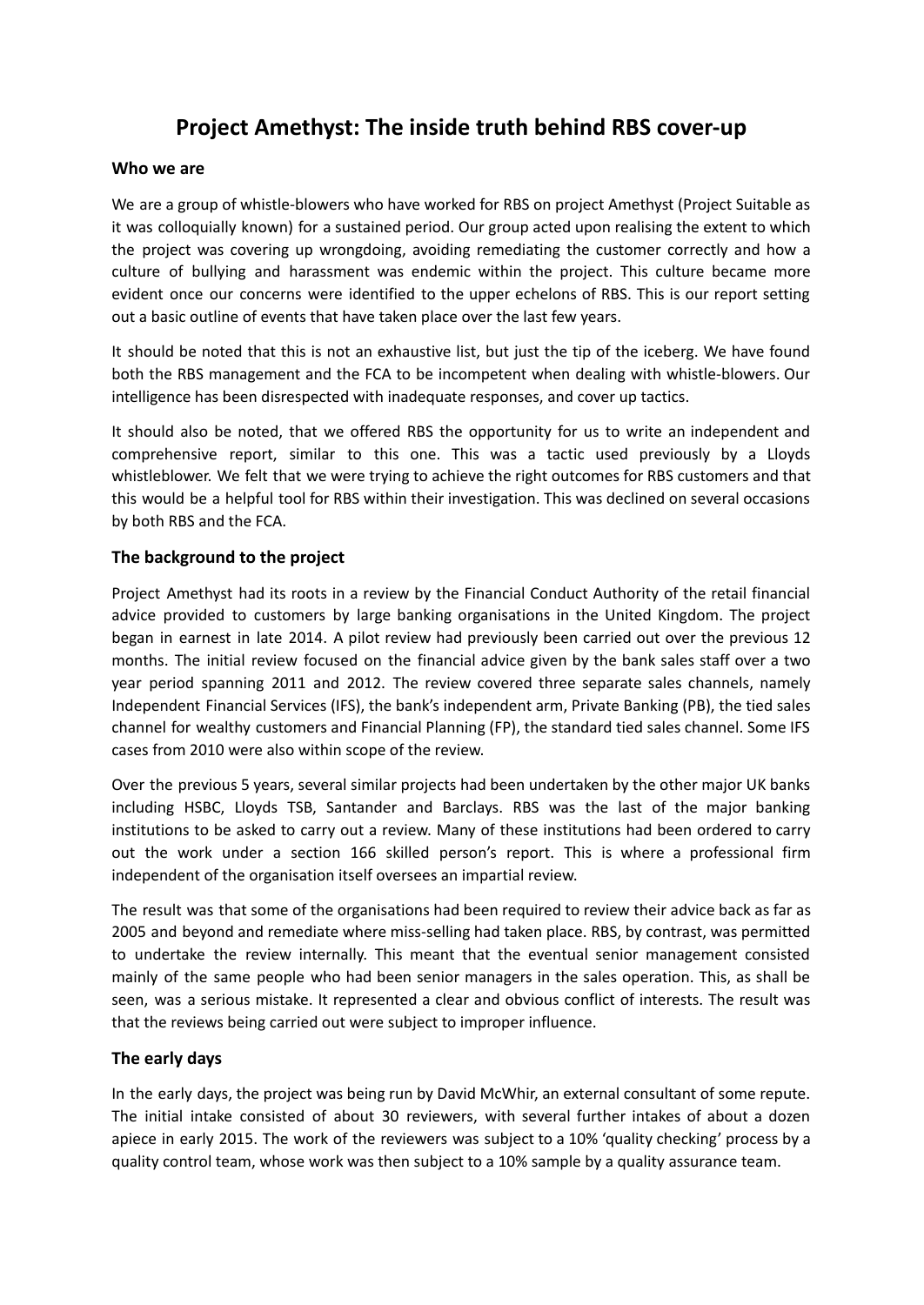It is common on such large scale projects to have a quality checking process in place. The purpose of this is to ensure that the work of reviewers is free from mistakes and that internal processes have been followed correctly. What happens in a correctly functioning project is that policies and processes are set at the outset, determining what is considered right and wrong. This determines how certain recurring issues will be treated. The role of the quality checking function is then to ensure that reviews are carried out in line with pre-agreed policy and that processes have been followed. Those policies are documented in writing, remain consistent throughout the life of the project and are not changed midway through because they are producing 'too many' unclear or unsuitable cases, as was the case with project Amethyst.

It has to be recognised that financial planning is not an exact science. Each case presents its own unique set of facts and it is not possible to reduce the project to a 'flow chart' approach. The role requires a distinct element of professional judgement, which is why it sought reviewers who were qualified to give financial advice. This meant a minimum of a level 4 diploma qualification, with a small number of exceptions who were qualified to level 3 but had substantial practical experience in the field.

It is also perfectly possible for two individuals of an equal level of qualification to take a different view of the same facts. This does not make one party 'right' and the other 'wrong'. The role of a quality checking function, as outlined above, is to check that pre-agreed standards have been followed. It is NOT about one person reviewing another's work and deciding retrospectively 'I would have done this differently, therefore, I am right, you are wrong and your case is a red' (explained further below).

RBS utilises a red/amber/green quality checking system. The intention of this is that a case is graded green where it has been correctly worked in line with process and is free of mistakes. A case is graded amber where it contains minor errors, omissions or inaccuracies of no material consequence. A case is graded red where it contains serious errors, which put the company or the customer at risk.

Red grades are a relatively serious matter and multiple red grades (over 10%) can result in a reviewer being placed on increased monitoring and ultimately even being sacked. The entire project had a very threatening culture from the outset and case handlers were constantly being threatened with consequences if their work was seen as 'not up to scratch'. One particular intake were told on their first week: 'the management are not happy with the QC results, they want heads to roll'.

This really sums up the mentality of the entire project, which was needlessly hostile, aggressive and threatening from the outset. People were routinely threatened, bullied, harassed, scapegoated and subjected to insinuations that they were not capable of doing their jobs properly. This was particularly the case when corrupt management required convenient scapegoats so that they could disguise a cynical cover-up by dressing it up as legitimate performance management, more of which later.

In the early stages, the bank appointed a quality assurance team manager for the project who had significant experience in similar roles. This person resigned from the project in a matter of weeks due to the fact that it was an absolute shambles. The role was therefore given to someone who had never run a quality checking department before and had only ever worked as a reviewer. This therefore resulted in that person being a lot more subject to improper influence than a more experienced quality manager would have been.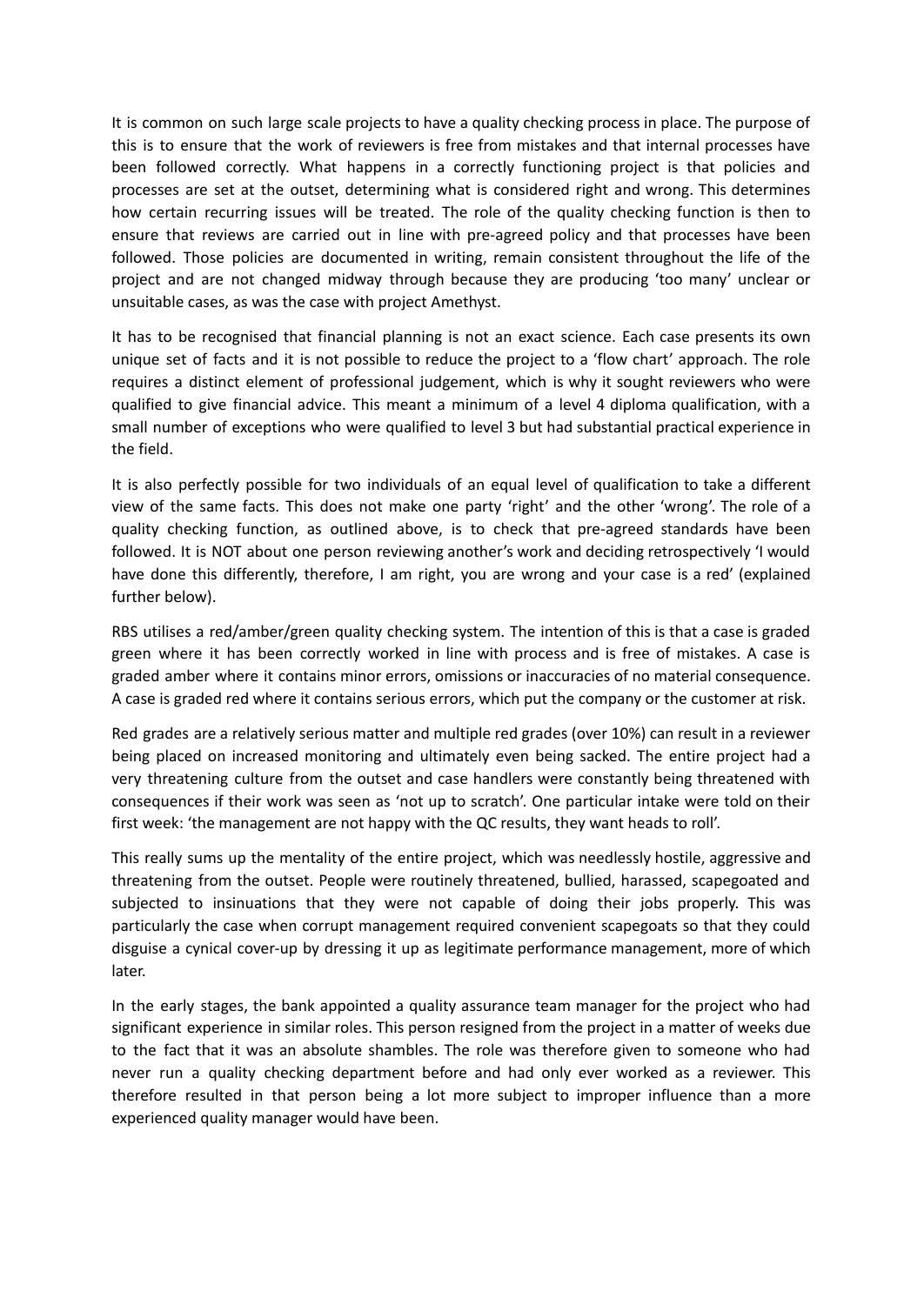In the early days, the operations management were people who had previously worked for RBS on other projects. They were from a remediation background and understood the culture and the mentality. The purpose of remediation is that you review your past conduct and that you put right your mistakes of the past. The work is done honestly and impartially and is not influenced by cost or timing. The 'honestly and impartially' bit is generally very difficult where the review is carried out internally. This is particularly the case where the review is managed by people who were involved in running the advice operation. This is why many reviews of this nature are outsourced.

As noted above, other banks were forced to appoint an independent skilled person to carry out the work in order to ensure that this was done fairly. RBS, by contrast, was left to its own devices and therefore this allowed cost and timing to become the factors driving the review.

Unfortunately, as shall be outlined later, the original management left the project within the first year or so. They were replaced by people whose background was as senior managers in the sales operation. This proved to be a serious error as it created a clear and obvious conflict of interests. The mentality of these people was not one of remediation. Rather, it was one of 'we have never done anything wrong, we can't have done because I was in charge'. The review descended into a tick-box inconvenience, to be over and done with as soon as possible and as cheaply as possible.

The reality of the situation was that this was a case of 'jobs for the boys'. RBS had, by and large, taken its advisory salesforce off the road at the end of 2012 when the Retail Distribution Review came into effect. It had no real advisory operation left, other than to service a very small number of very high net worth clients. Some of the management had worked for the bank for decades and were on very high salaries. Therefore, the consensus was that their appointment represented an attempt to find a use for them, so that the bank did not have to make them redundant.

There was no evident consideration given to the appropriateness of their being permitted such a degree of influence in a review focused on advice given by teams they had headed. Notably, the positions given to John Claxton as head of policy and Dominic Kinsella as head of operations represented clear and obvious cause for concerns, which would later prove to be well founded.

At this stage, RBS had appointed a head of remediation named Ian Carter. This appointment proved to be a serious error of judgement. As outlined above, the purpose of a remediation function is to ensure that past wrongdoings are put right. It is a people function, about doing the right thing by your customer and demands that workers are treated with respect and their concerns listened to.

Ian Carter, unfortunately, believes in none of that. He is an old school corporate bully boy type, who makes the people reporting to him thoroughly uncomfortable. He is all about doing everything yesterday at the lowest possible cost and lining his own pockets. It is not for nothing that he became disparagingly known as 'Cover-up Carter'. The customer figures precisely nowhere in his thinking and the people working for him are seen as sub-human. His whole attitude and approach is completely incompatible with his position. He is a deeply unpleasant individual and just about the worst appointment imaginable for such a responsible role. Unfortunately, he has been allowed to thrive in a culture which rewards and promotes bullies and excuses them as being 'driven'.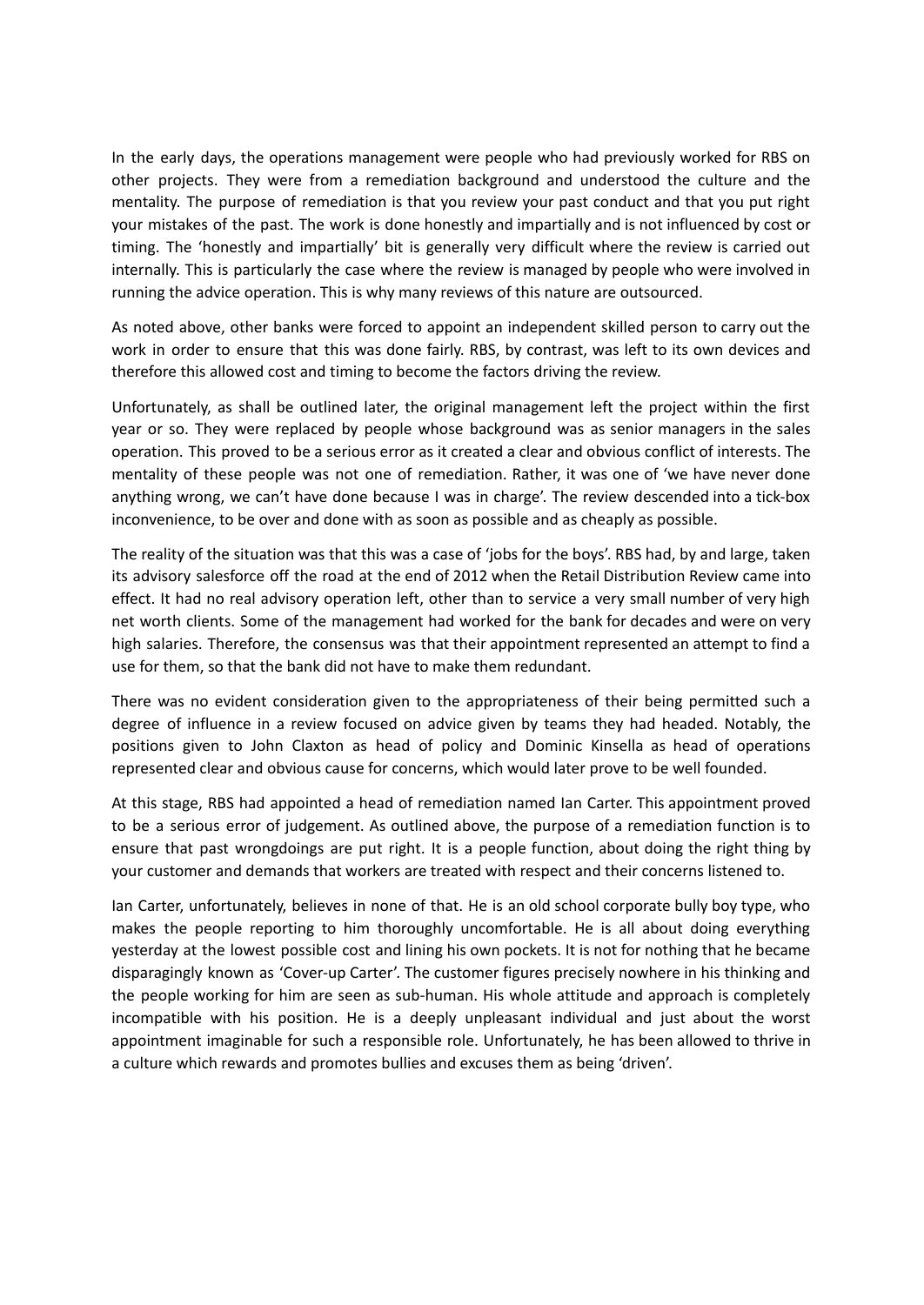#### **The events of mid 2015**

The first few months of the project, in general, were chaotic and shambolic, though at this stage it was merely incompetence as opposed to anything more sinister. In mid-2015, workers on the project were asked to take part in an exercise known as the 'engagement survey'. This is where they are asked to give their opinions on the performance and leadership provided by the senior management team. The survey is done anonymously and people are only asked to confirm whereabouts in the business they work. The idea of this is that people are protected from individual reprisals.

The results of the survey were disastrous, with the majority of the project scathing about the lack of direction and overall poor performance of the management. The survey asked for feedback as to how the operation could be improved and a number of workers provided detailed suggestions as to both what was being done wrongly with the project and how it could be improved.

Because people could not be threatened with individual reprisals, they were threatened with collective ones. The whole project was called together by their team leaders and told that the senior management were unhappy with the results of the survey because 'their bonuses were linked to the outcome'. Therefore, the whole project were ordered to do it again and this time say only good things. This meant that the concerns with how the project was being run were swept under the carpet and the thoughtful and detailed suggestions made on how to improve it were consigned to the rubbish bin. All of which meant that things continued in the same badly run vein as previously.

Workers on the project were threatened that if they did not do so then their engagements would be ended. For context, most of the workers on the project were agency, temporary or contingent workers or external consultants. Therefore, they did not have any employment rights. This meant that they could be instantly terminated without any justification and without recourse. This was something which happened on numerous occasions on the project. This was primarily either when someone told too many inconvenient truths, or otherwise when incompetent management required a convenient scapegoat.

To put it bluntly, workers were forced under threat of their jobs to falsify the outcome of the survey so that Messrs Carter & Co could be paid bonuses to which they were not rightfully entitled out of taxpayers' money. This attitude has persisted to date, each time the survey has been taken. Workers have been told 'remember, be nice', or 'you know what to do' or a number of other ways to say 'you can't tell the truth if you want to keep your jobs'. Therefore, the entire project has taken the form of one big pretence, where people are forced to keep up an act to make out that the management are competent and the project is being done properly.

The seriousness of this is impossible to overstate. In 2007, the country was brought to its knees, largely as a result of the reckless behaviour of bankers greedy for bonuses. It therefore beggars belief that almost a decade later, people working in the industry could be forced to falsify such an exercise so that bonuses could be wrongly paid to senior bankers. This was, basically, fraud. However, the attitude of the management was that it was routine and perfectly acceptable. Furthermore, there was no attempt whatsoever to couch or hide the threat. There are, by a rough estimate, 75-100 witnesses who can confirm the truth of this account.

In late 2018, an article was published in the press exposing the culture of bullying that existed within the bank. This is unsurprising when you have individuals such as Ian Carter appointed to senior roles. RBS's response was to claim that engagement scores (i.e. worker satisfaction) were 'the best on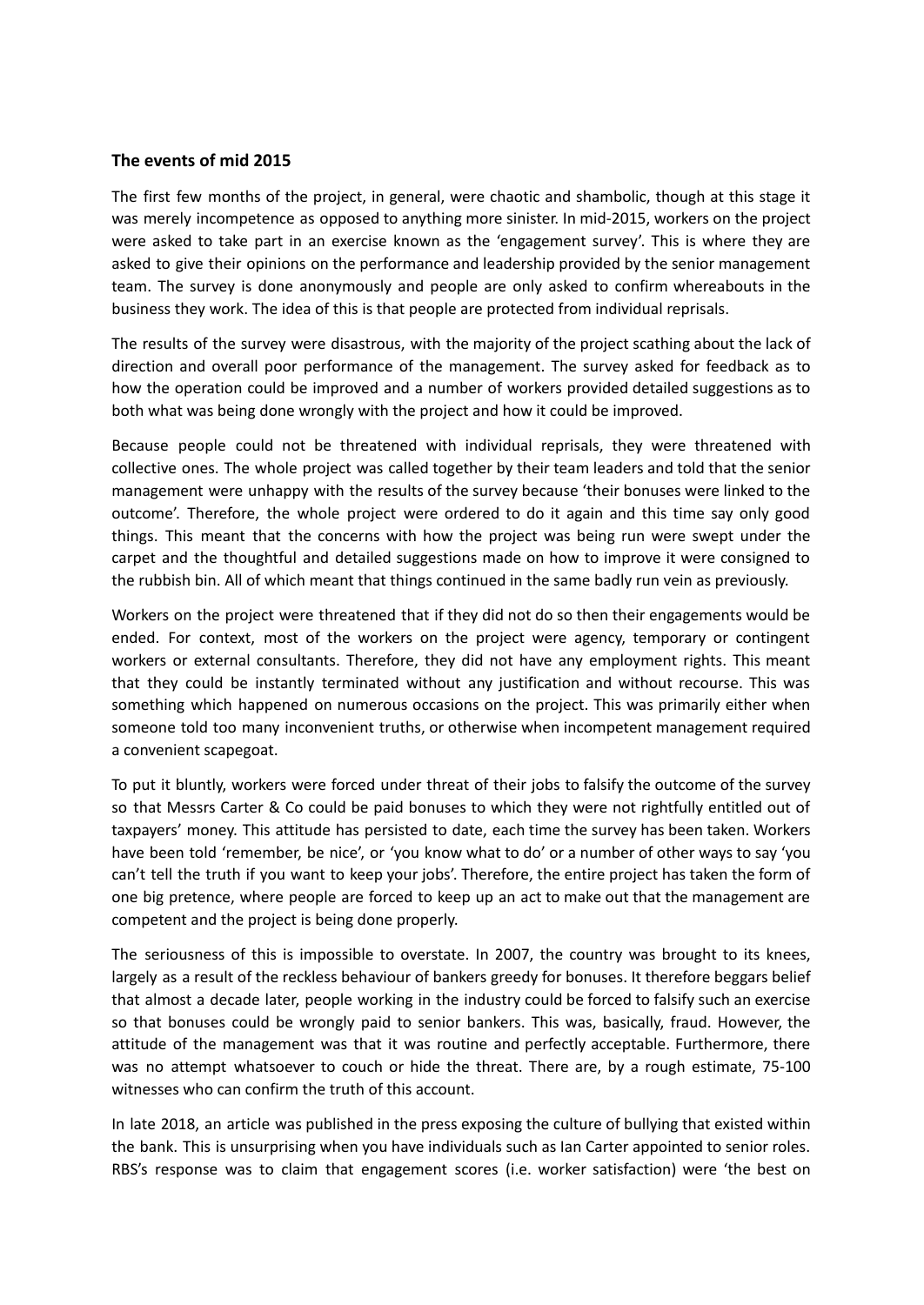record'. Frankly, if the above is anything to go by, this is not surprising! The likelihood is that anyone else who expressed concerns was simply bullied into silence in the same way.

As a further example of the bullying mentality which pervaded the project, the 'quality checking' pass rate was around 80% at this stage. This was predominantly because the system was inadequate. There was a lack of any kind of clear direction from above and rather than being a reflection of the quality of one's work, the whole process was one big game of Russian roulette. However, all of the team leaders were advised that they were required to give the names of some members of their teams who 'should not be on the project'.

This meant that each team leader was obliged to come up with two or three names, regardless of whether they truly believed that the people concerned were not good enough. Those people were then threatened and told that their card was marked. By and large, the people concerned were all good at their jobs, but again were being threatened and bullied as scapegoats for a completely incompetent system.

At one point, there was a visit from John Ellington, the Director of Shared Services, to the office. He had commented that the senior management rarely received feedback on how people were finding the project. One particular reviewer commented to this 'no because it is actively discouraged' (the events outlined above still fresh in everyone's mind). Mr Ellington appeared rather shocked at this. However, rather than any attempt being made to improve things, the person making the comment was called into an individual meeting by Huw Thomas and was told that they could not say things like that.

Effectively, the message was 'not only can you not express any concerns about the project whatsoever and you have to say everything is fine, but you also have to pretend that feedback is welcome and the only reason you don't give any is because the project is perfect'. It starts to become clear at this stage that the entire project was one huge sham.

# **The political background to the cover-up**

In late 2013, when the review was first commissioned, the Financial Conduct Authority was headed by Martin Wheatley. Mr Wheatley was known to be a hardline figure, who would call the major banks to account for their conduct. In May 2015, the coalition government was replaced by an outright Conservative majority. In July 2015, Mr Wheatley was forced out following a vote of no confidence by the then Chancellor George Osborne. The consensus in the industry was that this was following pressure from a number of large banks and insurers acting in a self-serving manner. Essentially, they did not like the fact that he was so tough on them and would call them to account for their conduct. The government had therefore caved in to them.

In his place was appointed Andrew Bailey. Mr Bailey is considered by those in the know to be excessively cosy with the banking industry. Concerns were raised by many about his appointment and concerns have also been raised during his tenure. The concerns were that the FCA under Bailey has become a toothless regulator, which would allow the large banks to do as they pleased. There were widespread concerns in the industry at outset that this was exactly the point. Osborne, as a major capitalist, was happy to allow the banks to run the country. Moreover, his government had expressed a desire to sell RBS back into private ownership, a process which began just a month after Mr Wheatley's ousting, in August 2015.

It would be a while before the impact of this was felt on Project Amethyst. However, it was clear that the government on the whole had no appetite for further skeletons to be dragged out of the RBS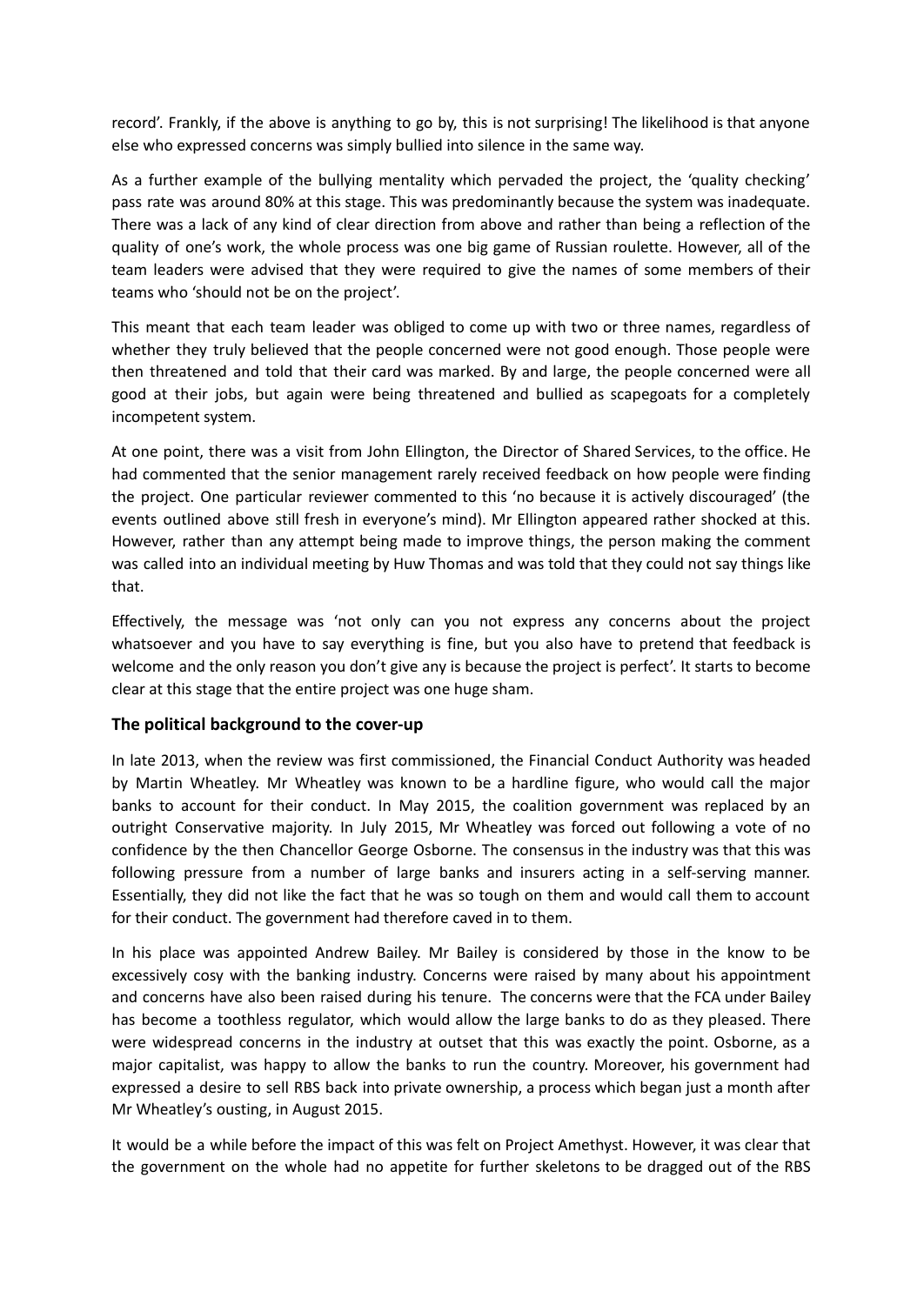closet. Put simply, if the government was to ever be able to sell the bank's shares and to get any decent price for them, the bank needed to appear clean as a whistle to the outside world. This is a key point which served to facilitate the cover-up.

One further example of Mr Bailey's work can be seen in the deadline on PPI complaints imposed by the FCA in March 2017. The regulator under Mr Wheatley had been resisting calls from the banks to do this for years as it was not considered to be in the public interest. However, just eight months into Mr Bailey's tenure, the banks got their way.

# **The events of early 2016**

During the mid-late part of 2015, workers on the project by and large had been engaged in what was known as 'indexing'. This was a specialised admin task aimed at ensuring the cases were ready to be reviewed. During the early part of 2016, a decision was taken to commence review of the cases. Put simply, the advice given by the bank's sales staff in 2011 and 2012 was reviewed by the members of the project. The reviewers were by and large independent and not connected to the original sales of the products. The reviewer needed to assess the file and to decide whether the advice given to the client to purchase the product was suitable or unsuitable, or whether it was unclear from the file. In the event of an unsuitable decision, appropriate compensation would be calculated and paid to the client. In the event of an unclear outcome, customer contact would be undertaken in order to arrive at a suitable or unsuitable conclusion.

As mentioned previously, the reviews being carried out were subject to a quality checking process. Training was provided on the review process to all of those who would be reviewing the cases and quality checking them. The quality checking process at the time was being run by a Samik Budhdeo, an experienced quality manager who understood how to run a quality checking process.

It was stated categorically at this point that the quality checking process did NOT involve questioning the conclusion reached by the reviewer, other than where it was factually incorrect or inconsistent with agreed policy. The decision as to whether to rate a case suitable, unsuitable or unclear was entirely that of the reviewer. The quality check would cover adherence to pre-agreed process and policy, factual and technical accuracy and seek to confirm that the work was free of mistakes. This is how any standard quality checking process is run.

The reviewers were told that they should give the benefit of the doubt to the customer and where the sale was questionable should feel free to judge it unsuitable. The reviewers were assured categorically that they would not be victimised for doing so. Originally, the review consisted mainly of FP cases, with a number of PB ones for good measure and the process worked well.

Approximately three months later, a strange thing started to happen. Reviewers started to receive PB cases which had been classed as unsuitable back from quality checking graded red. The quality checking comments stated that the reason for the grade was that the case had been classed as unsuitable, however, 'the correct outcome should be suitable' (or occasionally unclear).

This was something which the trainer, a certain Huw Thomas, had absolutely guaranteed every reviewer would not happen. The reviewers were absolutely and categorically assured that the decision as to the outcome of the case was theirs and theirs alone. This assurance, however, was not being kept. What was more, when a challenge to the decision was made, reviewers were told that they were not allowed to mention the fact that the assurance had been given.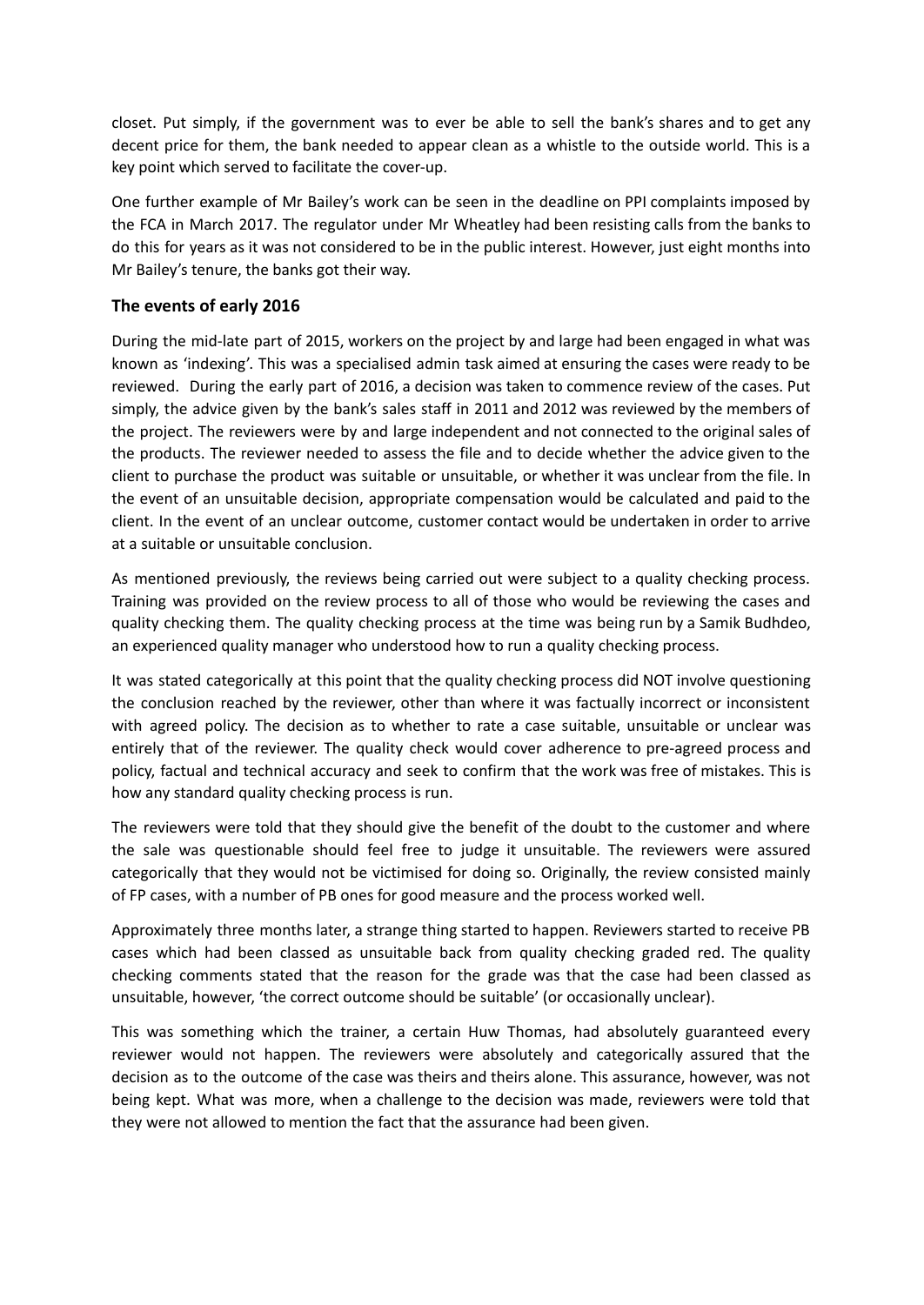Several reviewers were told that the cases had been looked at by policy, who did not agree with the decision. 'Policy' was, in reality, one man, the aforementioned John Claxton, whose role on the project was that of Head of Policy. John Claxton was a senior sales manager at area/regional Director level in the Private Banking sales operation. He had also been in agreement at outset that the decision as to the suitability of the advice was that of the reviewer alone and yet appeared now to be seeking to renege on that assurance.

In a properly functioning project environment, the role of a policy function is to review challenging issues and dilemmas referred to it by the operation. These can be general issues impacting a number of cases, or very unusual circumstances impacting a single case. The policy function is intended, to come up with an appropriate and fair way for the issues to be treated going forward. They key term here is 'going forward'. It is not the role of a policy function to take all of the historic cases which fit into a certain category (i.e. PB unsuitable cases), look at them through rose-tinted spectacles and then order people to change the outcomes. However, in this instance, 'policy' rode roughshod over this basic principle.

Unfortunately, Mr Claxton was a senior employed member of staff and the teams carrying out the review and 'quality checking' and their managers were all dispensable temporary workers. Therefore, nobody had the strength of character to stand up to him. The result was the development of a situation which was in complete breach of the FCA's principle 8 and, in particular, the FCA handbook regulation SYSC 10.1.3, which states:

*'A [firm](https://www.handbook.fca.org.uk/handbook/glossary/G430.html) must take all appropriate steps to identify and to prevent or manage conflicts of interest between the [firm,](https://www.handbook.fca.org.uk/handbook/glossary/G430.html) including its managers, employees and appointed [representatives](https://www.handbook.fca.org.uk/handbook/glossary/G1659.html) (or where* applicable, tied [agents](https://www.handbook.fca.org.uk/handbook/glossary/G1983.html)), or any [person](https://www.handbook.fca.org.uk/handbook/glossary/G869.html) directly or indirectly linked to them by [control](https://www.handbook.fca.org.uk/handbook/glossary/G221.html), and a [client](https://www.handbook.fca.org.uk/handbook/glossary/G156.html) of *the [firm](https://www.handbook.fca.org.uk/handbook/glossary/G430.html)'.*

The conflict here is clear. The correct course of action was to serve the interests of customers who had been misadvised by ensuring they received redress. John Claxton's interest as a former PB sales manager was manipulating the figures to make it look as though all of the advice PB gave was excellent.

What had happened, in essence, was that Mr Claxton had seen the number of PB cases which were being judged unsuitable and decided that it reflected badly on him and his colleagues as the former managers of the advisory operation. He had therefore decided to take it upon himself to look at the cases and to do so with the mentality of: 'I don't want all of these cases to be unsuitable, therefore they are not unsuitable'. This was a persistent problem throughout the project with the RBS advisory staff who were taken into 'quality checking' or managerial roles, they proved incapable of shaking the mentality of 'this is how we used to do things, therefore, it must be right'. Claxton, as a senior manager in the PB advisory operation, even more so than most.

He therefore took it upon himself to order the 'quality checking' team to argue all of the cases as suitable or unclear. In essence, what Mr Claxton was saying was 'feel free to judge cases unsuitable, just don't do it to my cases'.

As was eminently predictable, he proved incapable of setting aside his pre-existing belief that everything his department ever did was fantastic. *John Claxton abused his position and abused the quality checking system in order to force people to change the outcomes of unsuitable private*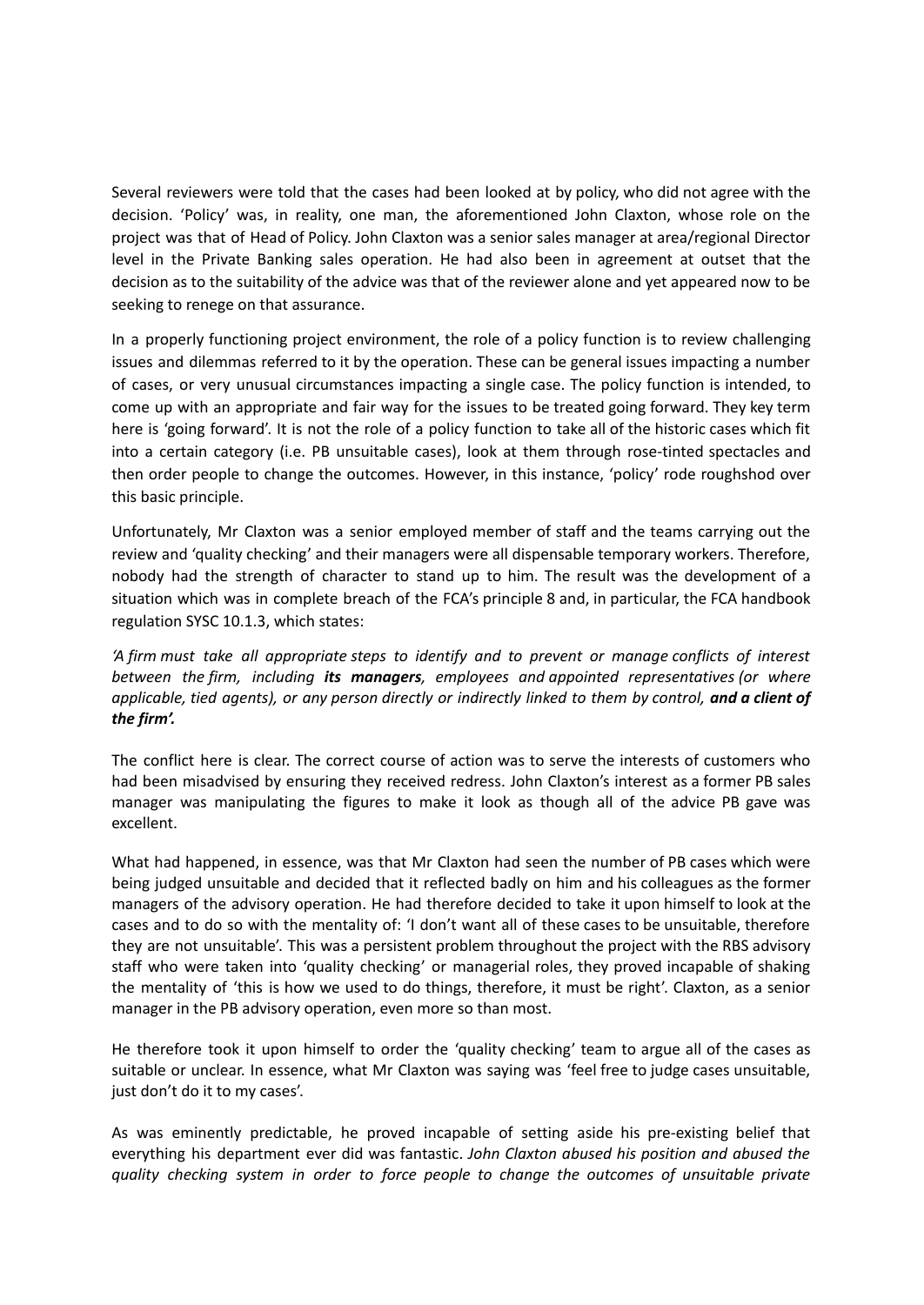*banking cases for the benefit of himself and his colleagues.* As outlined above, there was a complete failure on the part of RBS to put into place appropriate systems and controls to supervise John Claxton's activities and prevent him from going rogue.

Independent and impartial reviewers unconnected to the original advice were being forced to change their conclusions in order to fit what a senior manager with a clear conflict of interests wished to see. This was to become a recurring theme of what would become known as 'project suitable', or occasionally 'project cover-up'.

By this time, staffing changes were starting to take place within the project. David McWhir had been removed from it. The reasons for this were not made clear, however, given what was to transpire later, the consensus was that this was because he wanted to do the project 'properly'. Luke Johnston, the senior operations manager, who had a background in remediation and understood the word, had left. In his place was appointed another former senior Private Banking sales manager, Dominic Kinsella. Later, a former FP sales manager, Neil Othen, was appointed to an operations manager role. Samik Budhdeo, the experienced quality assurance manager, who understood how to run such an operation, had also moved on.

By this time, therefore, the project was starting to be taken over by former sales management. The conflict of interests was clear, many of them were being allowed to head the review into advice given by teams they had headed in the first place. The project as a whole began to have no appetite whatsoever for doing things properly. The situation was not helped by the fact that the project was being overseen by Ian Carter, the head of remediation who did not believe in remediation.

At this point, the relatively newly appointed Dominic Kinsella held a 'listening event'. This was where a number of workers on the project were invited to a meeting to discuss the project, how it was progressing and any concerns they may have. Unsurprisingly, the events described above figured heavily in the discussion. In the aftermath, a follow-up email was sent to Mr Kinsella outlining the events and the frustrations of the reviewers.

Whilst he did not have any immediate answers, Mr Kinsella appeared to take the concerns seriously. However, a second listening event scheduled for two weeks later with a different set of workers was mysteriously cancelled at short notice and never rescheduled. There was no explanation provided for this, however, the consensus was that he did not wish to be on the end of further ire from another group of disgruntled reviewers. The significance of this will become clear later.

At this point, there was a management conference call where the possible future size and scope of the project was discussed based on the figures. This meant basically, the number of suitable, unsuitable and unclear cases for each sales channel. As standard on such projects, the higher the number of unsuitable cases, the more wide-scope and further back the regulator is likely to require the review to be. RBS, however, once again appeared to be being treated differently in that it was being invited to submit its own proposals in this respect to the regulator, rather than being instructed.

On this call, a comment was made by Ian Carter to the effect that he did not want to go back further than 2008 with the review as this would entail 'paying out a fortune in redress'. The reason being that those who took out unsuitable investment products in 2011 and 2012 had, by and large, not lost out as the markets were up since that point. Those who invested in 2007 and earlier, however, would have been likely to have lost significant amounts of money. This is because many of them would have sold their investments when the stock market crashed.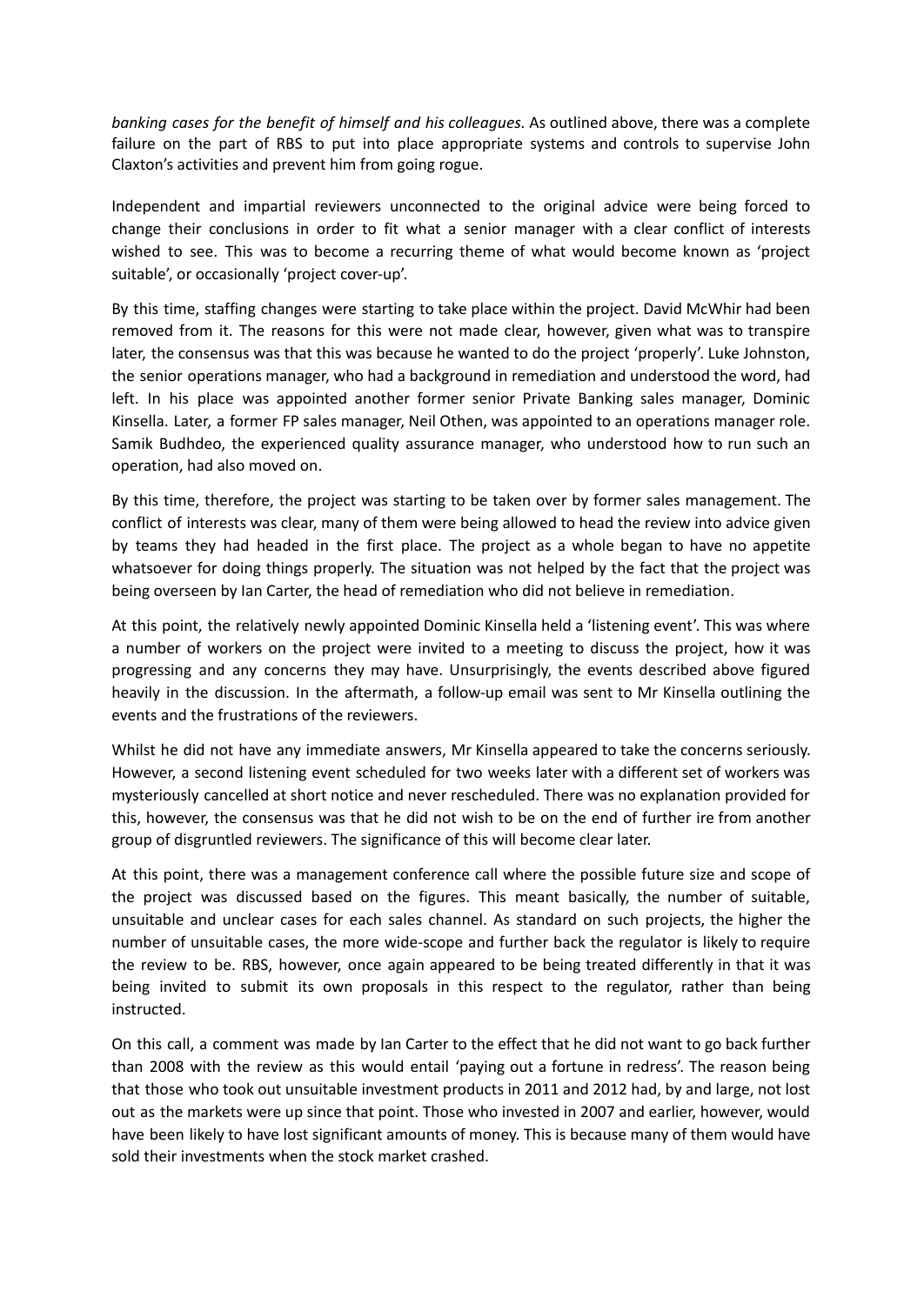The correct thing to do from a remediation perspective would have been to prioritise compensating these people appropriately. However, the 'head of remediation' did not want to compensate them because it would cost too much. As head of remediation, it was precisely his job to ensure that appropriate compensation was paid to those who had been disadvantaged by the bank's actions. To disregard and attempt to sweep the matter under the carpet in such a blasé manner represented a gross dereliction of duty from somebody who was never close to the right person for his job.

This meant that the sales from 2011 and 2012 had to appear largely 'kosher'. Had RBS reported a high rate of unsuitable cases, the regulator would have been forced to require a more wide-scale (for which read 'time consuming and expensive') investigation, going back further in line with other banks. By contrast, the consensus was that if RBS reported negligible unsuitable rates, the regulator would accept this unquestioningly. As a result, the policies and the operation of the project was dictated by the desired outcome, a phenomenon known as 'confirmation bias'.

Ian Carter has been given deadlines to have the project completed and it is widely believed on the project that he has been offered financial incentives to do so. RBS wishes to have the project '95% materially complete' by the end of the third quarter of 2019. As we have seen already with the events of mid-2015, there are few depths of morality that the senior management at RBS will not stoop to when it comes to the opportunity to line their own pockets.

Frankly, the approach taken has been one of 'we can't do the project properly in that time, therefore, we are simply going to sweep it all under the carpet'. Offering a financial incentive to the head of remediation to prioritise his own interests above the fair compensation of customers is completely inappropriate and goes some way to explain what has happened since. Ian Carter is not a man who needs any incentive in any event. Indeed, simply placing a deadline would be equally inappropriate. The review should have taken as long as it took to ensure that all of those who had been disadvantaged by RBS's conduct were appropriately compensated.

The proof of this can be found in RBS's own proposal to the FCA for what phase 2 of the project should look like. RBS submitted four proposals for the regulator to consider. The 'worst case scenario' proposal saw sales being reviewed back as far as 2008. None of the proposals would even countenance a review further back that that date, despite the fact that other banks had gone back several years further than this. The reason for this was simple. It was not to do with doing the right thing. It was to do with cost and timing. As will become clear shortly once RBS saw the number of unsuitable cases which it had on its hands, the bank (and Messrs Carter and Claxton in particular) launched a desperate attempt to push the genie back into the bottle.

Around this time, we saw a further example of the bullying nature of Ian Carter. At one point, Mr Carter visited the project site in Manchester. He then came out of a meeting late one evening to find a client fact find which had been printed out and left on one of the printers. Now anyone who worked in that office for any period of time will attest that the printers are a very bad joke. They are constantly breaking down, failing to print things and then randomly printing them out hours later. It is not uncommon for them to print things in the middle of the night. This was what had evidently happened here.

However, the whole project were called together the next week by their team leaders, told about the incident and told that Ian Carter wanted the I.T. team to identify the person who printed it because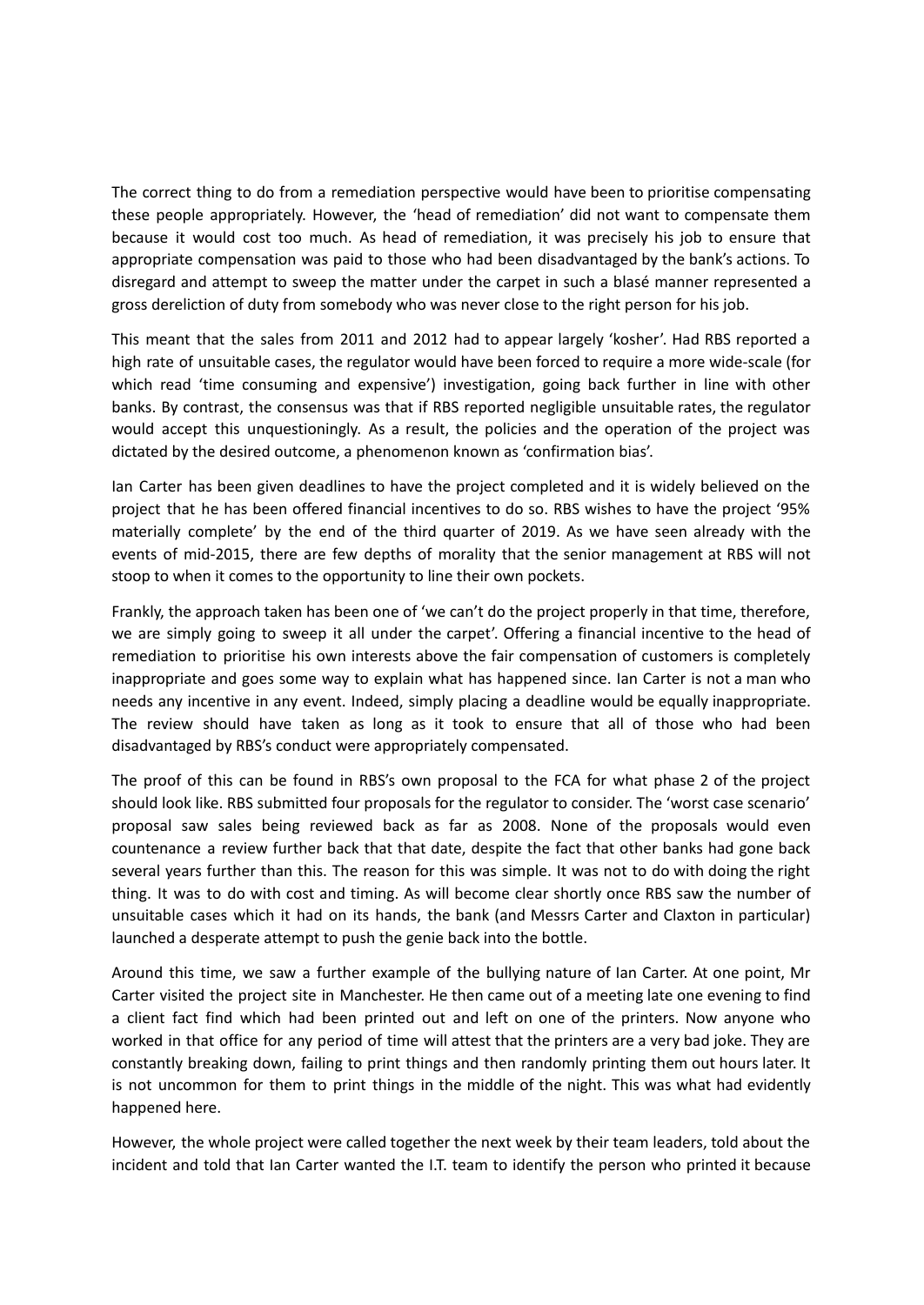he was going to sack them. It is clearly not the fault of one individual that the printers do not work properly and randomly print things hours after the print button has been clicked.

The incident was unfortunate, but it was hardly disastrous, given that everyone who has access to the office has been security cleared. However, Ian Carter wanted to deprive somebody, who could have had a family to feed, of their livelihood so that he could find a scapegoat to show how tough he was. Thankfully, I.T were not able to identify the individual printer of a document. However, the whole incident does go to show what a despicable bully Ian Carter really is, and this was the culture which was created across the whole project. Junior management, who may have been decent human beings in their own right, were forced to become complicit in it, or would have their card marked and eventually be forced out.

# **The events of mid-late 2016**

By the middle part of 2016, reviewing of the IFS cases had recommended, previously only FP and PB cases having been looked at. Strangely, the IFS cases appeared to be being looked at 'properly', with the result that c 30% of the recommendations were being judged unsuitable. The other cases being reviewed at the time were largely FP ones. It was never clear why the IFS cases were being reviewed properly. This was possibly because it was by far the smallest of the sales channels and there were no former IFS staff in senior management positions on the review.

In July 2016, Mr Bailey, the man considered by many to be a bank stooge, took over his position at the helm of the financial regulator.

The 'quality checking' process described above was generally completed in a timely manner. A case worked one week would be selected for quality checking, if indeed it was going to be selected, the next week. The results would generally be fed back within another week.

Later that month, the reviewers who had been looking at the FP cases were informed that a batch of unsuitable cases which they had worked in the early part of that year were going to be 'quality checked'. These cases dated as far back as February. This was absolutely not part of established process. It is worth reiterating at that this point that at the time of working the cases, the reviewers were asked to judge unsuitable cases as unsuitable. They were assured that they would not be victimised for doing so and guaranteed that the decision as to suitability was theirs and theirs alone. The reviewers were assured that their conclusion would not be questioned.

Fast-forward to July 2016, shortly after Mr Bailey's appointment, and those assurances were torn to shreds. Of the aforementioned sample, approximately two thirds were returned to the reviewers as 'red' gradings claiming that the case should not be unsuitable.

To reiterate, in a properly functioning quality checking system, red gradings are awarded where a mistake has been made which puts the bank or the customer at risk. In this instance, reviewers had worked perfectly good, mistake-free cases. There were no errors with the cases and nothing which was inconsistent with agreed policy. They were simply cases which the independent reviewers felt to be unsuitable and where the 'quality checker' was arguing a different outcome based on the same facts.

However, despite this fact, many reviewers were given two or three red gradings in the space of a couple of weeks. A cynic may suggest that, emboldened by the appointment of a perceived 'bank yes man' at the head of the FCA, RBS now simply felt that they could 'get away with it' in a way which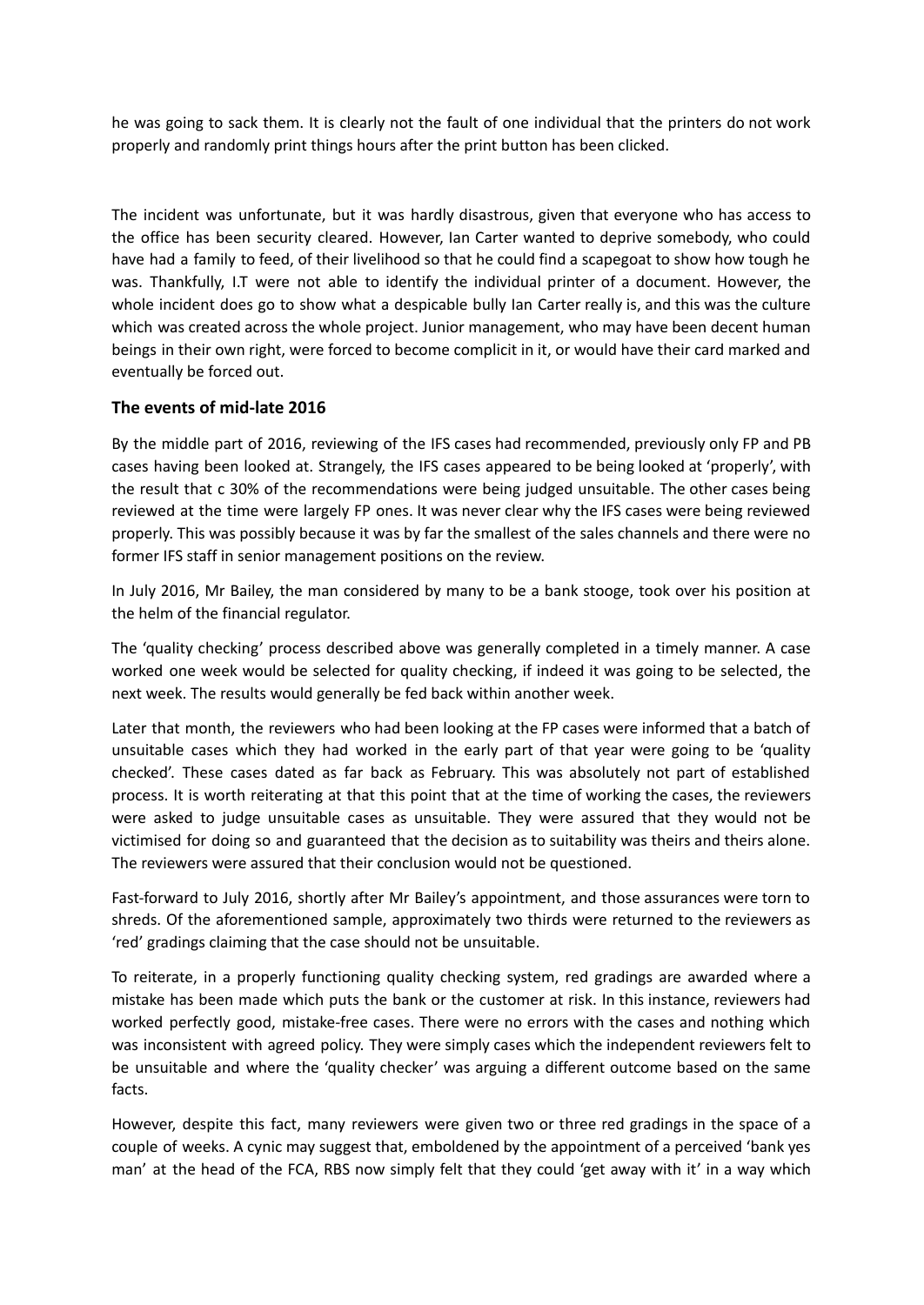would never have been possible under Mr Wheatley. This was why they were now abusing the 'quality checking' system in order to force people to change the outcomes of historic unsuitable cases and dress it up as legitimate performance management.

It is important to understand that financial planning is not an exact science. It is perfectly possible for one specialist to argue a piece of advice suitable and another to consider it unsuitable. Neither can be factually or scientifically proven. However, there is such a thing as accepted industry best practice and such a thing as the sniff test (essentially, does it smell right, is it morally acceptable and would you be happy if this was a family member of yours). All of the cases which were judged unsuitable were judged in line with the standard above and on the assurance that the reviewers would not be victimised for doing so.

Now, six months down the line, the cases were being singled out and accepted best practice, moral and ethical standards, doing the right thing and the 'yes check' (more of which later) were being torn to shreds by the 'quality checkers'. The motto was simply 'everything is suitable unless it is utterly indefensible (and even then it is only unclear)'. Not only were reviewers being victimised for putting the customer first in spite of the earlier assurances, it was made crystal clear that the unsuitable cases were being aggressively targeted using the 'quality checking' ruse.

The people carrying out the checks were simply adopting an approach of excusing things which they knew perfectly well were not right. One of them even went so far as apologising to a reviewer and stating that he felt what they were doing was 'disgraceful' – they simply had no choice in the matter as they had been forced to do this by the senior management. It had been made perfectly clear that the project management wanted all of these cases suitable regardless of the actual facts of the matter and that they would be victimised if they did not comply.

There was actually a clause in the contracts signed by the reviewers, which stated that they would be required to take reasonable care and observe accepted industry best practice when carrying out the reviews. When people attempted to comply with that requirement, by judging unsuitable cases as unsuitable, they were forced to change the outcomes because the figures they produced were not what the management wanted. It soon became clear that the people running project Amethyst had no true regard for accepted industry best practice.

It is important to understand here that the label 'quality checking' was simply a charade. Put simply, this was a way to pretend to the outside world that what was happening was not a blatant cover-up, but was in fact normal and acceptable. To say to the outside world 'a number of cases failed quality checking and therefore amendments were required' sounds acceptable. To say 'the management didn't like the number of unsuitable cases, so they forced the reviewers under threat of their jobs to rewrite the majority and change the outcomes so that they could fiddle the figures for the regulator' a little less so! However, the latter statement is basically an accurate reflection of what went on.

To summarise, you had a government which was looking to sell RBS back to private ownership. This government had appointed a bank stooge to run the supposedly impartial 'regulator'. You had a senior management team comprised of old school bully boys who ran the initial sales operation. You had a head of remediation who does not believe in remediation at all and had been incentivised to finish the project quickly. All of which created a fertile breeding ground for a cover-up of industrial proportions.

As a result, you had the qualified and, importantly, independent reviewers who looked at the cases forced to change the outcomes of most unsuitable cases. The consensus on the project at this point was that the FCA would happily accept whatever RBS told it and would never go to the bother of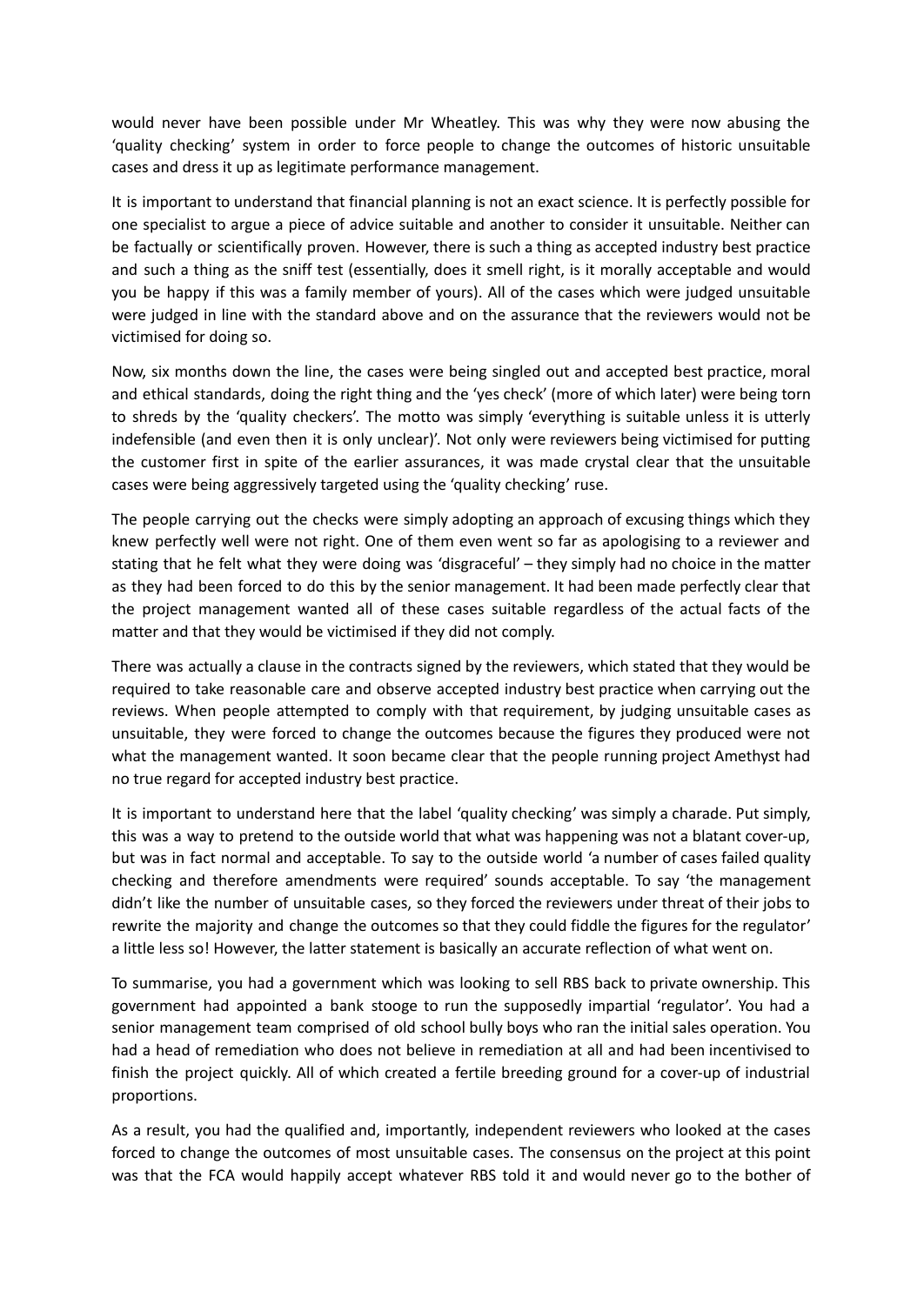looking under the bonnet of the project. RBS, after all, was being allowed to decide the size and scope of its own review.

As mentioned previously, the culture on the project was one of bullying, threats and harassment by management. Red gradings were a particular bone of contention. People who received them were often subject to threats and scapegoating, particularly where their pass rate fell below 90% (a pass being a green or amber grade and a fail being a red grade). Reviewers who received multiple red gradings were often called to meetings where they were shouted at, told that their 'quality' was not up to scratch and threatened with all sorts if their 'quality did not improve'. In this instance, many reviewers received two, three or even four red gradings in the space of a two week period, for which they were completely blameless.

What happened next was that the reviewers were subject again to aggressive management bullying. They were asked as a collective why they had got so many cases 'wrong' (it needs to be stressed that taking a different view of the same facts to another individual does not make one 'wrong'. Particularly not where the case was worked as the reviewer had been asked by a previous, more benevolent management regime, before the goalposts were moved retrospectively. And particularly not when the unsuitable cases had been judged in line with accepted industry best practice, acceptable moral behaviour and the 'yes check', before all of these were disregarded once project suitable was in full swing).

The reviewers were then told that they were required to come up with some answers for Dominic Kinsella as to 'how they were going to ensure that this did not happen again' – the only answer to which would have been to buy a crystal ball! Here is where the significance of the events above become clear. Dominic Kinsella was fully well aware of what had happened, as he had been told at the 'listening event'. He had been informed clearly of what had started to happen and was left in no doubt that it was not the fault of the reviewers, that they had done as they had asked and been made assurances which had not been kept.

It was therefore bizarre that several months down the line, a concerted effort appeared to be being made to airbrush all of this from history. For this purpose, scapegoats were made of a significant number of reviewers who had done only as they were asked and were completely blameless in the whole affair. Put simply, they attempted to disguise what was going on by dressing it up as a performance issue as opposed to a blatant cover-up. Mr Kinsella was fully well aware of what was going on. However, it appeared to suit his purposes to simply bury his head in the sand and make scapegoats of the case reviewers who had tried to do the right thing, rather than face up to what was really happening and potentially come into conflict with Carter and Claxton.

At this point, the possibility of whistleblowing was seriously discussed by a number of impacted reviewers. However, there was one particular individual, who had worked on a number of previous similar reviews, who advised against it. This person stated that regulators could not be trusted as their actions were governed more by politics than morality. He stated that he had personally seen a situation on a previous project where two people whistleblew to the Financial Services Authority, predecessor to the FCA, regarding misconduct. These people were then identified to the wrongdoers and released from the project because the FSA was in on it. Bearing in mind the experiences of the group when it did decide to blow the whistle (albeit anonymously) 18 months later, this is starting to look like very sound advice!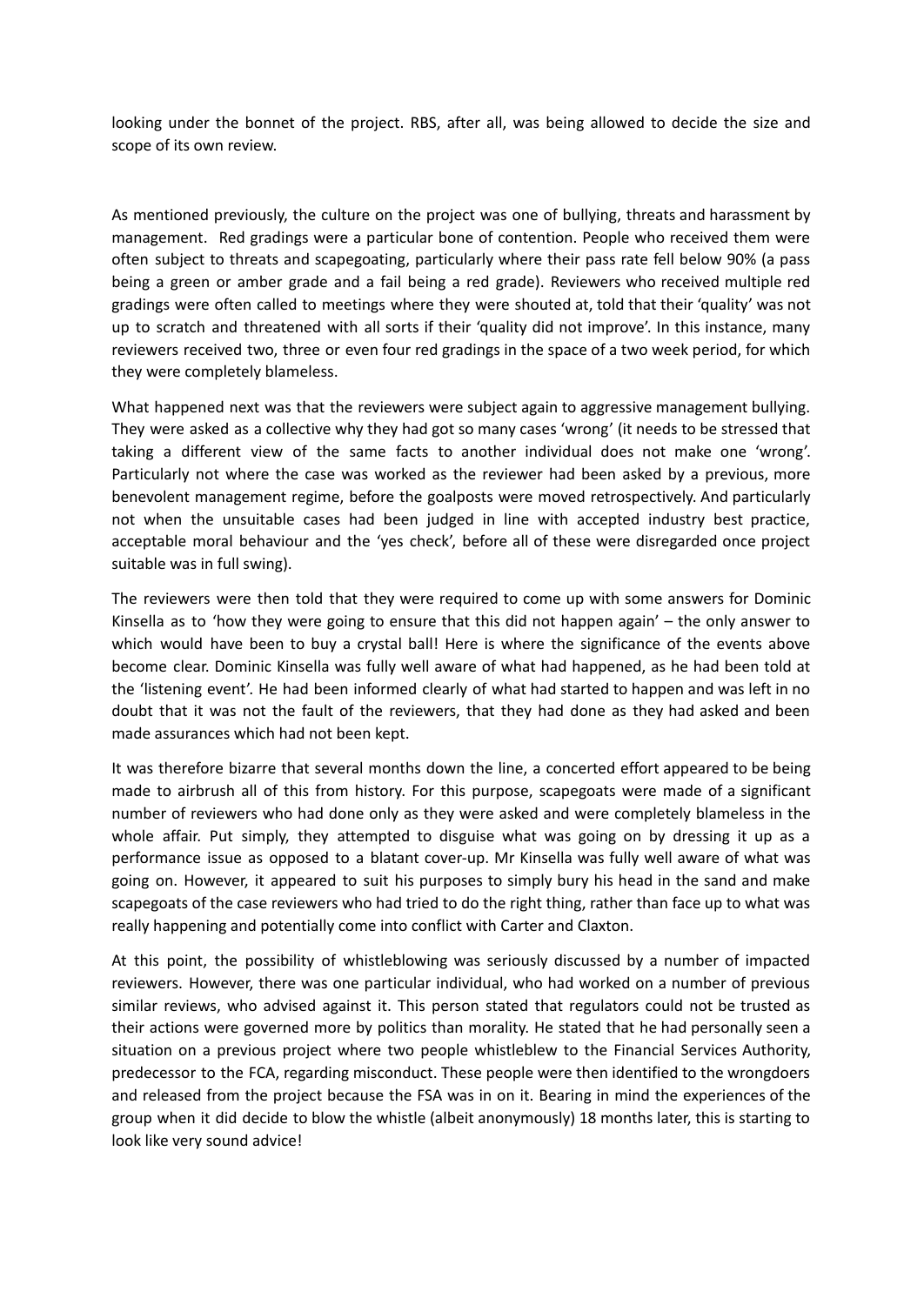One week later, by a strange 'coincidence', a document was issued to every reviewer on the project. It was titled the 'FRM minimum standards' and set out what the bank expected of reviewers and the 'consequences of non-compliance'. Like most things on the project, it was exceptionally threatening in nature. One statement made within the document was that any reviewer who received three red gradings in the space of one month may be removed from the project (basically, sacked). It is worth reiterating again that as a result of the cover-up, many had received that in one week. There was, of course, no coincidence here. In reality, this was a deliberate and clear message – 'if you continue to judge cases unsuitable, you will be out of the door'.

The document also stated that any 'remedial work' required as a result of 'quality checking' feedback was required to be completed within five working days. The term 'remedial work', again, was a complete misnomer. In a genuine 'quality checking' system, remedial work is a term used to described the correction of errors identified with the case. In this instance, the term 'remedial work' was used to describe the rewriting of unsuitable cases as suitable (or occasionally unclear). This was aimed at keeping up the pretence for the benefit of the outside world that there was, in fact, no cover-up taking place.

There was no let up at this point either. What happened next was that a section of reviewers were forced to re-review a tranche of cases which had previously been reviewed earlier in the year. Those reviewers were told that each case they reviewed would be subject to what they called 'quality checking' and that if 95% of them were not 'correct' (i.e. suitable), they would be out of the door. What this meant in real terms was: 'if you dare judge a case unsuitable, you will be told it should be suitable, forced to rewrite it and change the outcome, threatened, bullied and if you still don't get the message, sacked'. By this stage, it had become clear that there was a deliberate, calculated and sustained campaign of intimidation in progress aimed at preventing the reviewers from judging cases as unsuitable.

This was the point when 'project suitable' really took off. From a position where it was recognised that there can be more than one possible outcome and the judgement of the reviewer was as valid as that of anyone else, it had become clear that there was only one acceptable answer – suitable in every case! What happened, inevitably, was that virtually every case was judged suitable in a complete misrepresentation of reality.

The campaign was extremely cunning in the way in which it was done. The senior management were faced with a problem in that reviewers had initially been asked to call unsuitable cases unsuitable and assured that they would not be victimised for doing so. By this time, things had changed and there was one priority and one only, to cover everything up and have the project finished as quickly and as cheaply as possible.

Nobody in the management team was prepared to explicitly state to the reviewers that things had changed, that everything needed to be made suitable and that those who did not comply would be managed out. They were certainly not prepared to say so in writing. To take either of these actions would create an audit trail. Therefore, the matter was handled as set out above, with a sustained campaign of intimidation aimed at giving the reviewers 'the message' without anyone actually needing to say it explicitly. This left the management able to plausibly deny that a cover-up was taking place.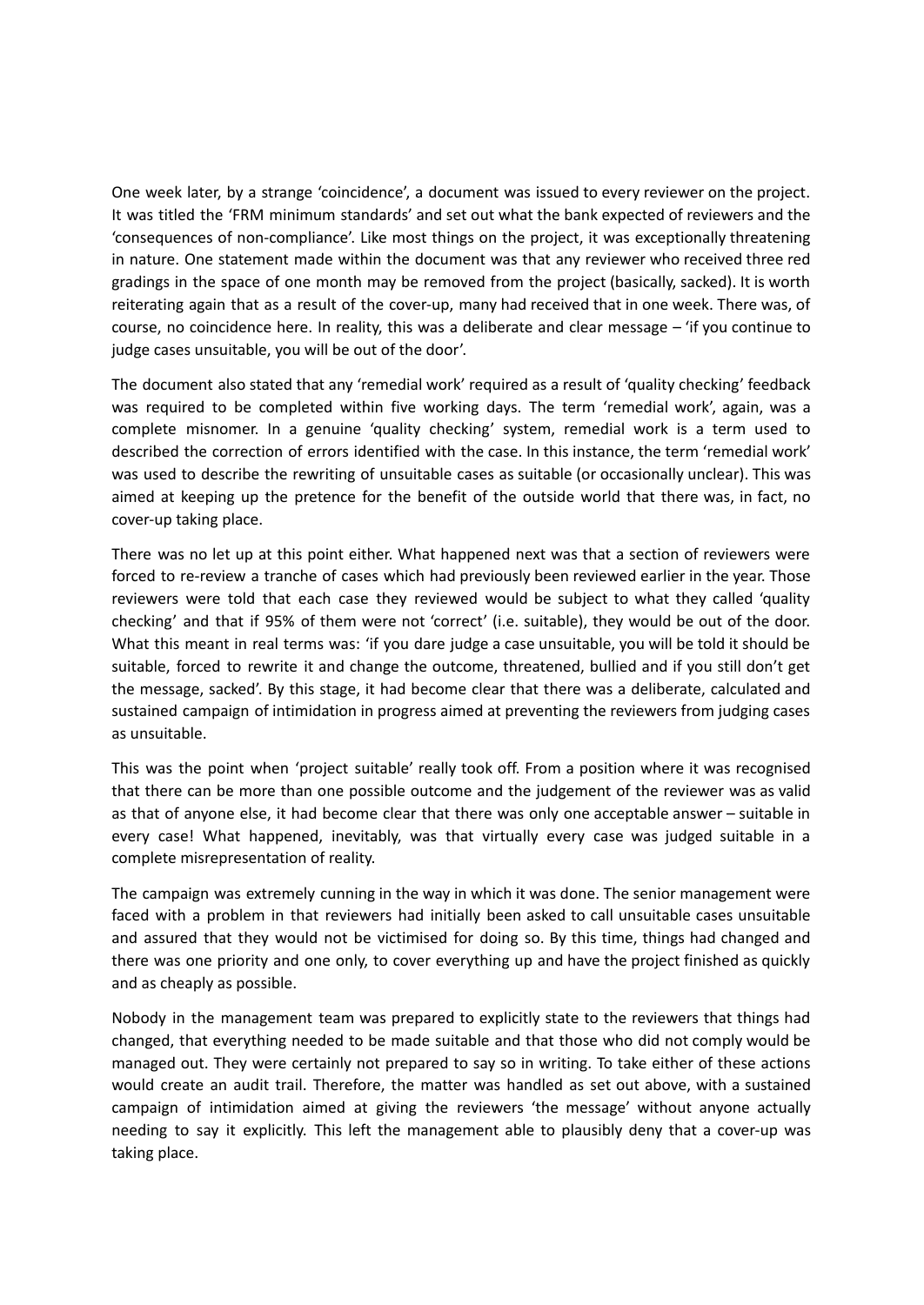By this stage, despite the above and the assurances given earlier in the year, it was clear that the senior management wanted a 'quality checking' system which allowed case outcomes to be changed. The reason for this was that this system was open to abuse in that reviewers could be intimidated away from judging cases unsuitable for fear of reprisals.

The system was supposed to entail each reviewer having 10% of their cases selected for quality checking. The selection was supposed to be done at random. In reality, the process as it stood at that point was neither random, nor was it quality checking. For the next few months, any reviewer who judged a case unsuitable could be virtually certain that the case would be selected for the supposedly random 'quality check'. They could be almost as sure that it would be downgraded on the grounds that it 'should be suitable/unclear'.

To illustrate the ridiculous extent which things had reached, at this point one reviewer had a case on which an unsuitable decision was being considered, but which raised unusual issues. The reviewer's team leader discussed the matter informally with a quality checking team leader, whose off-the-record view was 'I would like to see the person who thinks this is suitable'. However, the reviewer was, still, too intimidated to judge the case unsuitable for the reasons set out above. Therefore, the case was sent to 'case clinic', which is where operations and policy management look at the issues and come up with a binding answer as to whether the issue should be considered suitable, unsuitable or unclear. What was the response from case clinic on this one? It does not take a genius!!!

Any attempt to question this led precisely nowhere and indeed there were good reviewers who were released from the project after voicing their concerns once too often. Again, these people were the subject of an orchestrated campaign to make out to the remainder of the project that their release had been due to an attitude/performance issue. In reality, they had simply given their honest views at, like many others, being made to look as though they were not doing their jobs properly due to a system which was at best incompetent and at worst outright corrupt.

There were, in summary, three phases to the cover-up.

- 1. The forcing of the reviewers to rewrite historic cases so that the figures could be changed for the benefit of the regulator;
- 2. A sustained campaign of intimidation aimed at preventing reviewers from judging future cases as unsuitable;
- 3. A simultaneous campaign of lies and disinformation, using the reviewers as scapegoats, aimed at disguising what was really happening and pretending to the outside world that what was happening was legitimate performance management.

By this time, the conflicts of interest explained above were seriously undermining the integrity of the whole project. One group of reviewers who were due to review a tranche of products were told at outset 'we expect all of these to be suitable' (translation: 'you WILL make all of these suitable or else…). Another group, when trained on a new work stream, were told by the trainer 'you won't find more than 10% of these unsuitable because I designed the sales process'. These may be dismissed by the uninitiated as throwaway remarks. However, they basically summed up, in microcosm, the direction in which the whole project was heading.

A further group of reviewers were looking at a side-project named 'Indigo'. This was 'project suitable in the extreme'. The process in place for this project was that any product which the reviewer proposed to make unsuitable had to be run by the team leader. He would then take a look at the file and 'tell you why it was suitable'. This was one of numerous examples of the process being designed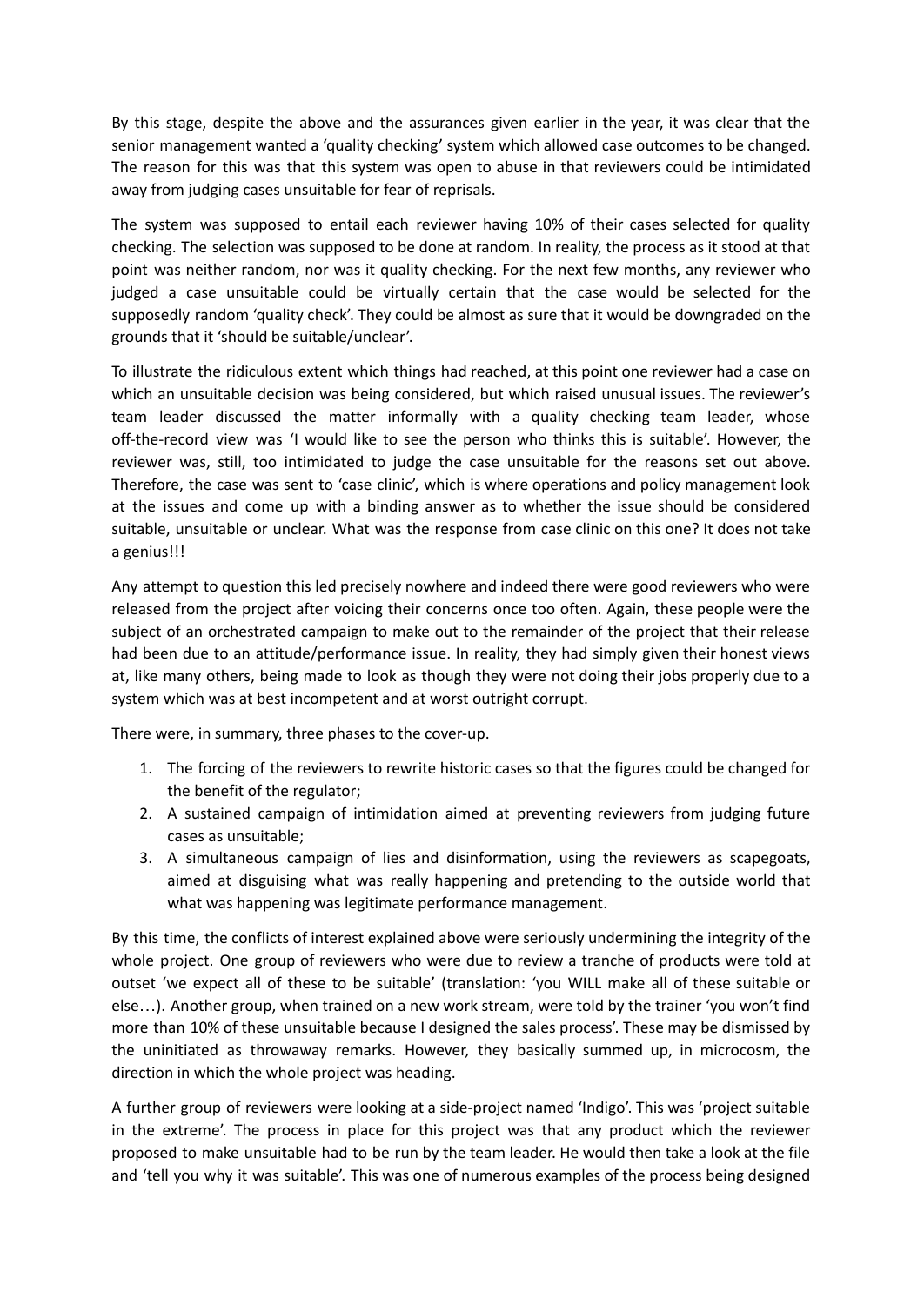to stack the deck in favour of the bank and prevent reviewers using judgement calls to make cases unsuitable.

At the same time, a series of policy changes were being implemented which were intended to restrict even further the grounds on which a case could be judged unsuitable. One classic example can be found in the handling of suspected replacement business cases. Replacement business relates to a situation where a client has been advised to encash an existing investment in order to fund a new one. This is very questionable conduct and should not be entered into unless a full comparison of costs and benefits has been entered into. This should show unequivocally that the new product represents a more appropriate investment and there is good reason for the encashment.

It was, unfortunately, commonplace in the industry for advisers to recommend replacement of existing holdings without undertaking any of the appropriate analysis. This was done in order to make a commission and/or to hit sales targets. The culture in bank advice was that sales targets needed to be hit and excuses would not be accepted. There was the same bullying mentality which pervaded project Amethyst. All of which led to a situation where it was common for advisers to recommend replacement business and doctor the documentation to make it look as though they had not.

In the case of RBS, there was a standard line in the suitability reports (a suitability report was basically, a letter sent to the customer justifying the recommendation). This stated that the customer had encashed the investments off their own back without any advice to do so. The initial policy was that this was deemed sufficient for a suitable verdict on this point, unless there was any 'contra-indicator', i.e. something else on the file which may contradict it. In which case, the outcome would be unclear. This resulted in all of the cases which were unclear going to customer contact. At this pointy the vast majority stated to the caller that the line in the suitability report was nonsense and the adviser had advised them to encash the product. This meant the cases being judged unsuitable and a complex remediation calculation needing to be carried out, which the bank did not have the speciality to do.

With so many customers confirming that the information in the report was inaccurate, you would think that this would have led to a decision that further investigation was needed. Basically, that all potential replacement business should lead to customer contact. Instead, unbelievably, the opposite decision was taken. A new policy was announced which stated that if the suitability report says there was no advice on encashment then this is to be taken as read and no customer contact undertaken. This, of course, meant that the customers would never get the chance to tell the reviewers that that the report had been falsified. Hence, cases which should have ended in an unsuitable outcome were being 'buried'.

This contrasts completely with similar reviews which have been carried out by other banks, whereby every customer involved was spoken to and given the opportunity to give a first-hand account of events surrounding the sale. Evidently, if the advice was suitable then this would not have presented a problem. However, RBS was desperate to avoid customer contact for two reasons, firstly the time and expense involved and secondly a fear of what may be uncovered.

Even more unbelievably, the policy change stated that the line in the report stating 'I did not advise you to encash the investment' was to be taken as read, whatever stage of the investigation process the case was at. It was later clarified that this meant that even if the customer had been contacted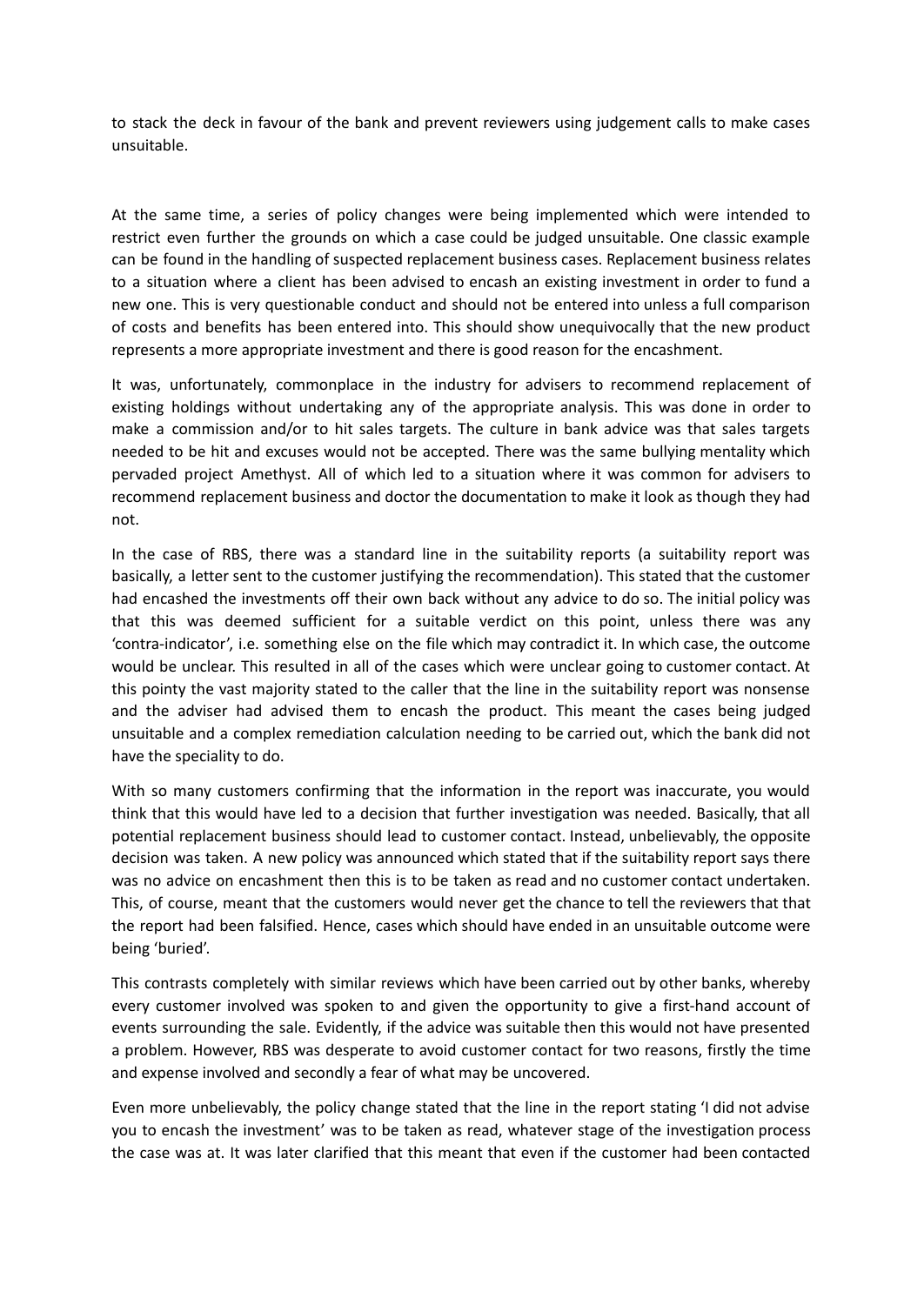and stated that the report was wrong and they were advised to encash, their testimony was to be ignored and the case to be judged suitable.

This sort of occurrence became commonplace on the project. Management information was regularly produced showing, amongst other things, what areas cases were being judged unclear or unsuitable on. Where there were a significant number of cases judged unsuitable based on a particular point, one could be certain that sometime in the next few weeks or months, there would be a new 'policy' introduced directing that the point should be considered suitable. Reviewers were then required to follow that policy, regardless of, in many cases, their personal view that it was nonsense. Otherwise, they would be given a red grade for failing to follow policy, with all that entailed.

All of the above was extremely blatant and there was no effort made to hide what was going on internally. This can only be put down to sheer arrogance, an unshakeable belief that the regulator and the government were in the pockets of the bank and that no amount of attempts to highlight misconduct would serve any purpose.

This system obviously took its toll on the mentality of the project. From looking at cases with a 'what is the right thing to do' mentality, reviewers started to look at them with a 'how can I justify/excuse this' mentality. Reviewers moving from IFS cases to PB/FP ones and judging them unsuitable were being told that they could not do so as they would be 'redded'. This mentality persisted throughout the remainder of the project. Where there was any conceivable doubt, it would be given to the bank not the customer and even where there was no real doubt, reviewers were simply expected to fudge the outcomes.

On numerous occasions, comments were made by reviewers who had worked on similar projects for other banks to the effect that 'anywhere else, this would be straight unsuitable without a doubt, but this is project suitable'. The mentality of the project was not to do the right thing, but to simply excuse things. After all, anyone who made a case unsuitable was likely to be given a red grade, threatened, harassed and scapegoated. By contrast, if you just judged it suitable, the case would almost certainly never be selected for 'quality checking' and even if it was, would invariably be agreed.

Amongst the scenarios that reviewers were expect to excuse were:

- Customers in their 90s taking out long term investment products (accepted industry best practice is that anyone over 80 is considered very questionable, over 85 is almost certainly wrong);
- Customers having 98-99% of their financial assets tied up in long term investments (accepted industry best practice is that over 80% is questionable, over 90% is almost certainly wrong);
- Clients in debt management plans who had received windfalls being advised to invest instead of repaying their debts (self-explanatory);
- Husband and wife customers who were both badly ill being advised to commit to long-term investment products (self-explanatory);
- Complex structured products being sold to inexperienced investors. RBS had a product named an Autopilot. It was a structured deposit which had an impossibly complex structure and was often sold to people who had no realistic chance of being able to understand it. The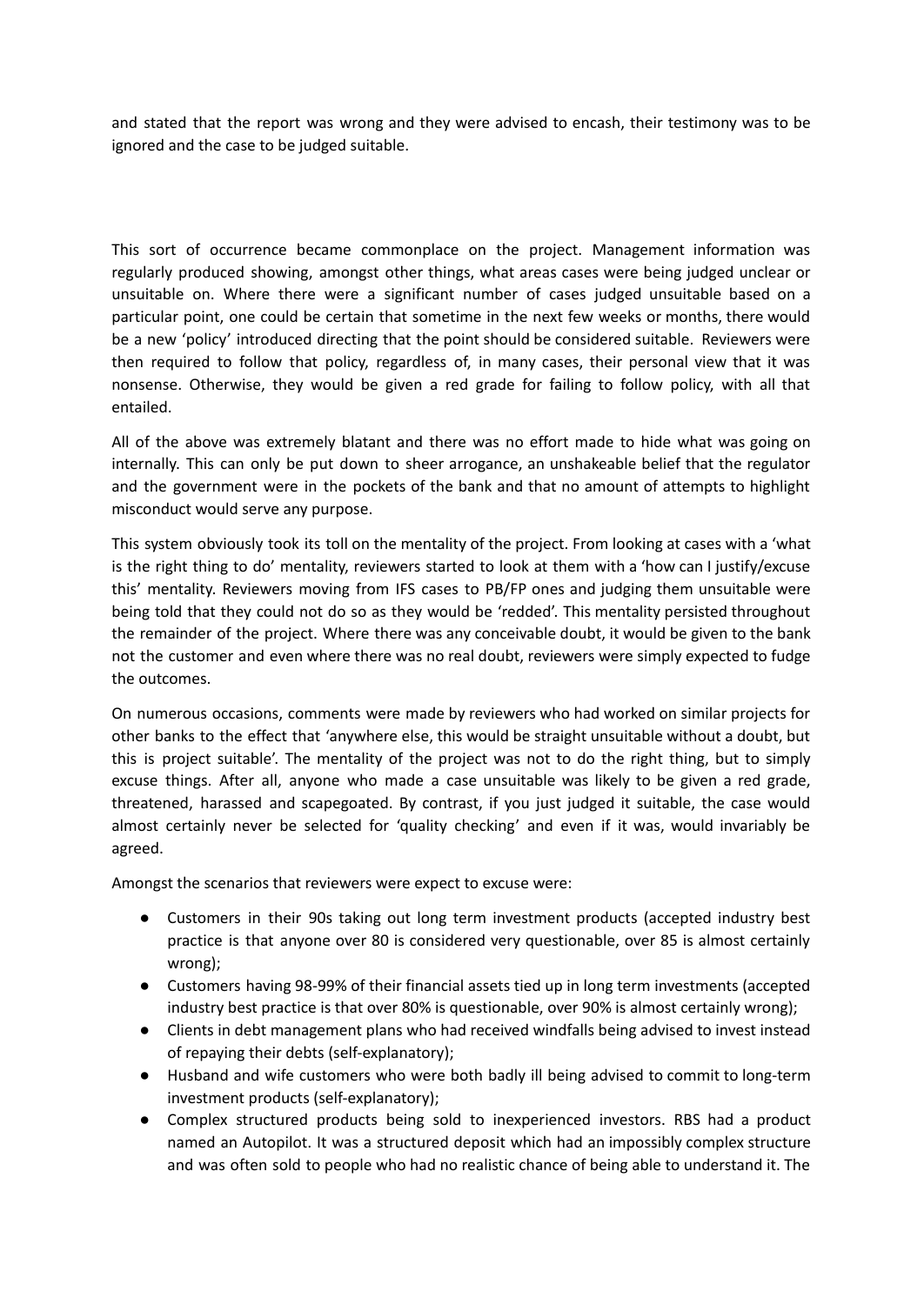RBS complaints department (Customer Concerns Unit) was issued guidance to say that if anyone complained about not understanding it properly, it was to be automatically upheld, the product was so bad. However, on project Amethyst, the party line was that it was simply to be excused with a standard line about how the customers understood they could lose money if it was encashed early.

The net result was that RBS, a bank with one of the worst historic reputations for miss-selling in British banking, had an overall unsuitable rate of less than 5% on non-IFS cases. Other bank reviews have turned up unsuitable rates of more like 30%. For the avoidance of doubt, before project suitable took off, the rate of cases being judged unsuitable was c 20-25%, with a significant number also being judged unclear, which meant that they too could end up unsuitable after customer contact. The figures reported by RBS are therefore a gross misrepresentation of reality.

The cost focus was also evident in the redress calculations work stream. In addition, RBS had created a new, separate team known as the 'passback team'. The purpose of this team was, ostensibly, to deal with any queries the redress calculation team may have regarding cases where it was not clear what redress strategy should be followed. In reality, the passback team simply descended into one last vehicle to change the outcomes of unsuitable cases which had got through review and 'quality checking'.

At one point, an email was sent out stating something along the lines that 'we are very keen that no cases which would not now be considered unsuitable proceed to redress. Therefore, where the redress team feels that this may be the case, we would ask that the case is passed back for the outcome to be reconsidered'.

The question has to be asked as to why someone who considered a case unsuitable would have now changed their minds about it (notwithstanding that the re-review was not conducted by the original reviewer). The answer lay in the campaign of intimidation which had taken place over recent months, aimed at instilling the 'excuse everything even if you consider it wrong' mentality into the reviewers and the new 'policy changes' aimed at reducing the scope for anyone to judge a case unsuitable.

Where a case which has been judged unsuitable has proceeded without being picked for 'quality checking' or passback and changed, appropriate redress needs to be calculated. Even here, the deck was stacked in favour of the bank. Any case where the redress was found to be over £1,000 would be passed straight to quality for a full 'quality check' of the entire case. The upshot of this was that the checker would try anything in their power to reduce or eliminate the redress, either by deciding that the case should not be unsuitable, or by deciding that a different calculation method should be used. By contrast, cases with little or no redress were filed away in history, without any further consideration. Project suitable therefore persisted right up until the last moment.

Around this time, a curious appointment was made to a team leader role, that of a certain Christopher Coupe. Mr Coupe was a risk analyst who had been working with the bank for a number of years on a different remediation project. The rate of pay on offer for this project was significantly higher than that on project Amethyst. The project had recently drawn to a close.

What happened next was that, rather than being released, as would happen to any other worker whose work had come to an end, Mr Coupe was appointed to the role of team leader on project Amethyst. The review was specialist work. In order to give retail financial advice in the U.K, a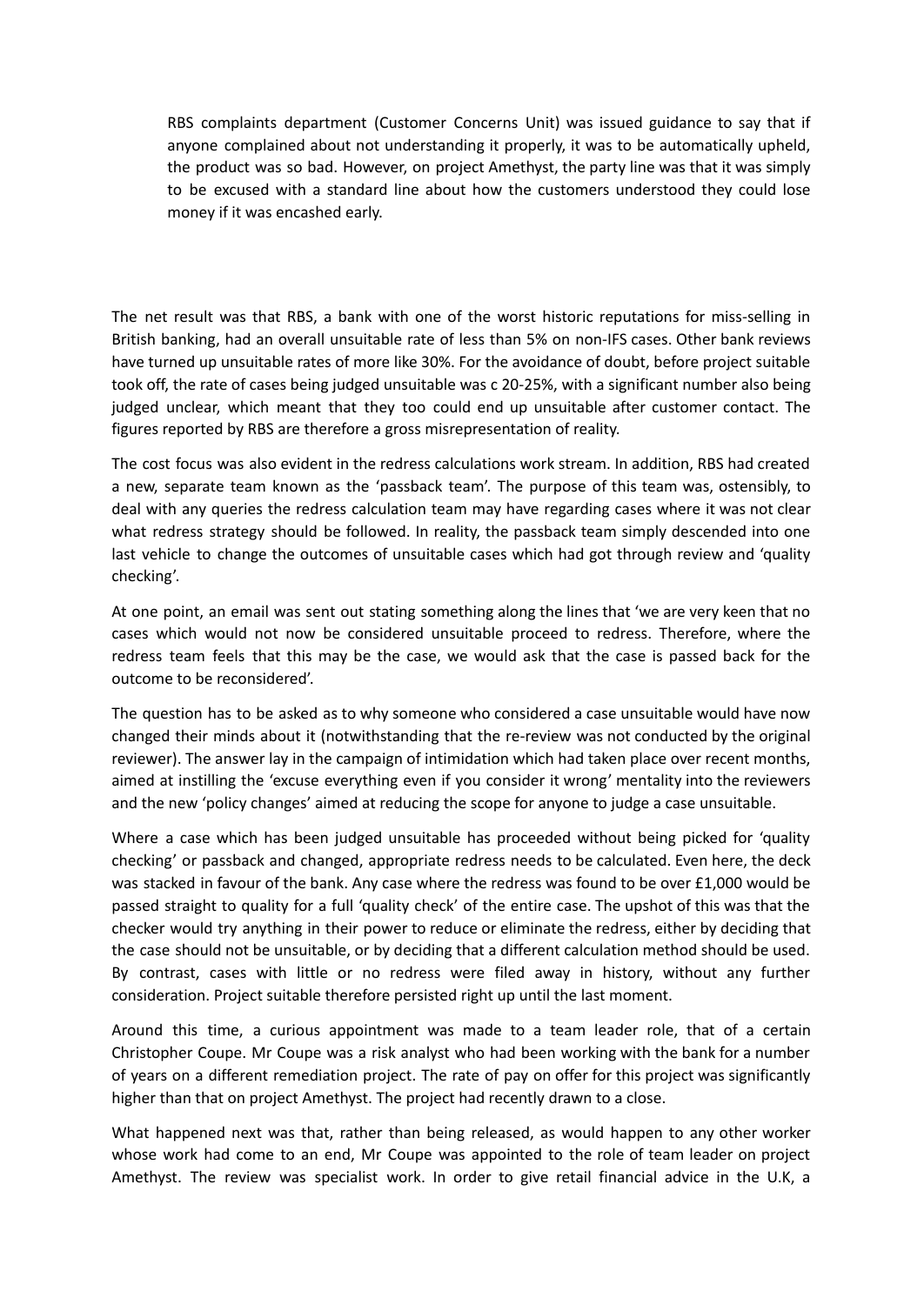minimum of a level 4 Diploma in Finance Advice is required. As outlined above, this was the qualification level generally required for the project, with the exceptions of a small number who were qualified to level 3, but could demonstrate substantial experience in the field.

It would follow that a team leader should be able to demonstrate a high level of both academic qualification and practical experience. Christopher Coupe had no qualifications in financial planning at all and no experience of giving or reviewing advice. He was, however, a personal friend of Ian Carter, the 'head of remediation' overseeing the project. He was therefore given a role which he was not qualified to carry out and not equipped for by way of experience. In addition, he was permitted to retain a rate of pay significantly higher than that of those who WERE qualified to do the work, a fact which he was quite open about.

Grave concerns were expressed about his appointment by the qualified team leaders. As with most ethical concerns raised about the project, these were steadily ignored. The result was that Ian Carter's personal friend was placed in a position he was woefully unequipped for in a case of blatant cronyism. This caused untold difficulties for his team, who on occasions required his team leader support in order to make decisions or challenge 'quality checking' results, however, had to seek this from somebody who had no qualifications to make judgement on such matters. Concerns were also expressed about this by whistle-blowers at a later date, however, were duly ignored.

# **The events of late 2017 and early 2018**

At this point, the operations managers were Huw Thomas, a consultant independent from the original sales, and Neil Othen, a former FP sales manager. In late 2017, it was announced that following the successful cover-up of problems with the FP and PB sales channels, the project was to be scaled down. Therefore, 40 case reviewers would be released at the end of 2017. The selection process would be based on performance (basically, quality and productivity of work) and team manager feedback. As operations management, Huw Thomas and Neil Othen would decide who was to be let go for their respective areas.

It should be said at this stage that there were very few reviewers on the project who were genuinely weak links. There were a number of people who were released at this stage who were disgruntled at the fact and who, in truth, had every right to be. Heavy reliance was being placed on the outcomes of the 'quality checking' process, which in actual fact was nothing to do with quality whatsoever, simply a game of 'Russian roulette'. A number of those released could consider themselves unfortunate.

One particular example of this was a particular lady who was the subject of unwanted harassment of an indecent nature by a male team leader. When news of this started to leak out, she was asked to send an email to operations management stating that she did not wish to pursue a complaint. This request was refused. Conveniently, this particular person, though an excellent performer, found herself as one of the 40 on the hit list.

At the end of 2017, Huw Thomas himself was informed that he was to be released and he was to be replaced by Paul Reidy. Paul Reidy was a team manager who had been acting as operations manager while Huw Thomas was absent ill for a period of time. Huw Thomas was known as somebody who would challenge conduct which he felt to be nefarious, often over the heads of his immediate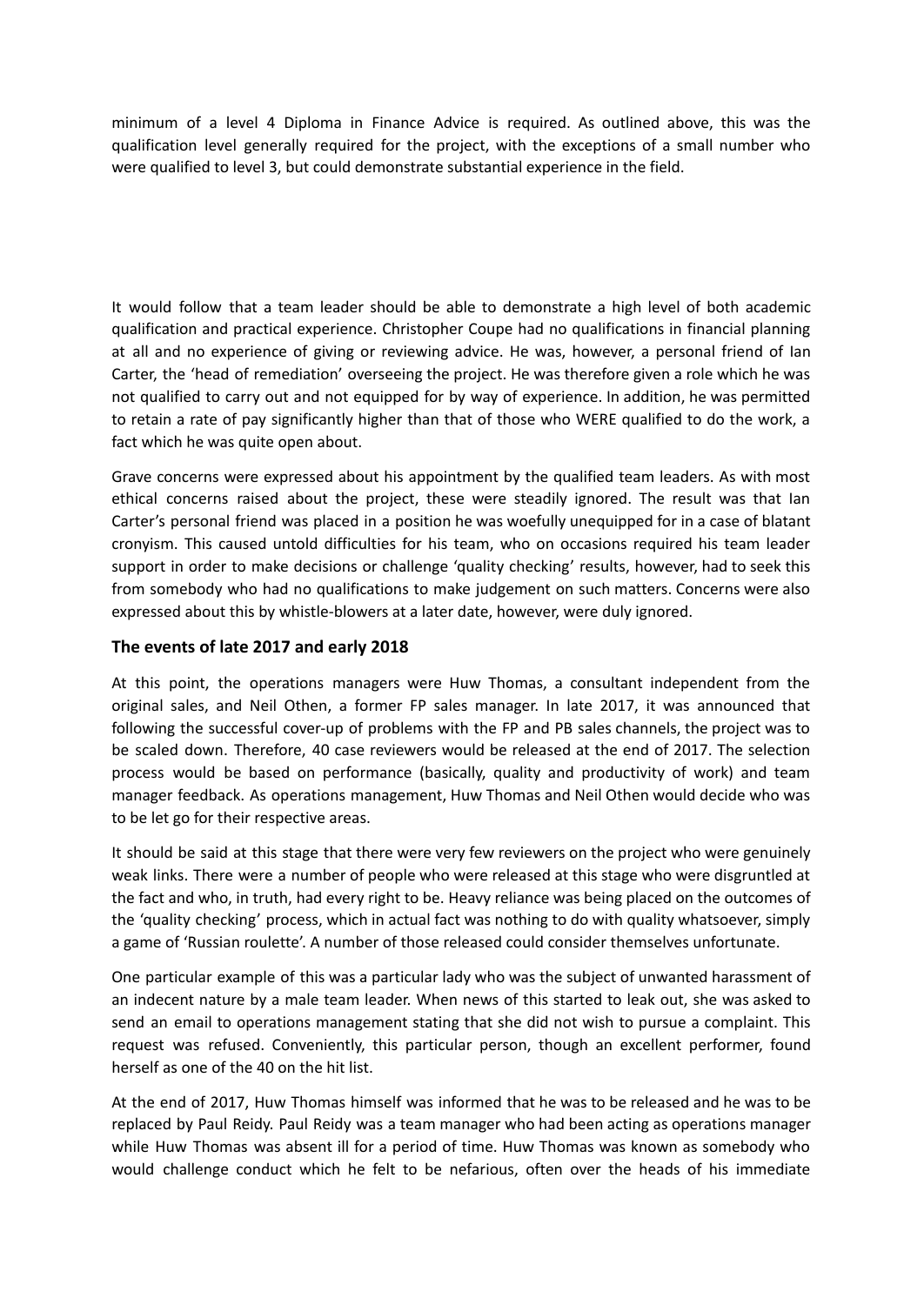seniors. Paul Reidy, by contrast, was another former RBS adviser, one who 'knew the drill', would do as he was told without asking questions and would also impose this approach on reviewers.

At this point, a decision was also made to replace the head of quality assurance at the time, one Rick Keeble, a consultant who had significant experience in a similar role, with a staff member. On his departure, Rick Keeble sent an email to the senior management, including Mr Carter, setting out exactly where the problems lay with the project. This made crystal clear that compared to other remediation projects he had worked on, it was not being carried out properly. Unsurprisingly, his concerns fell on deaf ears.

In April 2018, a conference call was held by Dominic Kinsella and Ian Carter surrounding the future direction of the project. On this call, a comment was made that 'the results show what we knew all along really, that there was nothing much wrong with the advice we gave'.

The majority of listeners were appalled by the cheek of this comment. It summed up in a single sentence the problems with the project. The management had started off with a set outcome in mind that they wished to see (i.e. that all of their advice was fine). They had then relentlessly manipulated the reviewers using a combination of rogue policies and the 'quality checking' ruse into writing the reviews in such a way that they would get the outcome they wanted.

In reality, what the results showed was that they had spent almost two years harassing, bullying and scapegoating reviewers into changing the outcomes of unsuitable cases and ignoring accepted industry best practice and any moral standards whatsoever in order to manipulate the figures to show what they wanted.

Another comment was made at this point to the effect that the project had spent £100m on reviewing cases in order to pay out £300,000 in redress. It was commented that this was not a sustainable state of affairs and not something that the FCA would expect the bank to continue doing. This was very true. However, had the bank paid out the amount that it ought to have done, before 'project suitable' orchestrated the burial of the vast majority of redress owed, it would have been a very different story. Likewise, had the review looked at cases from 2008 and earlier, as it should have done, and looked at them fairly, as it should have done, the whistleblowers believe that the true redress due to customers could have run into hundreds of millions.

In May 2018, it was announced that there would be another cut in numbers. At this point, another 40 reviewers were called into a meeting by their team managers and advised that they were being released, with no prior warning. The decisions as to who was being released were made by Paul Reidy and Neil Othen, the former RBS sales managers turned review operations managers.

Unlike under the independent Huw Thomas, nobody was ever told why they had been selected. The process was a complete mystery, however, people were told that it 'was not performance based'. All of which begs the question of what exactly it was based on, given that logical tendency would have been to keep the people seen as best performing. Not for the first time, the question was asked: 'what have they got to hide?'

The consensus on the project was that the 'yes men' who now filled the operations manager roles were simply making their mark. This meant using the opportunity to remove anyone who had the courage to point out wrongdoing. The result was that some of those released were amongst the best performers on the project using objective measures. Meanwhile, notably lesser performers who would 'do as they were told' were retained.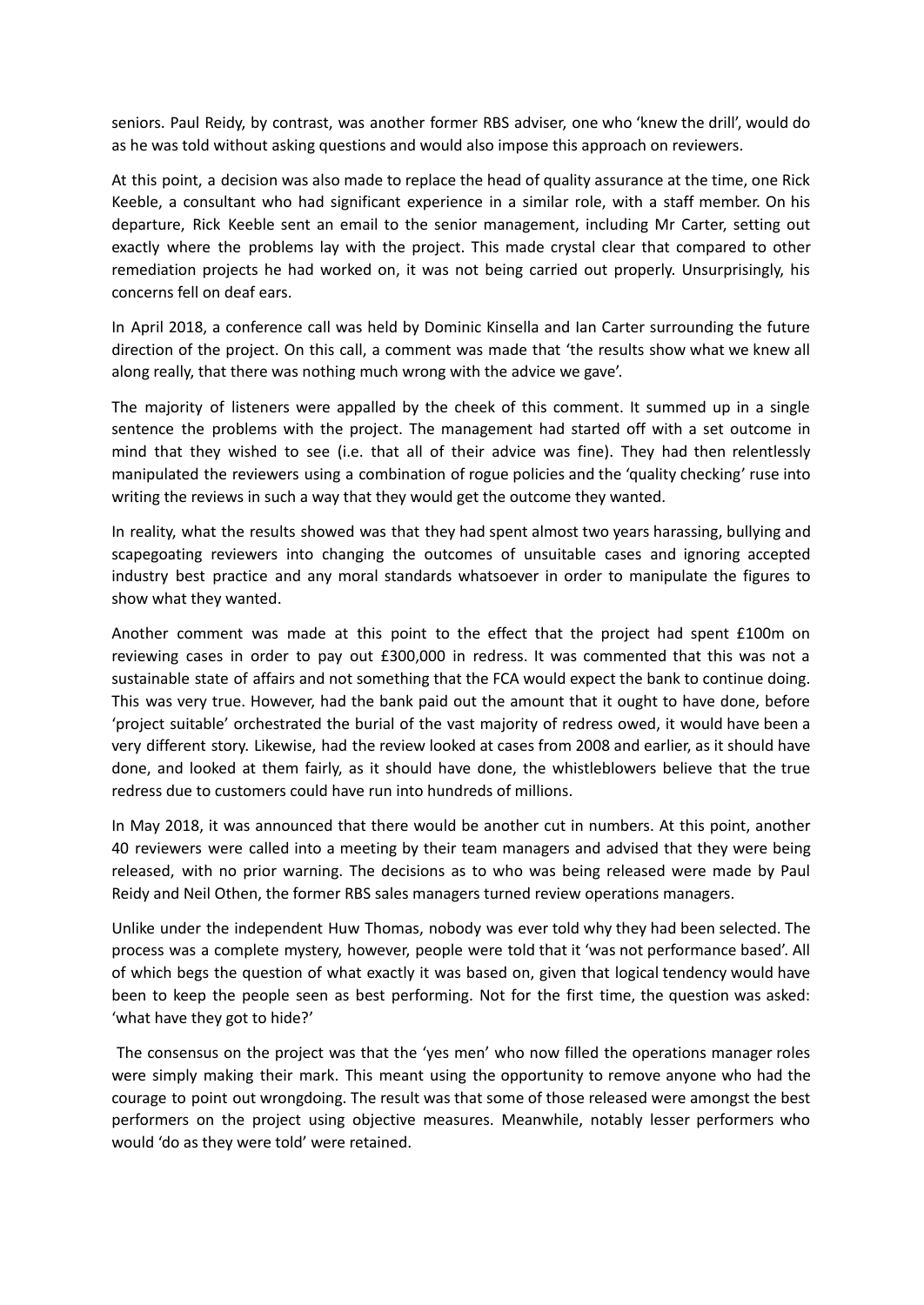Even here, there was no let-up in the management bullying. The people who were selected to be released were all told 'don't go messing about, because you'll be given one warning and you'll be out of the door'. These were people who had worked on the project for, in some cases, a number of years and in a lot of cases performed exceptionally. The decent, professional and human thing to do would have been to have shown some gratitude for their service. However, far from this, they were once again being aggressively threatened despite having done nothing wrong whatsoever. At this point, those impacted were left wondering, just what is wrong with these people?!!!

The mentality of the managers conveying these spiteful threats was 'I'm just passing on a message'. At no point did it ever appear to occur to them that the decent thing to do would be to show some guts and inform the people giving them these 'messages' that this was an inappropriate way to behave. However, this was simply part of the culture on the project, a management approach of 'I can't stand up to the bully above me, therefore, I am going to take it out on the blameless people below me'. Frankly, some elements of the management on the project were incapable of treating people with any standards of basic human decency, an approach which was being driven by the arrogant bully in charge of it.

Speaking of whom, at this point, a further email was sent to Ian Carter by an outgoing reviewer. This email, again, made clear the failings of the project and the inadequacies of some of the management. This was the second time that Ian Carter had been warned explicitly about the failings occurring under his nose on a project which was supposed to be under his stewardship. It was also the second time that he failed to take appropriate, or indeed any, action.

At this stage, two team managers were also told that they were to be released. The two in question were the longest serving team managers on the project and would logically have been the last ones to be released. However, they were opinionated and not frightened to point out wrongdoing. They had been appointed at the outset of the project, when team leaders could be appointed at the drop of a hat based on performance as a reviewer.

The remaining team leaders had all been appointed in 2016 or later, by which time there was an application/interview process. In essence, to stand a chance, it was necessary to show that one was 'establishment' and would not rock the boat. Therefore, the opportunity was taken to remove those who were capable of independent thought and were not 'establishment'. It is worth noting that one of the two was qualified to level 6, one of only a handful on the project to boast such a distinction. By contrast, Christopher Coupe, the personal friend of Ian Carter, with no qualifications or professional knowledge, but who was being paid c 50% more than the other two, was somehow retained.

A matter of weeks after those two team leaders left, it was suddenly decided that it was necessary to appoint another team leader. Rather than asking one of them to return, however, it was decided to promote a reviewer who had not previously led a team. Again, someone who could be relied upon to 'toe the line'.

#### **The events of mid-2018 to early 2019**

In mid-2018, awareness began to be raised of these events. Disclosures were made to board level management regarding the concerning practices within the project, both in terms of management bullying and 'project suitable'. An investigation was commissioned by RBS litigation into several aspects.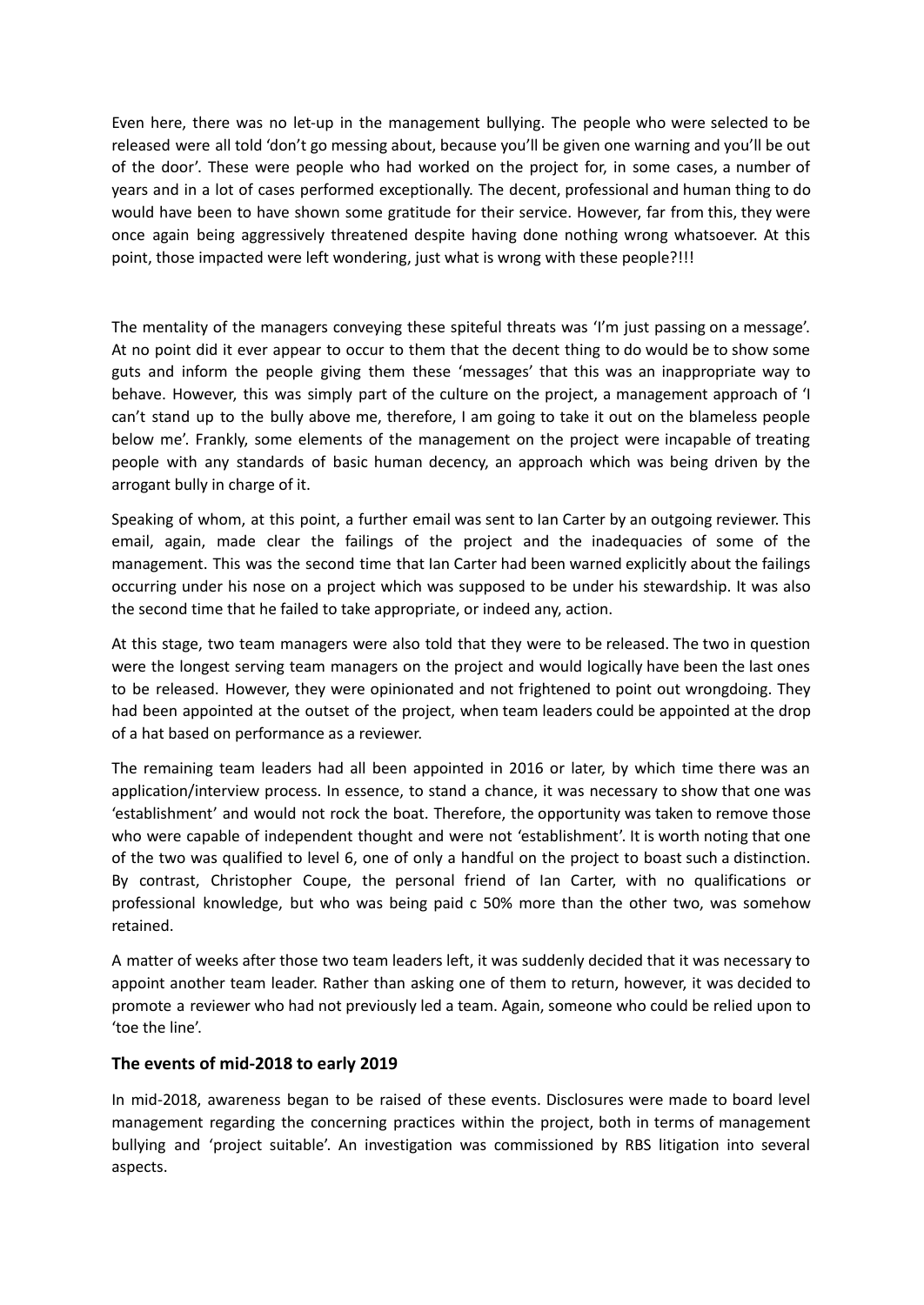In its desire to reinvent itself as a bank with its customers interests at heart in the aftermath of the financial crisis, RBS invented a process called 'the yes check'. This is a set of five key principles which people working for it are expected to follow when making a decision, to determine whether it meets the required ethical standards. The criteria are as follows:

- 1. Does what I am doing keep our customers and the bank safe and secure?
- 2. Would customers and colleagues say I am acting with integrity?
- 3. Am I happy with how this would be perceived on the outside?
- 4. Is what I am doing meeting the standards of conduct required?
- 5. In 5 years' time would others see this as a good way to work?

This is preached seriously in the remediation business area at RBS. Indeed, management have been known to come round and 'spot check' random individuals by asking them to state the five principles of the 'yes check'.

The situation which now presented itself represented both a huge challenge and a golden opportunity for RBS. The opportunity was to show, with actions rather than words, that the top management were genuinely serious about cleaning up its sins of the past and creating a better bank, run fairly in the customers' interests. To comply with the yes check.

There were, in reality, two possible courses of action here. The first was to do the correct, albeit difficult, thing. This would have been to commission a completely independent external inquiry, where all members of the project past and present could be free to express their true views without fear of retribution. Future actions in terms of Amethyst could then be dictated by the results. The second approach was to take the easy option, complete a half-hearted investigation, with the expected results made clear at the outset and once again sweep the whole thing under the carpet. Regrettably, it was never in any serious doubt which option would prevail.

With this and the events of mid-2016, we have seen beyond any reasonable doubt what RBS really thinks of its beloved 'yes check'. RBS, at the time, was also using another slogan within its remediation business area, which was: 'reviewing the past to protect our customers' futures'. This, again, was a disgraceful exercise in hypocrisy beyond belief. The 'review' was so in name only and the only thing that it was intent on protecting was the senior management.

Initially, about 25-30 members of the project, past and present, spoke with the investigators and expressed their concerns, including the matters outlined above. There was something of a domino effect here, with the individuals who first raised the concerns putting colleagues in touch with the investigators and assuring them that they were trustworthy. Those involved were asked to keep the discussions completely confidential. Many of the people involved were those who had left the project and were therefore willing and able to speak without fear of retribution.

In addition, in late 2018, a series of newspaper articles appeared in the press containing revelations regarding some of the matters raised here. A series of management meetings took place at which the matter was discussed. Despite the fact that the whistle-blower was carrying out a valuable service to society, several management meetings were held at which (unsuccessful) attempts were made to identify the person responsible and subject them to reprisals.

Following this, the people doing the investigation visited the office. They contacted a small sample of those remaining on the project and requested interviews with them. The number of reviewers selected was c 10-15. The majority of those selected did not trust the investigators, having been approached out of the blue and having nobody to vouch for their legitimacy. Indeed some believed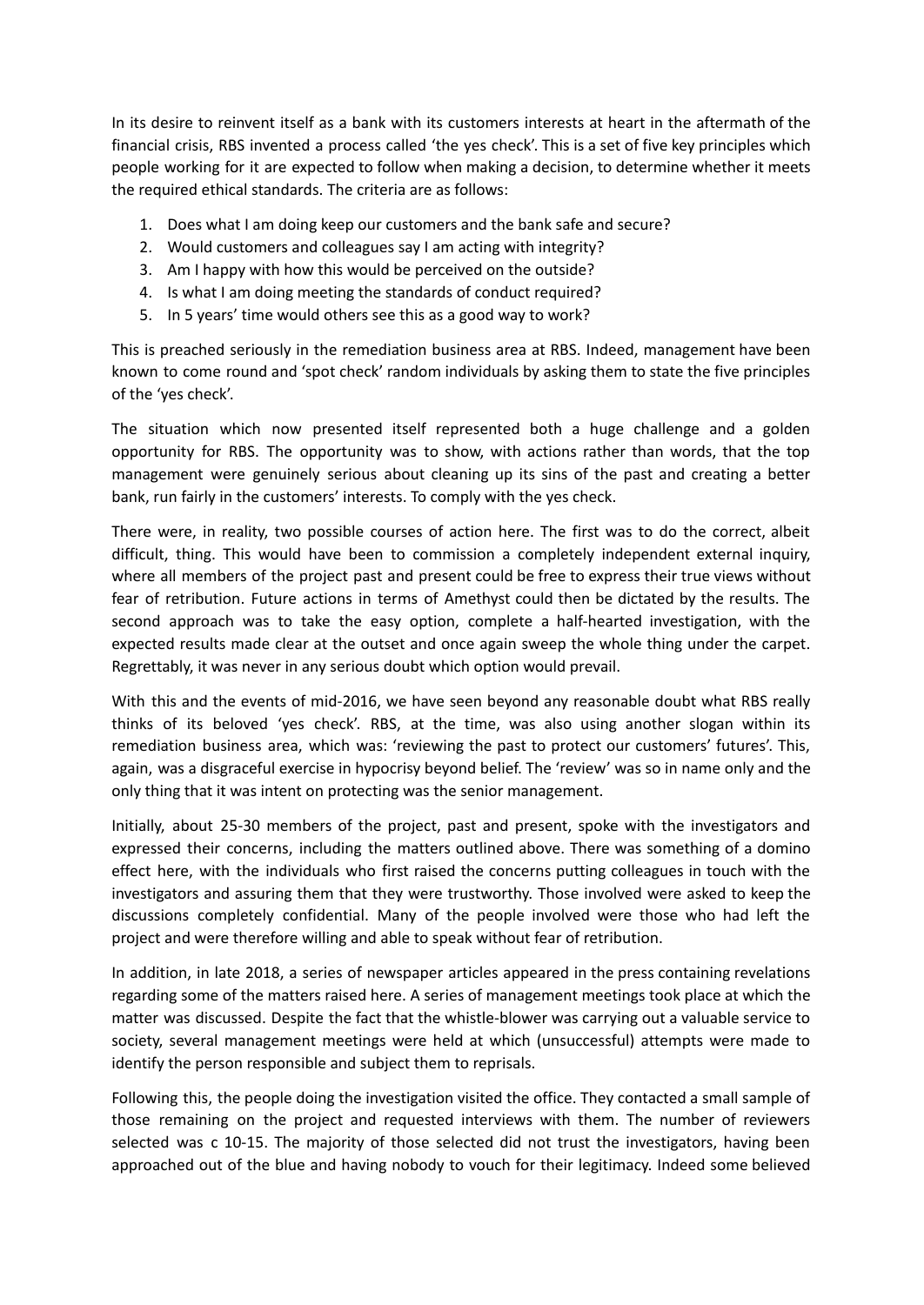that they were 'agents provocateur' acting on behalf of the project management to identify those liable to 'spill the beans'.

It needs to be remembered that all workers on the project were completely dispensable without recourse. Furthermore, that a bullying, vindictive nature prevailed amongst the project management. As a result, the majority were simply unwilling to risk being the subject of reprisals by opening up. Others were asked 'loaded questions' and words were put into their mouths by the interviewers. It was very clear that they had a desired outcome in mind and were attempting to steer the interviews in such a direction as would achieve the answer they required.

Off the back of this, the concerns of the 25-30 noted above were simply dismissed and the investigation was simply brushed under the carpet. Emails were sent out to the effect that the investigation had concluded and it had been established that there was 'no wrongdoing', despite the previous comments of one investigator that the outcome 'seemed pretty obvious' (see below).

What is clear here is that, as far as project Amethyst is concerned, the yes check is corporate lip service of the most appalling kind. Basically, it is a smooth-sounding corporate slogan, which those running the project like to trot out in public, however, have zero intention of abiding by when the spotlight is elsewhere. It is clear that the events described here are neither acting with integrity, meeting the standards of conduct required, nor likely to be seen as a good way to work in 5 years' time.

It is also clear that the management would not be happy with how they would be perceived were the matters ever to be made public. This is a matter which has already been acknowledged with the cynical attempt to dress up the events of 2016 using the 'quality checking' façade. In addition, reviewers on the project have attempted to challenge quality checking 'should be suitable' decisions quoting the yes check, only to be told 'tough luck, it's not going to change so just do it'.

What has occurred here sums up the difficulties faced by those predisposed towards doing the right thing in today's banking industry. Here, a number of individuals were prepared to stick their necks out by making disclosures relating to misconduct in a toxic, hostile environment. By way of gratitude, the senior management, rather than taking the matter seriously, has chosen instead to bury its head in the sand and brush the matter under the carpet.

RBS has indicated a pipe dream of becoming 'number one for customer service, trust and advocacy' by 2019. However, recent league tables have shown that it comes bottom of the list where UK banks are concerned when it comes to customer ratings. Strangely, this was one study which was carried out completely independently by an organisation with no conflicts of interest and which could not be bullied into changing its findings. Had RBS carried out this survey internally then no doubt it would suddenly have found itself top of the tables!

The conclusion has to be that the bank is the architect of its own downfall in this regard. Here, the senior management have been presented with a golden opportunity to show that they are serious about putting right the wrongdoings of the past and doing the right thing. What has been shown is that all the talk about doing the right thing, the yes check and treating customers fairly is pure lip service. The organisation, convinced that it is backed by the government and the regulator, has shown nothing but pure contempt for its customers and the whole concept of remediation.

The actions of the regulator are no less disappointing in this respect. There have been multiple reviewers from the project who have gone to the lengths of making disclosures to the FCA regarding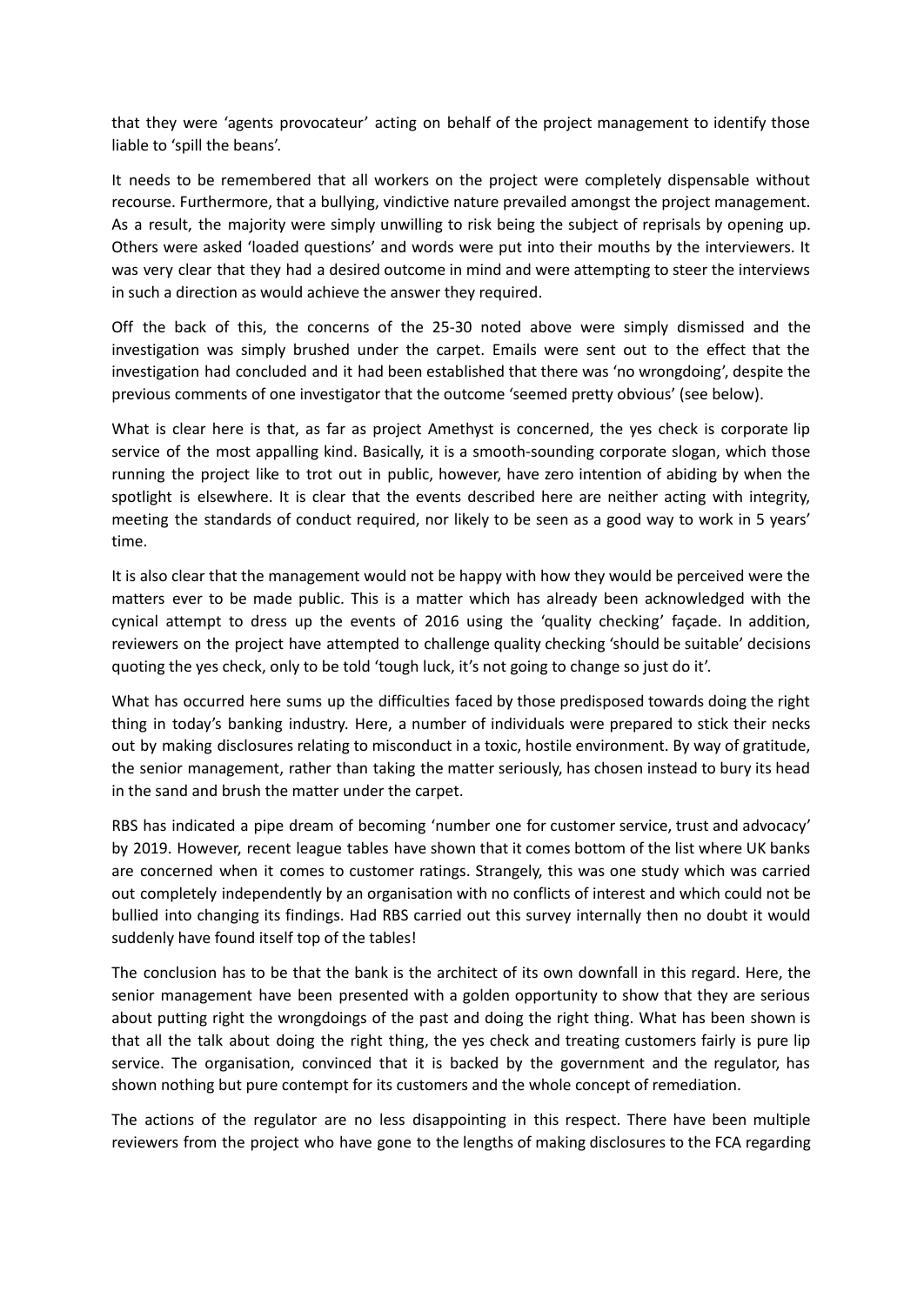some of the misconduct which has taken place. One individual from the project with contacts at the FCA has commented that it is 'fully aware that there are problems with the project'.

Unfortunately, being full aware of the cover-up and actually taking some action on it appear to be different matters entirely. As noted below, the FCA seems to be more concerned with attempting to identify anyone whistleblowing in relation to the project than actually addressing their concerns. All of which harks back to the earlier comments about the toothlessness of the regulator under Mr Bailey.

Over recent months, the second phase of the project has commenced. This, again, has been a case of RBS doing exactly what it wants to do and a lack of any oversight and instruction from the regulator. Phase 2 thus far has been a case of going through the motions. People on the project have been candidly informed that the bank intends to have it '95% materially complete' by the third quarter of 2019 and the whole project has taken on the appearance of a token gesture.

As minor illustrations of what has gone on thus far:

- Christopher Coupe, the team leader with no qualifications is involved in 'waterfall sampling' of a certain proportion of cases. This is a process which, thus far, has seen 60,000 products marked 'out of scope' (i.e. concluded as not being a concern) based on a sample of c65 which have been reviewed.
- There have been thousands of cases reviewed where collective investments have been cashed in at a loss after approximately 12 months. This is not typical investor behaviour as it is a classic indication of the 'layering' stage of money laundering. Despite concerns being raised over this, they have again been brushed aside with an attitude of 'that's not our problem, Amethyst needs to be complete'.
- Ian Carter has taken it upon himself to decide that he 'knows that there were lots of unsuitable cases before 2010 and frankly I don't care if the sale was unsuitable. They've made money'. Now as anyone who knows anything about the remediation process will confirm, the fact that an investment has made money does not mean that it cannot have been poor advice and the customer cannot be due compensation.

This would become the case if, for example, they had been advised to encash another, cheaper, investment unnecessarily, or if they had not utilised an ISA allowance and unnecessary tax had resulted. It is not clear whether Mr Carter has the requisite technical knowledge to understand these points. One thing which is clear is that the customers who have 'made money' go back only as far as 2008. Had this analysis been carried out further back as it should have been, the results would have been very different, for the reasons explained previously.

- Complex products and services such as IHT planning are being avoid/ kept out of scope of the review as the bank lacks the capacity to properly understand them.
- Bank employees are being treated differently to members of the public. Where a sale was made to a member of bank staff, they are being treated as 'potentially vulnerable' and handled under an enhanced duty of care. Conversely, clients reliant on state benefits or similar, as an example, are being afforded no such additional protection.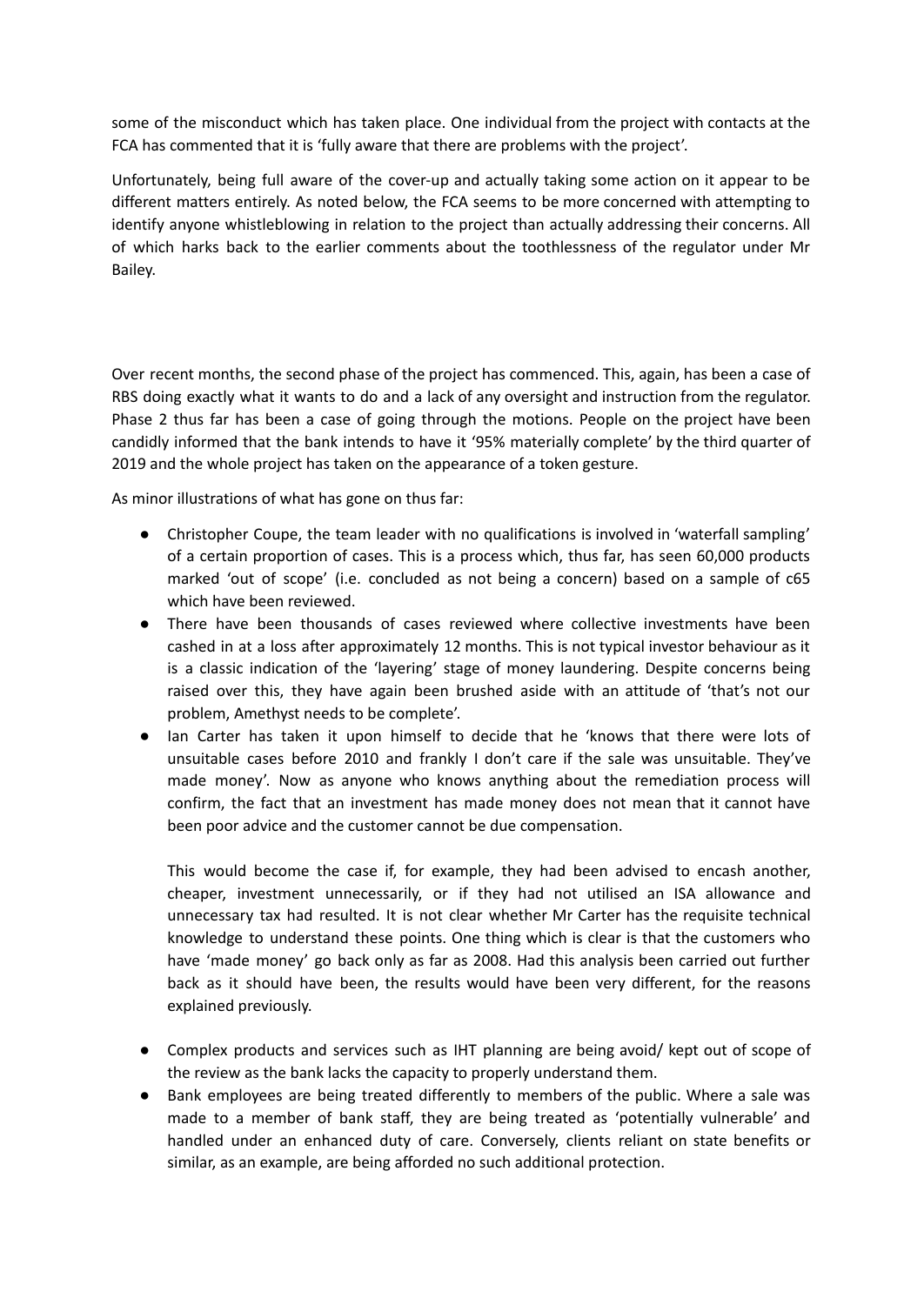● Most shockingly, RBS identified a number of pension switch cases where the redress was over £100,000, one as high as £200,000. These were withheld from customers for months as they were placed on hold 'awaiting a policy decision'. What this euphemism means in practice is that the bank is trying to come up with a way either to argue the cases suitable or to significantly reduce the redress payable. The customers did not know they were owed this money and so were simply unable to contact the bank to claim it.

After several months, the instruction was given from policy to change them to suitable because 'the clients are experienced', as though this justifies blatant churning. The bank had already paid out multiple similar cases. Yet again, this is a cynical attempt to manipulate outcomes by reducing the level of redress paid. Knowledge of this is being kept confined to a very close circle as senior management are aware of how shocking it it.

In August 2019, it was announced that there was going to be another cut in numbers. 29 people were sent an email inviting them to a meeting and were told that they were going to be released from the project. Again, nobody was ever told why they had been chosen, however, it was clearly not based on performance stats or qualifications and again, some of the outstanding performers found themselves out of the door, whilst clearly lesser performers were retained. Again, the workers in question were aggressively threatened that if they don't hit their targets or if their team manager happens to have got out of bed on the wrong side that day, they will be sacked. It appeared to be completely lost on them that this was, quite simply, no way to treat people and that this type of behaviour is not considered acceptable in the 21<sup>st</sup> century.

To further highlight the double standards on the project, it was also decided at this point that the project no longer required so many team leaders. Therefore, one team leader was deemed surplus to requirements. However, rather than being released, she was offered the chance to be demoted and kept on as a reviewer, with one more reviewer being released to make way for her. Whilst this may have been fair enough in isolation, it contrasts completely with the two previous team leaders, who were simply released and were not offered the opportunity of demotion. The reason was quite simple, the two in question were vocal, would stand up for themselves and their teams and were not shy of calling out bad practice. Therefore, as described earlier, their cards were marked.

# **The Role of the CEO/Board**

We have made numerous attempts to engage with the CEO and Board, highlighting the many issues set out in this report combined with more detailed breakdowns of the cover-up that is project suitable. We have received just one email, which was vague and generic wording, and he has on numerous occasions refused to engage with us. We have also contacted the board directly, to try and engage with them and bypass the obvious cover up by the CEO, his deputy and the internal investigators, however, this has also been ignored.

#### **The Role of Internal Investigators**

There are two major issues with the internal investigators that we the whistle-blowers encountered:

- *1. Incompetence and ineffectiveness*
	- a. It was evident from all discussions with internal investigators that in terms of investment experience and knowledge, they didn't even have the basic level that was required to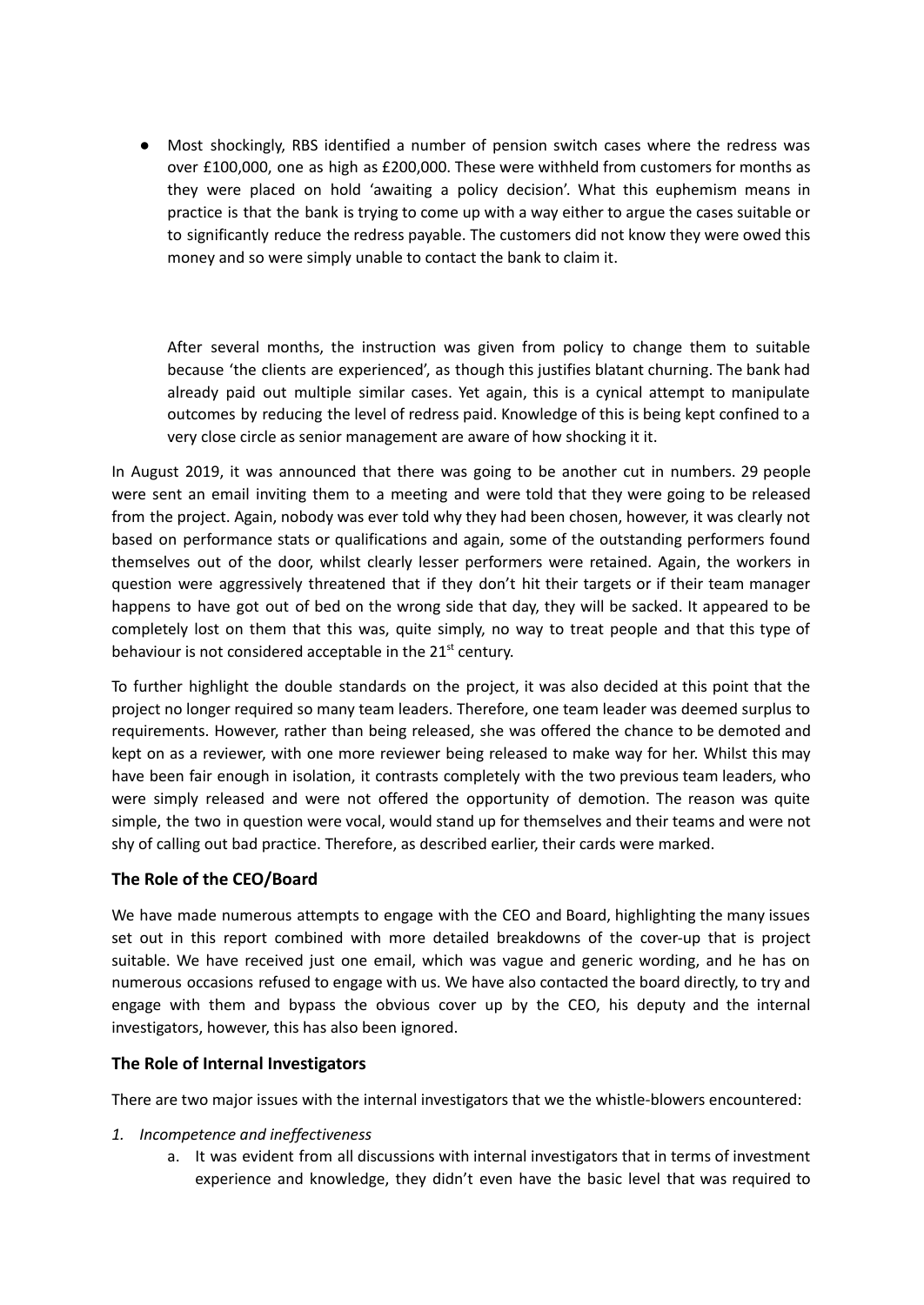understand the nuances of an investment review. This was in keeping with the majority of RBS staff within the investment project. Simple investment terminology had to be explained and their understanding of these basic concepts was insufficient. We voiced many concerns regarding this and offered to help, but this was flatly denied.

## b. *Biased and not independent*

From the start of the investigation process it became clear that this investigation was biased and not independent. Initially the internal investigators made all the right noises, asking some of the right questions and taking a keen interest. However, this did not last long. Throughout the investigation, one of the investigators had advised that the outcome 'seemed pretty obvious to him', i.e. that there were serious problems with the project which needed to be addressed urgently.

Once the report came back it was clear that instructions from upon high had altered their thinking and all issues were to be covered up. Some of the actions taken were bizarre and could only ever result in a favourable investigation for the bank. Similar to the project always favouring the bank versus the customer, it became clear that the bank would favour itself versus whistle-blower information.

Where taken in conjunction with the events outlined above, it is clear that we are starting to see a pattern here:

- The management did not like the results of the engagement survey so people were forced to change them.
- The management did not like the results of the file reviews when the independent and qualified reviewers gave their honest view. So they were forced to change them using the 'quality checking' ruse.
- The investigators carrying out the internal inquiry expressed a view which the management would be unlikely to like. Suddenly, a few weeks later, they had completely changed them.

It is perfectly clear here that the senior management at RBS, be it on project Amethyst or more general, have a culture of believing what they want to believe. If the actual facts do not support the conclusion they want, then people are forced to change them so that they do.

# **The Role of Grant Thornton**

Initially on the project and to satisfy the FCA in part, RBS employed Grant Thornton to oversee matters, and to assist in guidance. As with everything else on the project it became clear that the employment of Grant Thornton was purely lip service. At first they introduced specific criteria and guidance, but if RBS didn't like it they just railroaded them into changing policy, or would go ahead and work cases as they wanted (in favour of the bank). Grant Thornton faded into the background extremely quickly when it came to ongoing policy.

#### **Relationship with the FCA**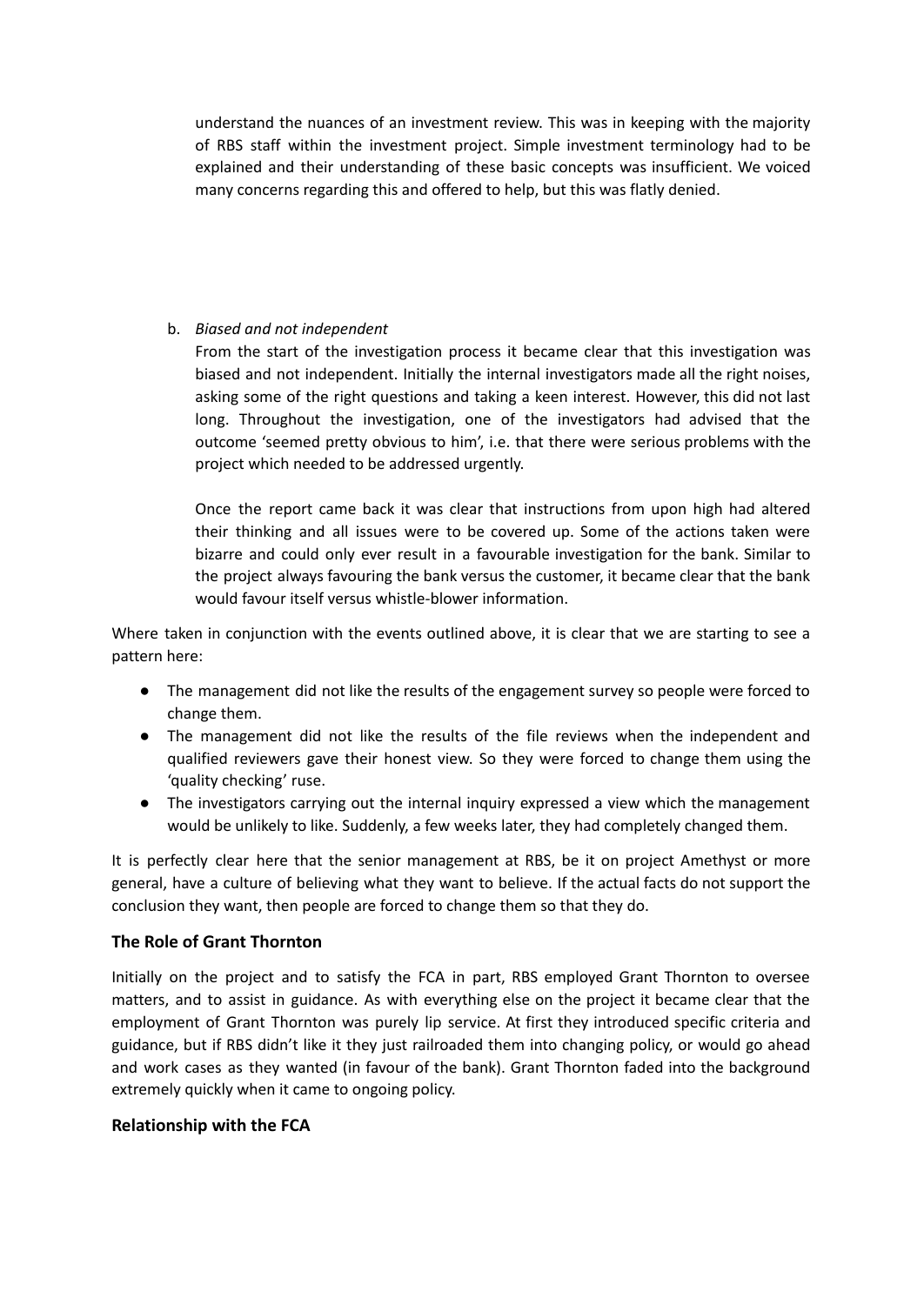The FCA was informed some time ago by multiple whistle-blowers regarding the cover up within the project, the overall culture of RBS and how whistle-blowers were treated under the stewardship of Ross McEwan, his management team and the board. It took the FCA several months to even respond to the whistle-blowers, with a lame excuse of the emails going missing. It was obvious from the outset that whistle-blowers were an inconvenience, a distraction. It felt like we were the ones being accused, the ones covering up.

At no point have the FCA been proactive with the whistle-blowers. The reports of RBS internal bullying were dismissed as not their problem, though it clearly should be when workers are being bullied into being complicit in unfair customer outcomes. Facts have been presented to them, and these have been responded to with a poor attitude, and incompetent mindset. The FCA have illustrated themselves to be completely in the banks court, unwilling to help and have effectively made the role of a whistle-blower redundant.

One of the most concerning elements of the relationship with the FCA, was how it felt they were always trying to make your identity known, they didn't like you being anonymous. Given historic cases with the FCA this was the last thing anybody wanted, but they kept pressing as thought it was a necessity, and this was both uncomfortable and aggressive.

The first whistleblowing disclosures were made by members of the group over 18 months ago and several more have been made since then. The FCA has not kept in contact with members of the group, other than to send a standard form asking for a small amount of further information (including our demographic details and how long we worked there as above). For the avoidance of doubt, the FCA was also provided with an earlier version of this report. The only response any whistleblower has had is to state that the disclosure has been 'passed to our supervisory team for their consideration' (and, it appears, subsequent disregard).

The whistleblowers have chased up the FCA and asked for information and feedback. All any whistleblowers have been told is that the information is with the supervisory team and they cannot tell us any more. Members of the group have been in direct and personal contact with Andrew Bailey, its chief executive, who has responded to say that he is 'happy to engage on the substance of the matter'. However, when asked questions regarding the substance of the matter, he has simply ignored whistleblowers and failed to respond despite several chasers. Frankly, as outlined above, the group believe that he and his organisation are in on this and have been encouraged to ignore it.

In response to the whistleblowing disclosures, RBS has stated that it has informed the FCA that 'we consider these allegations baseless and found no evidence to support them'. This was despite the actual investigators being told exactly where to find the evidence and commenting that the outcome seemed obvious.

This is, once again, in complete breach of the FCA's principles for business, namely principle 11, which requires the firm to deal openly and honestly with the regulator. Staggeringly, the FCA simply appears to be accepting the word of the accused that none of the above ever happened and that 25-30 eyewitnesses are all simply making it up.

This begs the very obvious question of what, precisely, anyone would have to gain from doing so. It needs to be stressed that none of the group have anything personal to gain from this. In fact, quite the contrary, bearing in mind the attitude towards whistleblowers that exists in UK financial services,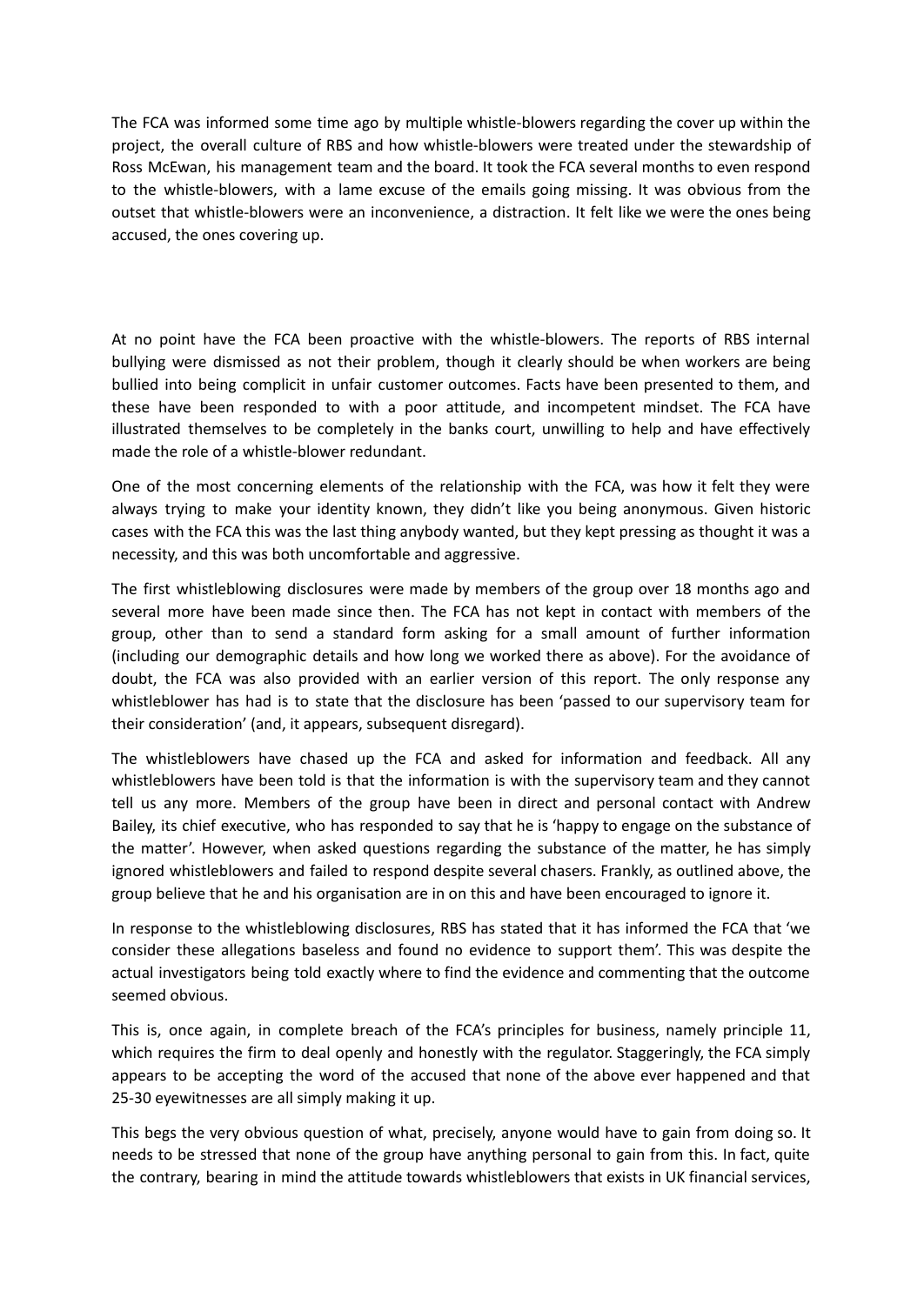the group is risking a lot in order to attempt to expose this scandal. By contrast, it is very obvious what RBS has to gain by lying about it, namely, it gets to keeps hundreds of millions of pounds worth of ill-gotten gains. This makes the contemptuous attitude shown towards members of the group by our lame duck regulator all the more unacceptable.

When Alison Rose took over as CEO, the group attempted to make contact with her to ascertain whether she would show the integrity sorely lacking in her predecessors and actually take the matter seriously. Despite all her public lip service about creating a better bank working in the interests of the customers, Rose could not even be bothered to respond, rather a standard response was received from someone named Peter Melling claiming 'we have investigated your concerns about this program and discussed our findings with the FCA'.

When challenged as to whether they would be happy to agree to our proposal for an independent enquiry into the project run by an external third party in order to end the dispute, Melling went strangely quiet. It is very obvious that both he and Rose are hoping and expecting that the FCA will accept their cynical cover-up without actually bothering to investigate what is going on properly. So far, unfortunately, this approach has worked, since the FCA has made no attempt at a serious investigation into matters.

In no other walk of life would a party accused of serious misconduct be permitted to act as judge and jury in determining their own guilt. This harks back to the point made earlier, the belief that the FCA has simply been encouraged to turn a blind eye to what is a politically motivated cover-up.

The FCA has stated in response that it is continuing to 'work with the firm to ensure good progress in assessing compensation due to customers who were badly advised'. A more appropriate phrase would be 'conspiring with the firm to ensure that compensation due to customers is withheld and swept under the carpet'. Throughout this matter, the FCA has taken the appearance of a bodyguard to the firm it is supposed to be regulating. It has shown an absolute determination that come what may, this matter is going to be covered up.

The whistleblowers for our part wish to make perfectly clear that, despite RBS' claims, everything in this report is the truth. RBS is, once again, as with the GRG scandal and any number of others over the years, attempting to sweep this under the carpet. Both the senior management at RBS and the FCA appear to be determined that they are going to ignore the disclosures and, however serious the misconduct and however many witnesses there may be, nothing is going to be done about it.

# **The future**

It is perfectly clear here that RBS cannot be trusted to investigate its own conduct internally. The bank is steeped in a culture of refusing to accept responsibility, or that it has ever done anything wrong. This is completely the wrong approach for a remediation function and is driven by the role of Ian Carter and the number of senior management with compromised interests. This has been exacerbated by the perception that the regulator, under Bailey, is in the pockets of the major banks and the government has no appetite to highlight RBS's wrongdoing.

The view of the whistleblowers is that the entire project needs to be done again, from scratch and run by an independent external skilled person under a section 166 review. This would mean that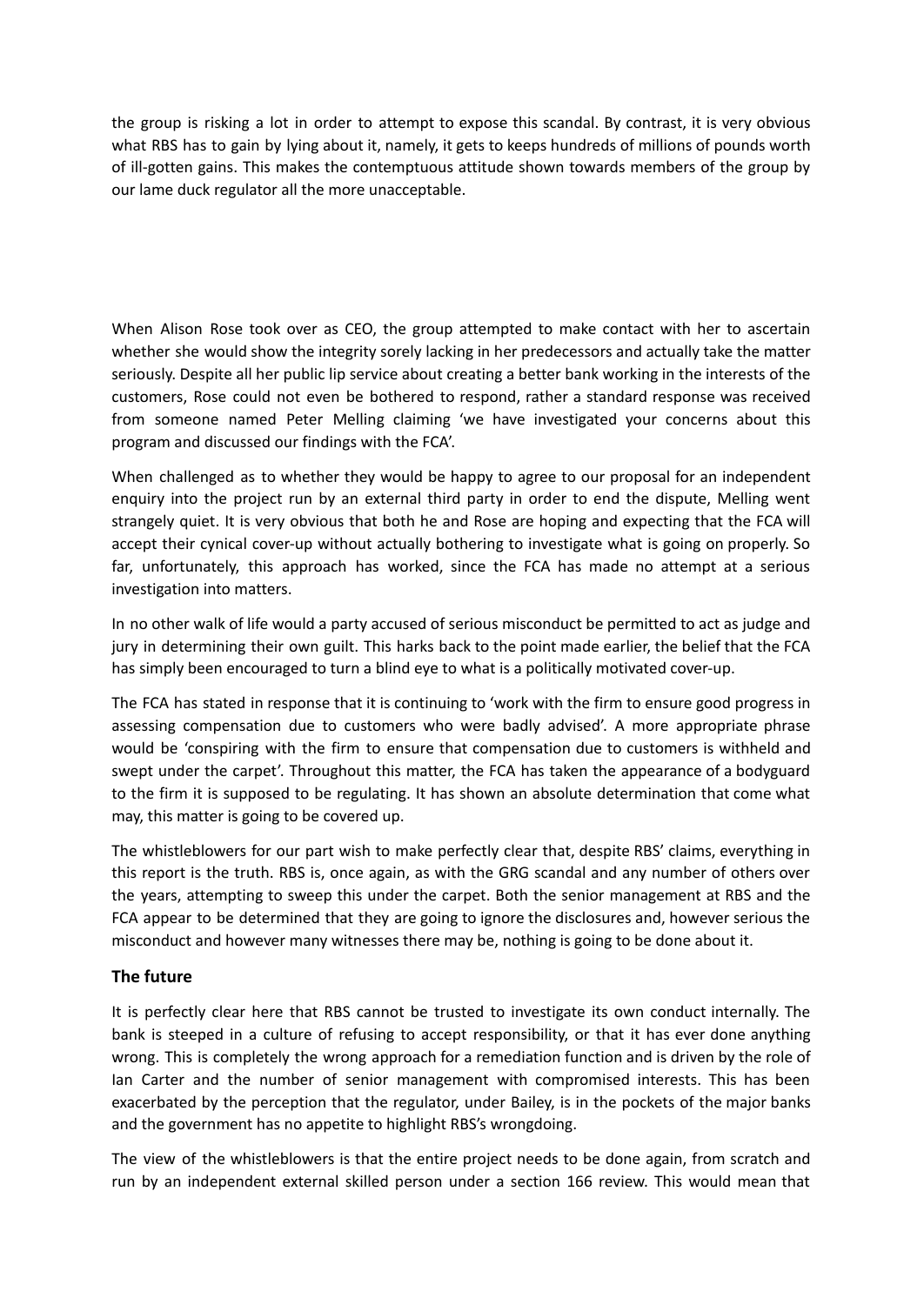senior management do not have the opportunity to bully people into changing the outcomes of cases so that they can fiddle the figures and the people owed money are remediated correctly.

The whistleblowers accept that this would be a big step and that the FCA may feel reluctant to do this based on information from whistleblowers, despite the fact that there are a significant number of them. However, it is evidently completely inappropriate to simply ignore the disclosures, which have been made by the group at significant personal risk to ourselves and relate to serious, widespread and ingrained misconduct.

Therefore, the group's initial suggestion is that since the two versions of the project Amethyst story differ so greatly, an independent inquiry into the project needs to be ordered by the FCA. This should be conducted by an external law firm with a specialist financial services regulatory practice, such as Eversheds and paid for by RBS. This should be a firm which does not work for RBS and cannot be subject to improper pressure or conflicts of interest. It should also be one which, unlike the internal 'investigators' understands investments and remediation work.

This review should be one which is free from improper influence from Messrs Carter, Claxton, Kinsella, Reidy and co. Every worker who ever worked on the project should be invited to have their say in confidence and without fear of reprisals. They should be asked two specific points:

- 1. Do you feel the project was run fairly in the interests of customers and if not, why not?
- 2. Why was it known as 'project suitable'?

The next steps would be based on the outcome of the inquiry. However, if, as expected, the remainder of the project confirms the above account, a section 166 review needs to be ordered and the project done again, properly and free from conflicts of interest.

If this is done then the truth will soon become apparent. However, the group has found that the FCA is determined to ignore our very reasonable suggestion. Both they and RBS are desperate to avoid this, because if an inquiry is held, the truth will come out and the FCA will be required to do what it is supposed to do and actually take some action.

The group has also informed the regulator that it is paramount that it acts quickly and decisively to prevent any bonuses being paid to any members of RBS management as a result of the 'completion' of project Amethyst. It is our view that it would be completely inappropriate for such bonuses to be paid out of taxpayers' money whilst there are such grave concerns about the legitimacy of the project hanging over it. It is a very basic principle of treating customers fairly that people who are supposed to be running a remediation operation should not be allowed to profit personally from conduct which is unfair to the interests of customers. This, too, appears to be being simply ignored by the regulator.

The concern is that, with RBS being a 'high impact' firm and therefore relationship managed by the FCA, the relationship is far too cosy. There is simply too much inclination to swallow everything RBS says and dismiss the many valid concerns raised.

One of the FCA's statutory objectives is the protection of consumers. Instead, the FCA appears solely concerned with the protection of corrupt bankers, to possess an unshakeable determination that it will not allow this matter to be exposed, no matter what. The whistleblowers estimate that tens of thousands of people could be owed a total of hundreds of millions of pounds if this project was carried out properly. It is therefore crucial that the matter is taken seriously and investigated thoroughly, not just dismissed based on the assurances of Ian Carter and his cronies. If the FCA is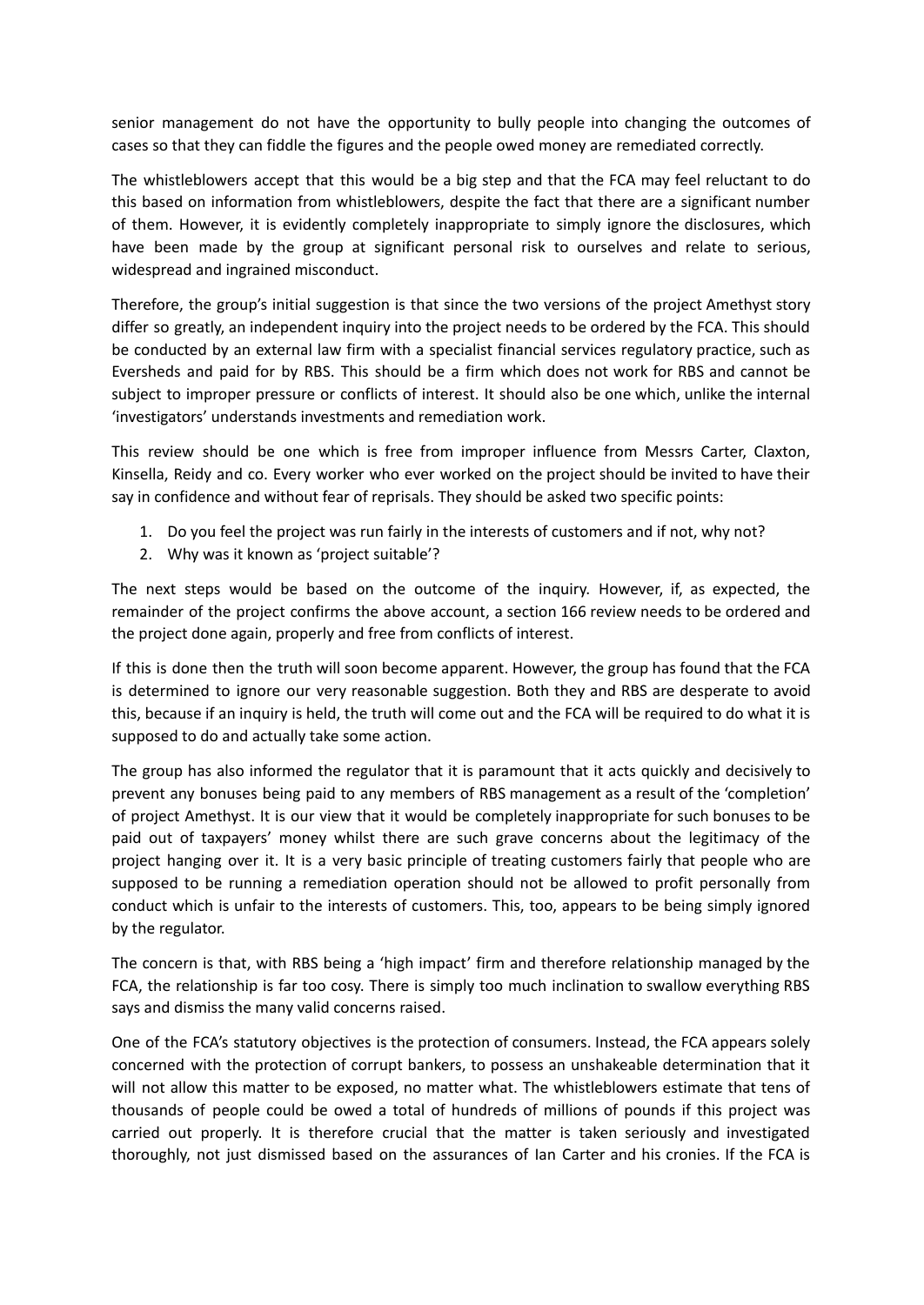unwilling to take this step despite all of the concerns raised about this project, the conclusion would have to be that it takes its statutory objectives about as seriously as RBS does the 'yes check'!

It would also be recommended that an independent inquiry into the project's bonus structure ought to be undertaken. The bonuses which have been paid to any senior management as a result of the engagement survey or the completion of the project ought to be clawed back, given that they have been obtained fraudulently.

## **Postscript - March 2022:**

Following several further months of apparently nothing being done, the group took the decision to get in touch with Andrew Bailey personally in order to enquire as to what the FCA was doing about this.

To give him his due, Mr Bailey took the time to respond personally to us and assure us that action was being taken. He was happy to deal with us, unlike his successor who simply palmed our enquiries off to one of his lackeys to give standard response to. In retrospect, some of the criticism of him in the original report may have been a touch harsh.

In February 2020, RBS announced the following in its annual report and accounts:

*'During October 2019, the FCA notified RBS Group of its intention to appoint a Skilled Person under section 166 of the Financial Services and Markets Act 2000 to conduct a review of whether RBS Group's past business review of investment advice provided during 2010 to 2015 was subject to appropriate governance and accountability and led to appropriate customer outcomes. RBS Group is co-operating with the Skilled Person's review, which is expected to conclude during Q1 2020.'*

The s166 review was led by Eversheds Konexo. To give the FCA its due, it had acted on the suggestions in our original report and ordered an independent inquiry and had even commissioned the firm we suggested to undertake this. The review actually lasted until mid-2021, a further example of RBS' hilarious capacity for underestimation of its own liabilities.

Despite several calls from our group, the FCA has never published the findings of the report. On several occasions, we have been in touch with the FCA's whistleblowing departments and have been fobbed off with vague responses about how the matter was still progressing.

The review did not do what we suggested in terms of speaking to everyone who ever worked on the project and allowing them to have their say in confidence and without fear of individual reprisals. However, it did interview a lot of people who had been in senior management positions on the project. This included the likes of Ian Carter and his henchmen, the RBS staff largely responsible for the cover-up. However, it also included some of the remediation contractors who had originally run the project before being managed out.

We are aware of what some of them told Konexo and it wasn't complimentary. By accounts given from those in the know, Eversheds were leaving 'no stone unturned', ordering copies of meeting minutes and demanding to know who was party to big decisions. If half of the things that happened on the project came to light as part of the review then we believe the report would have been scathing and the FCA given little choice but to take further action.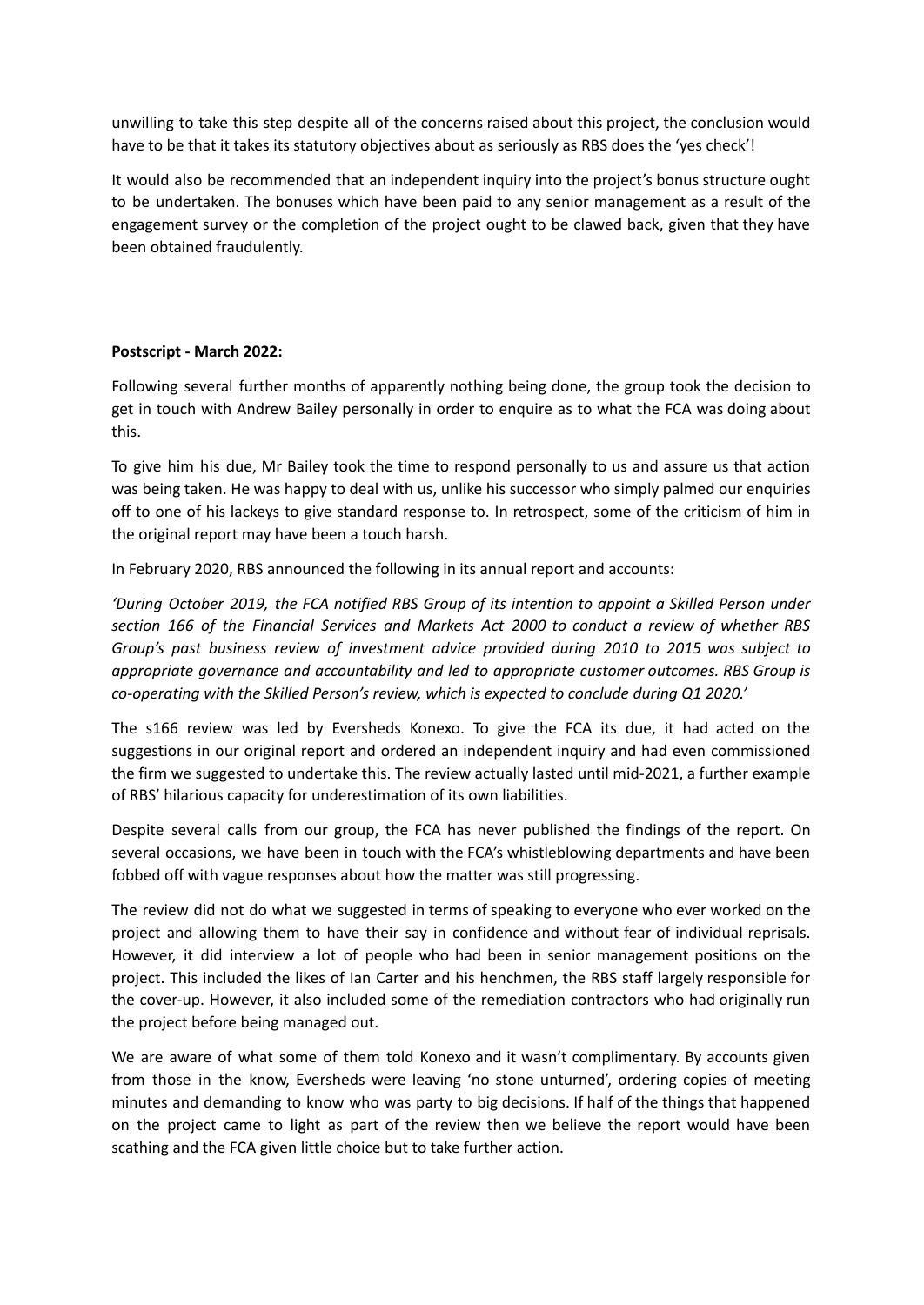However, in terms of finding out what exactly that further action is, we have been completely frustrated at every turn. The whistleblowers each received an email in mid-2021 thanking us for our input and advising that the inquiry had now concluded. However, we were given no information as to what action had or would be taken and despite repeated calls to be updated, the FCA has flat out refused on every occasion. On one occasion, we emailed Nikhil Rathi directly to ask for input. Unlike Bailey, he could not even be bothered to respond personally, simply passing the matter to someone else to send a standard response.

In September Charles Randell, the Chairman of the FCA, remarked that the organisation needed to be 'more transparent' about the use it makes of whistleblower information. This prompted the group to get back in touch with the FCA's whistleblowing department asking them to explain how his comments squared with their own complete refusal to give us any information whatsoever. This did no good whatsoever and we were simply fobbed off again. The conclusion has to be that all the talk of greater transparency is, like the yes check, just pure lip service.

Is it coincidence that one month after making this remark, Randell suddenly announced he was to 'step down' from his role? Is any talk of transparency a dirty word for those ultimately pulling the strings of the FCA? Or are we just being cynical?

Whilst the 'action' the FCA is to take following the Konexo review is a closely guarded secret, there has been no punishment forthcoming of RBS or any individual concerned. Whilst other firms have been punished for the FCA for governance failings including inadequate management of conflicts of interest, there has been no penalty imposed on the bank, Ian Carter or any of the other individuals involved. Such punishment would be in the public domain since it would necessitate a regulatory notice. The group keeps a very close eye on the FCA's activities and to date there has been no such notice issued.

Ian Carter left RBS suddenly and mysteriously in late 2021. There was an internal memo circulated announcing his departure and that he would be replaced by Jez Taylor. The memo was the sort of thing you see when a football manager has been sacked from his job, waxing lyrical about how they 'thank him for his contribution and wish him well for his future endeavours'.

It was deeply ironic, because none of the reviewers who had been released from the project were thanked for their contribution and wished well for the future. They were simply spoken to like pieces of dirt and aggressively threatened. But the person largely responsible for one of the biggest farces in the history of UK banking. An individual who has consistently and cynically prioritised his own interests over the fair treatment of customers. He gets a golden handshake and a testimonial!

Whilst the exact circumstances of Carter's departure remain buried, the consensus amongst those in the know is that he has simply pushed his luck too far. That RBS has finally realised that he is not the right person for a head of remediation role, something that we had already made clear in direct email correspondence with Alison Rose.

Unfortunately, it has taken over six years to realise this, a period in which he has done untold damage to their aspiration to be number one for customer service, trust and advocacy. This aim was supposed to be achieved by 2020. We are now in 2022 and a recent IPSOS Mori customer satisfaction survey for customers of the main UK banks placed RBS second bottom (16<sup>th</sup> out of 17), ahead of only Tesco Bank. Interestingly, NatWest came tenth, still poor but not quite as disastrous.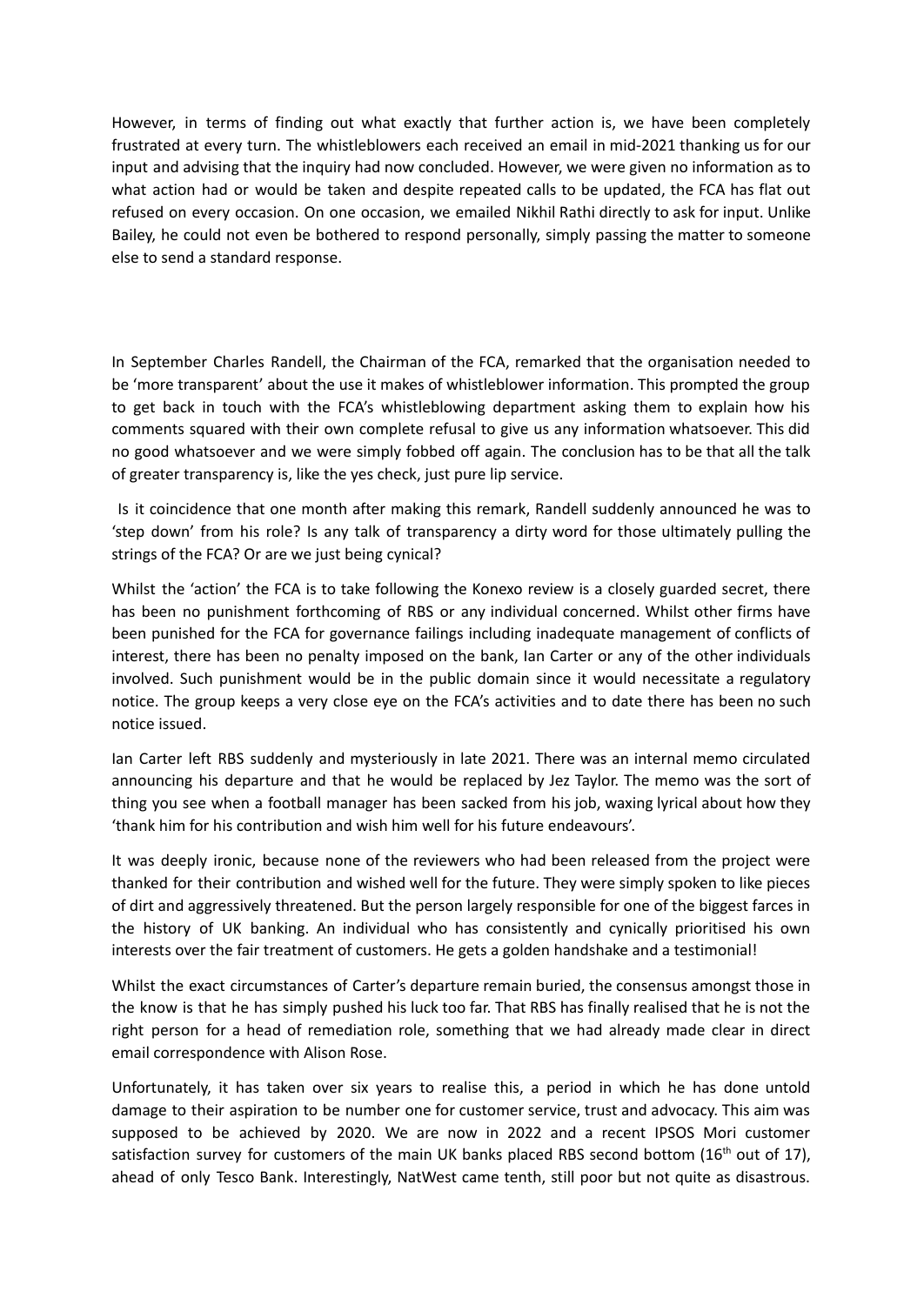This quite possibly explains the bank's recent move to rebrand itself overall as NatWest. Unfortunately, as the saying goes, you can put lipstick on a pig…

The group has been informed that a section 166 skilled persons review is in the process of being commenced, run independently by Deloitte. Whilst exactly what this entails is a closely guarded secret, the word on the grapevine is that it involves independent re-review work as we recommended in the original Shamethyst report. However, this is very clandestine. The FCA still flat out refuses to tell us what is happening and what we have been told is from sources close to what is going on and industry word of mouth.

We believe that the FCA would have been left with no choice but to act following the Eversheds Konexo report, which it is still resisting calls to make public or disclose the content of. However, whether it has had the guts to do the right thing and order a FULL independent re-run of the entire project, we seriously doubt. More likely, it has asked for a much smaller focused re-review of a small minority of cases where 'failings were identified'. This will allow the FCA to convince itself that it has taken action, but stop well short of what is really required to address the widespread customer detriment caused by RBS' poor sales practices.

RBS is also being allowed to keep what is going on secret. There was no explicit mention of the re-review in its annual report and accounts published in February 2022. Instead, these contained general figures for conduct review remediation costs and meaningless double talk about how liabilities are difficult to estimate and are only included when they are more likely than not to arise. We are concerned that 'NatWest' is therefore attempting to mislead investors by failing to disclose their very likely future liabilities. This is a bank, remember, which originally estimated £850 million for a PPI redress bill which now stands at over six billion.

The group believes that the regulator has entered into a tacit pact with RBS. The bank will undertake a relatively small amount of additional remediation work, well short of what is actually required. The FCA can therefore convince itself that it has taken further action and record it as such when producing their own figures. In return, the matter will not be made public and no financial penalty or other disciplinary action will be taken against the bank, Ian Carter or any of the other individuals concerned.

What will happen with this going forward we will see in due course. However, whatever the outcome, we are not hopeful that it will be handled with any form of transparency by the regulator.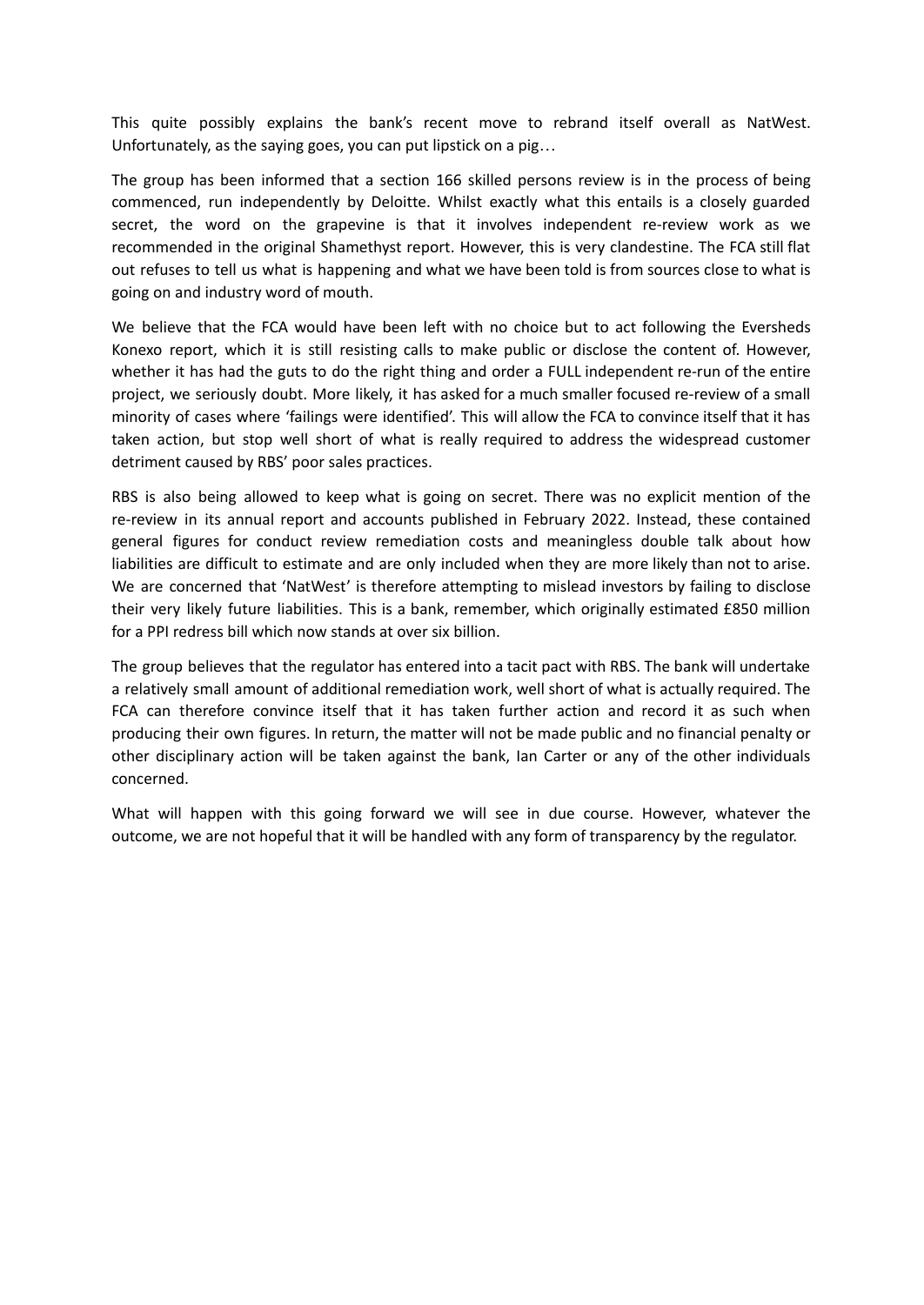Appendix 1: Andrew Bailey's emails in which he assured us firstly that action was being taken by the FCA and secondly that our report was an important factor in the FCA's decision to initiate that action.

On Mon, 9 Sep 2019 at 18:55, Andrew Bailey [<Andrew.Bailey@fca.org.uk](mailto:Andrew.Bailey@fca.org.uk)> wrote:

Thanks - I can assure you that action is being taken. I can't say with any precision when you will find out about that action because for obvious reasons your anonymity means that I don't know how you are involved - and to be clear I of course respect your anonymity.

**Sent:** Tuesday, January 14, 2020 at 8:34 AM **From:** "Andrew Bailey" <Andrew.Bailey@fca.org.uk> **To:** "rbswhistle" <rbswhistle@gmail.com> **Cc:** "Concerned Insider" <concernedinsider@mail.com>, "Karen Jude" <Karen.Jude@fca.org.uk> **Subject:** Re: Whistleblowing

With respect, I don't agree with this for the reason that your report was an important input to determining for my part that we should require the action of which you are now aware. Depending on where that action leads to, we may need to come back to your report.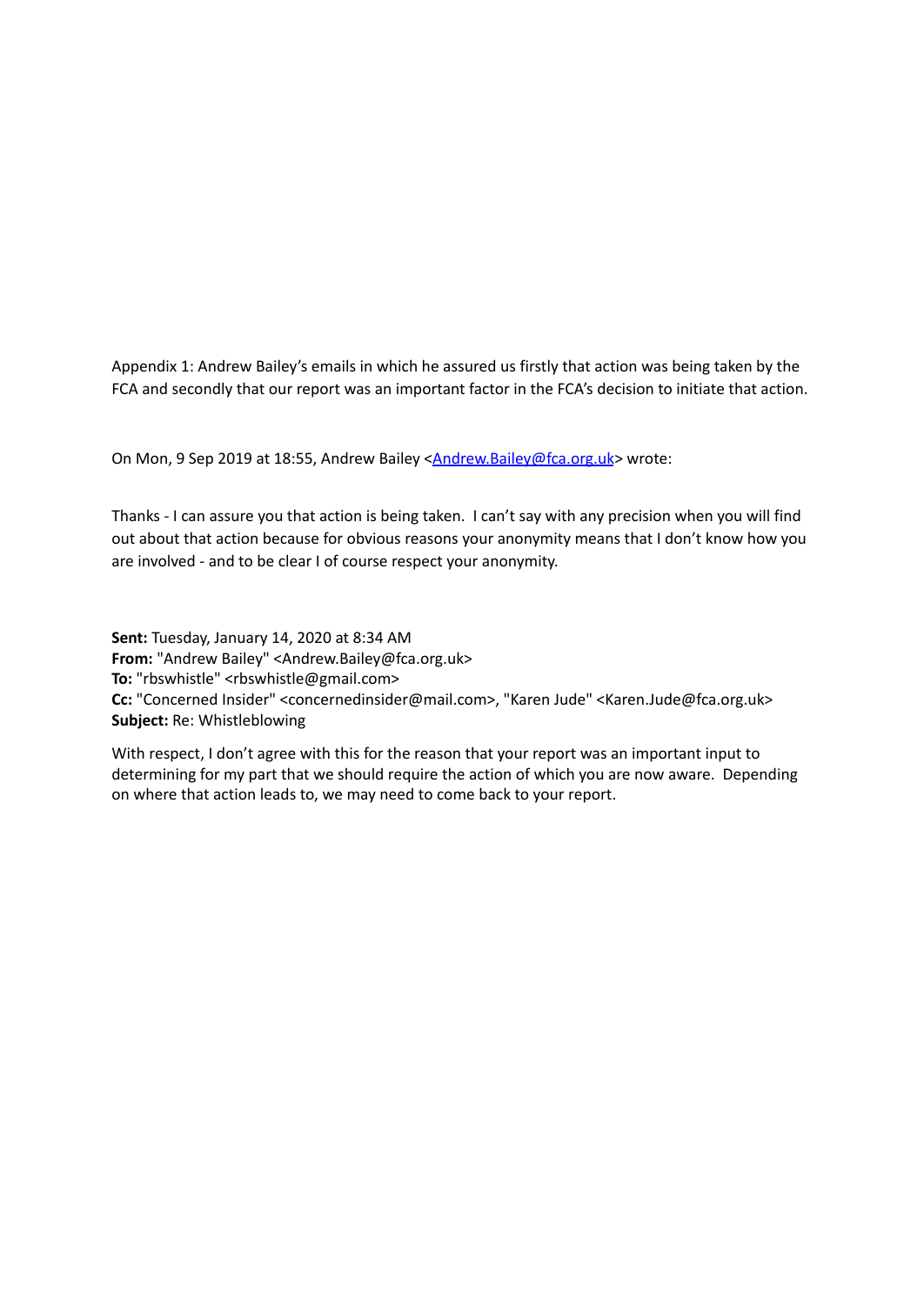Appendix 2: Nikhil Rathi's lackey responding to our request for an update:

**Sent:** Friday, February 19, 2021 at 12:01 PM **From:** "Whistle" <Whistle@fca.org.uk> **To:** "rbswhistle@gmail.com" <rbswhistle@gmail.com> **Cc:** "Concerned Insider" <concernedinsider@mail.com>, "Mark" <info@bankconfidential.com> **Subject:** Whistleblowing

Dear Sir/Madam

Thank you for your enquiry.

Your request for an update has been passed to the FCA Whistleblowing team.

As you will be aware we cannot be specific in regard to the activity the FCA is undertaking. All that can be said is that our enquiries are progressing and there may be further detail available at a later time.

We will update again when we are in a position to do so.

Yours sincerely

Simon

Simon Dickie Team Leader - Whistleblowing Team Strategy, Policy, International & Intelligence Enforcement and Market Oversight Division Financial Conduct Authority 12 Endeavour Square, London E20 1JN Direct Line: +44 (0) 20 7066 9200 Email: [whistle@fca.org.uk](mailto:whistle@fca.org.uk) **Follow us:** Please note that telephone calls may be recorded. This email (and any attachments) has been classified as FCA Official - Enforcement and may be subject to legal professional privilege.

**From:** whistle blower [[mailto:rbswhistle@gmail.com\]](mailto:rbswhistle@gmail.com) **Sent:** 15 February 2021 08:25 To: Andrew Bailey <*[Andrew.Bailey@fca.org.uk>](mailto:Andrew.Bailey@fca.org.uk)*; Nikhil Rathi [<Nikhil.Rathi@fca.org.uk>](mailto:Nikhil.Rathi@fca.org.uk); Concerned Insider <[concernedinsider@mail.com](mailto:concernedinsider@mail.com)>; Mark [<info@bankconfidential.com](mailto:info@bankconfidential.com)> **Subject:** Re: Whistleblowing

**\*\*This email has come from an external source. BE CAREFUL of links and attachments and report suspicious emails\*\***

Nikhil,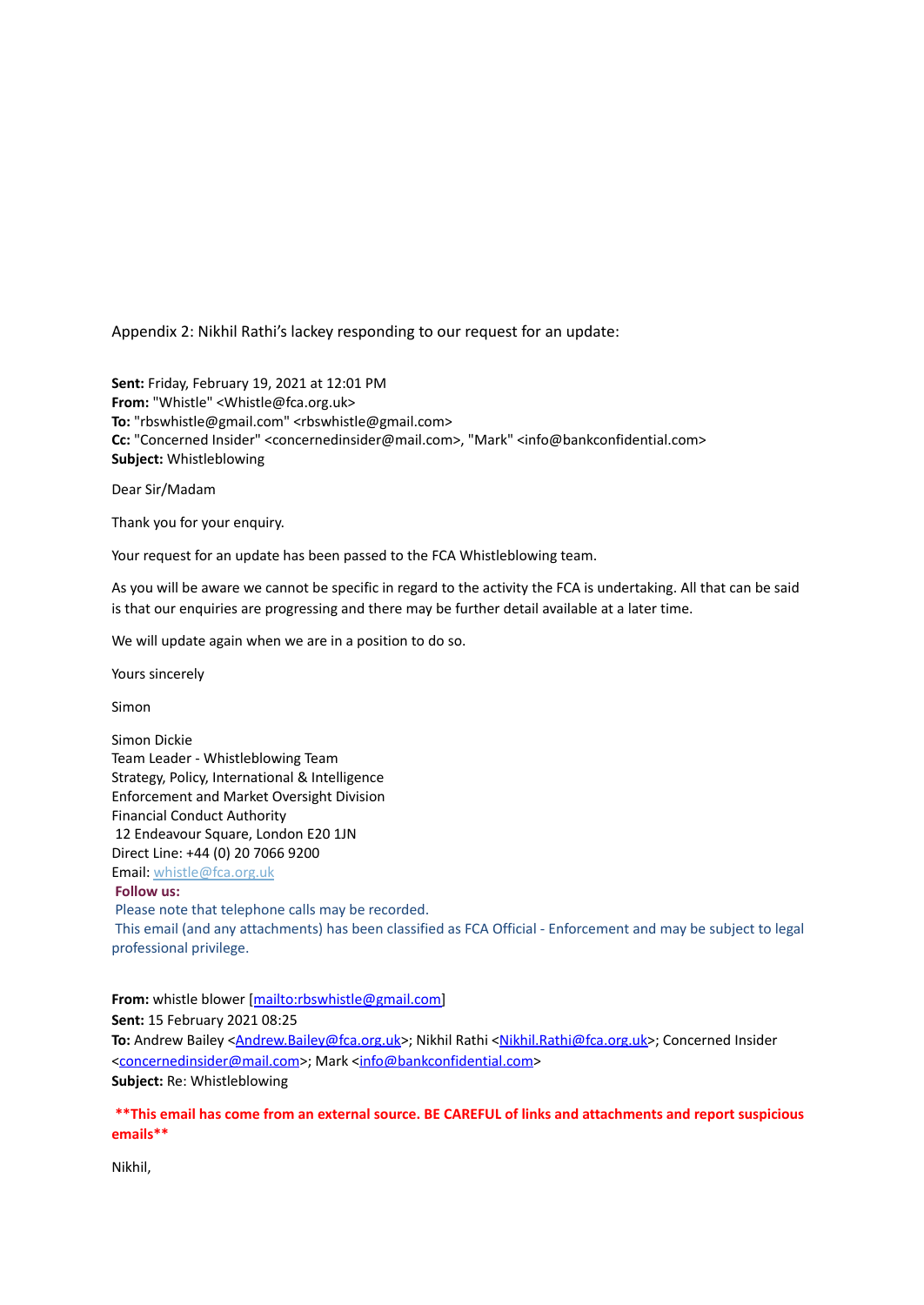We have not had an update re RBS for some time. We were told we would be kept updated.

I understand you have taken over Andrew's responsibilities and there is a delay for you to catch up with issues, but could you provide us with an update of what actions are being taken with RBS and where we are up to?

Regards

WB's.

Appendix 3: Alison Rose's lackey doing the same

From: Melling, Peter (Litigation & Investigations) [<peter.melling@rbs.co.uk](mailto:peter.melling@rbs.co.uk)> Date: Mon, 7 Oct 2019 at 08:35 Subject: Amethyst To: [rbswhistle@gmail.com](mailto:rbswhistle@gmail.com) [<rbswhistle@gmail.com](mailto:rbswhistle@gmail.com)>

Dear Colleague

Alison Rose has forwarded the email that you sent on 29<sup>th</sup> September to me and has asked me to respond to you.

Thank you for sending your email. The concerns you have raised regarding this Programme have previously been investigated and the result communicated to you and the FCA with whom we have discussed the matter.

We will address any further inquiries received from the FCA.

Regards,

Peter Peter Melling Head of Litigation & Investigations Legal, Governance & Regulatory Affairs RBS Group plc 1 Princes Street, London, EC2R 8BP M: +44 7769 280040 [peter.melling@rbs.co.uk](mailto:peter.melling@rbs.co.uk)

The content of this email is confidential unless stated otherwise. **From:** whistle blower <[rbswhistle@gmail.com>](mailto:rbswhistle@gmail.com) **Date:** Sunday, 29 Sep 2019, 12:38 **To:** Rose, Alison, (Commercial & Private Banking) [<alison.rose@natwest.com>](mailto:alison.rose@natwest.com) **Cc:** Concerned Insider [<concernedinsider@mail.com](mailto:concernedinsider@mail.com)>, [info@bankconfidential.com](mailto:info@bankconfidential.com) [<info@bankconfidential.com>](mailto:info@bankconfidential.com) **Subject:** Amythest

Alison,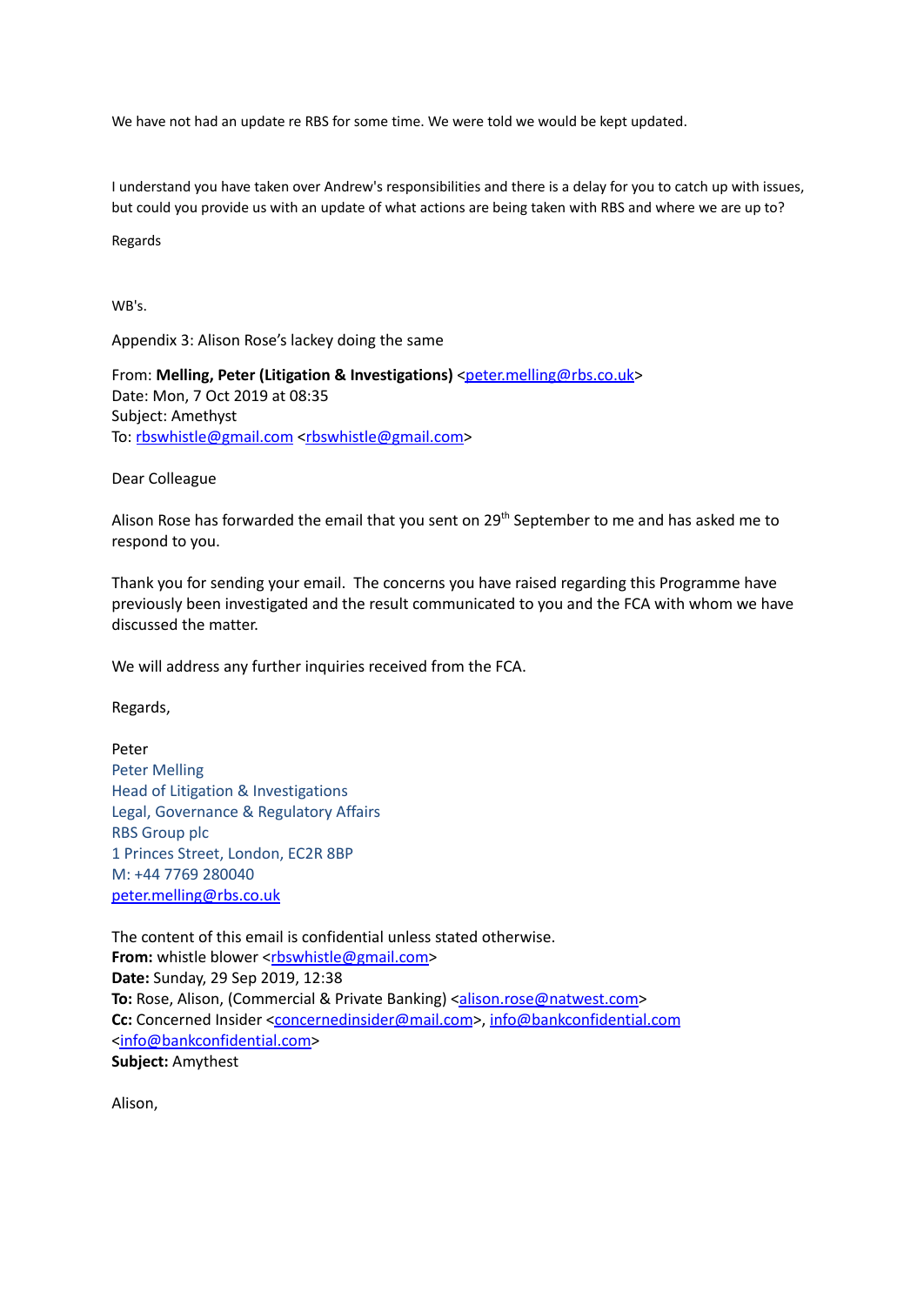So it seems you have the job of a lifetime, well one with an extreme amount of work to do to restore faith in RBS. The hidden issues in the closet are inching closer and closer to a full on crisis, of which you have ignored and been complicit in!

We have copied you in on several emails illustrating the corruption and cover up for project Amythest. This has now been passed onto the FCA and Andrew Bailey has assured us action will be taken.

However, as the new CEO this is your opportunity to engage with us and illustrate your are willing to change the culture of the bank that your predecessor claimed to be doing but actually continued on in an abhorrent manner.

Appendix 4: Our email to Alison Rose reiterating the need to get rid of Ian Carter and replace him with someone who has customers' interests at hear (we also copied Carter himself in on it!)

**Sent:** Sunday, June 06, 2021 at 12:55 PM **From:** "Concerned Insider" <concernedinsider@mail.com> **To:** alison.rose@rbs.co.uk **Cc:** ian.carter@rbs.co.uk, rbswhistle@gmail.com, raiseconcern@mail.com, "Steve Middleton" <steve@middletonfins.co.uk>, "Bank Confidential" <info@bankconfidential.com>, doingtherightthing19@hotmail.com, "Rachel Wolcott" <rachel.wolcott@thomsonreuters.com> **Subject:** Project Shamethyst

Well Alison, it's not looking so clever now is it?

18 month long probe into the project finished, having to set aside nine figure sums for rework and your press office too ashamed to admit the exact figure to Rachel Wolcott of Thomson Reuters. Already, we hear rumours of your hiring consultancies which charge a fortune to try and argue you should not have to do this.

Just for once in your organisation's whole miserable existance, why don't you do the decent thing and agree to fairly compensate those you have wronged, without being forced kicking and screaming?

I suppose a culture of doing the right thing is too much to ask for with a reprehensible individual like Ian Carter as your 'Head of Remediation'. When you have a satisfaction survey that is designed to allow people to speak up in confidence about concerns they have with the project and yet the results of that survey are leaked to him and his henchmen and they are allowed to bully people into retaking it and falsifying the answers to generate themselves bonuses. Would you call that good governance?

When your so called 'head of remediation' says that he doesn't want to look at cases pre-2008 because you will owe a fortune to all the people you misadvised, then two months later people are forced to rewrite huge batches of unsuitable cases and alter their conclusions. Well, that tells its own story... There is an obvious conflict between seeking to compensate those impacted by your bad advice and seeking to limit your own redress bill. You need someone in charge who is committed to doing the right thing and not furthering their own interests at the expenses of the customers.

Let's use the yes check shall we? Is this behaving with integrity? Is it meeting the standards of conduct required? We are five years on now, does anybody see this as a good way to work? Of course, far be it from me to suggest that the yes check is pure self-serving lip service that you have no intention of adhering to once nobody is looking!

You need to cut your losses on this clown Alison. His appointment has created a toxic culture, where the interests of the customer come nowhere and covering up, screwing them over and bullying, harassing and intimidating workers into doing things they know to be wrong are rife. If you ever want to become a proper forward thinking organisation run fairly and in its customers' best interests, rather than coming out with empty pontifications about doing so, you need to face reality.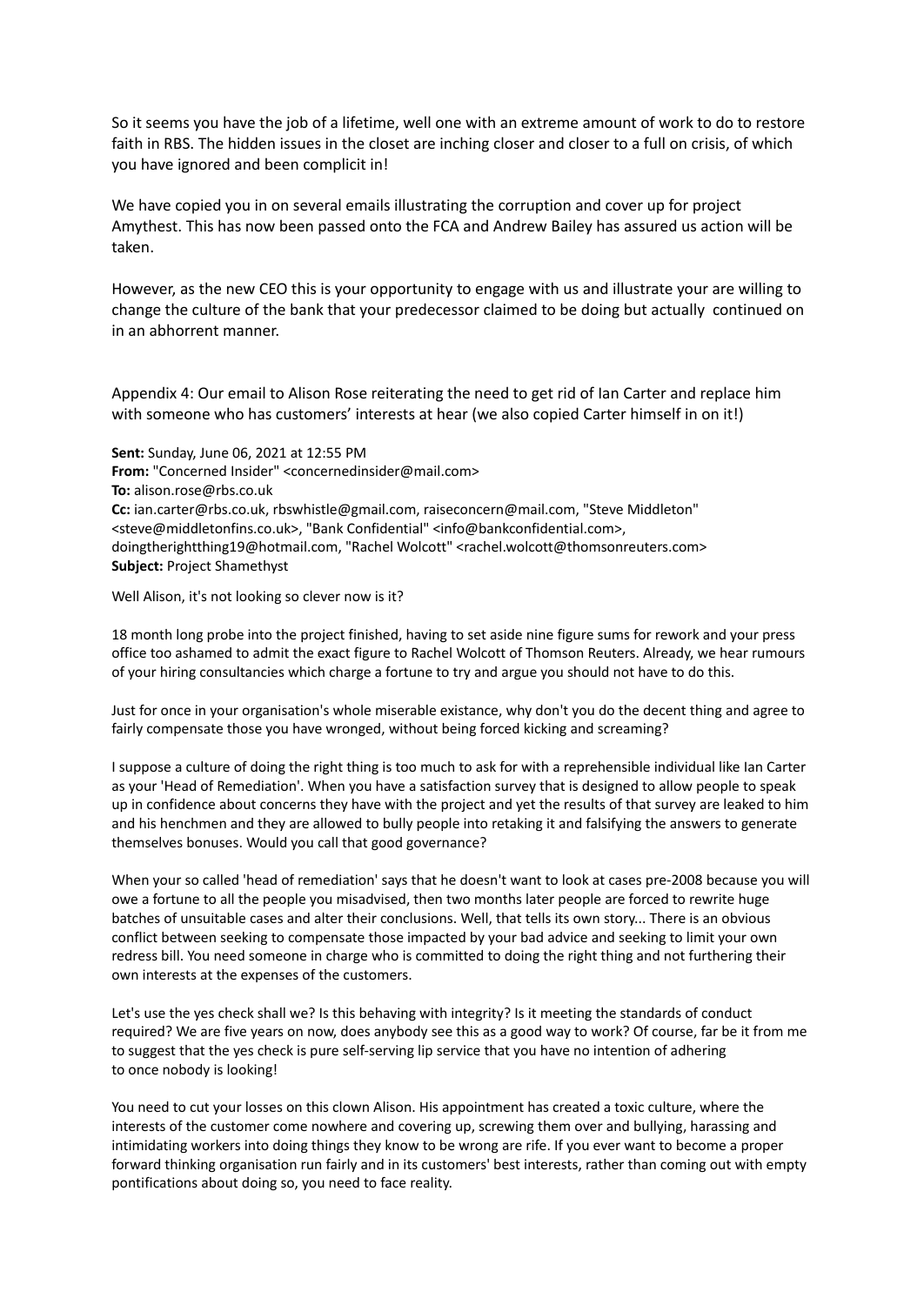Chelsea realised that Frank Lampard as manager wasn't working and got someone in who had the right competence and the right mentality and they have just won the Champions League. The question is, Alison, do you genuinely aspire to be top of the league for customer service, trust and advocacy, like you were supposed to be by last year? Or are you happy to stay bottom of the table in every customer satisfaction survey, as you have been for five years plus?

We have told you what to do about it Alison. If you really want to be known as a fairer bank run in its customers' best interests, get rid of people like Carter and his henchmen, admit the mistake you have made with his appointment and start afresh. The choice is yours.

Much love

CI x

Appendix 5: RBS internal memo announcing Carter's departure in mysterious circumstances (maybe she was listening after all?!)

*I wanted to share some news regarding changes to our leadership in Customer Due Diligence and Financial Crime Technology.*

Ian Carter will shortly be leaving the bank. Ian has led the CDD team through a period of regulatory *review and strategic change. I would like to take this opportunity to thank Ian for the contribution* that he has made to the bank. As well as his deliveries in CDD, Ian has led some of the largest remediation programmes for our bank. Please join me in thanking Ian and wishing him the best in his *future endeavours.*

*With Ian's departure, I am pleased to announce that Jez Taylor will now lead the Customer Due* Diligence team on a permanent basis. In his role as Head of Customer Due Diligence, Jez will also hold *SRO responsibilities for Strategic-In-Life and will be responsible for delivering and driving effectiveness of CDD processes, operations, rules and technologies enterprise-wide. This change is effective immediately.*

*Nigel Hayward will continue to lead our Financial Crime Technology team on an interim basis. We will* soon launch the process to fill this role permanently and an advert will be posted on Workday shortly.

#### *James Holian*

What Mr Holian forgot to say after '*led some of the largest remediation programmes for our bank'* was *'and made an absolute steaming mess of every single one'.*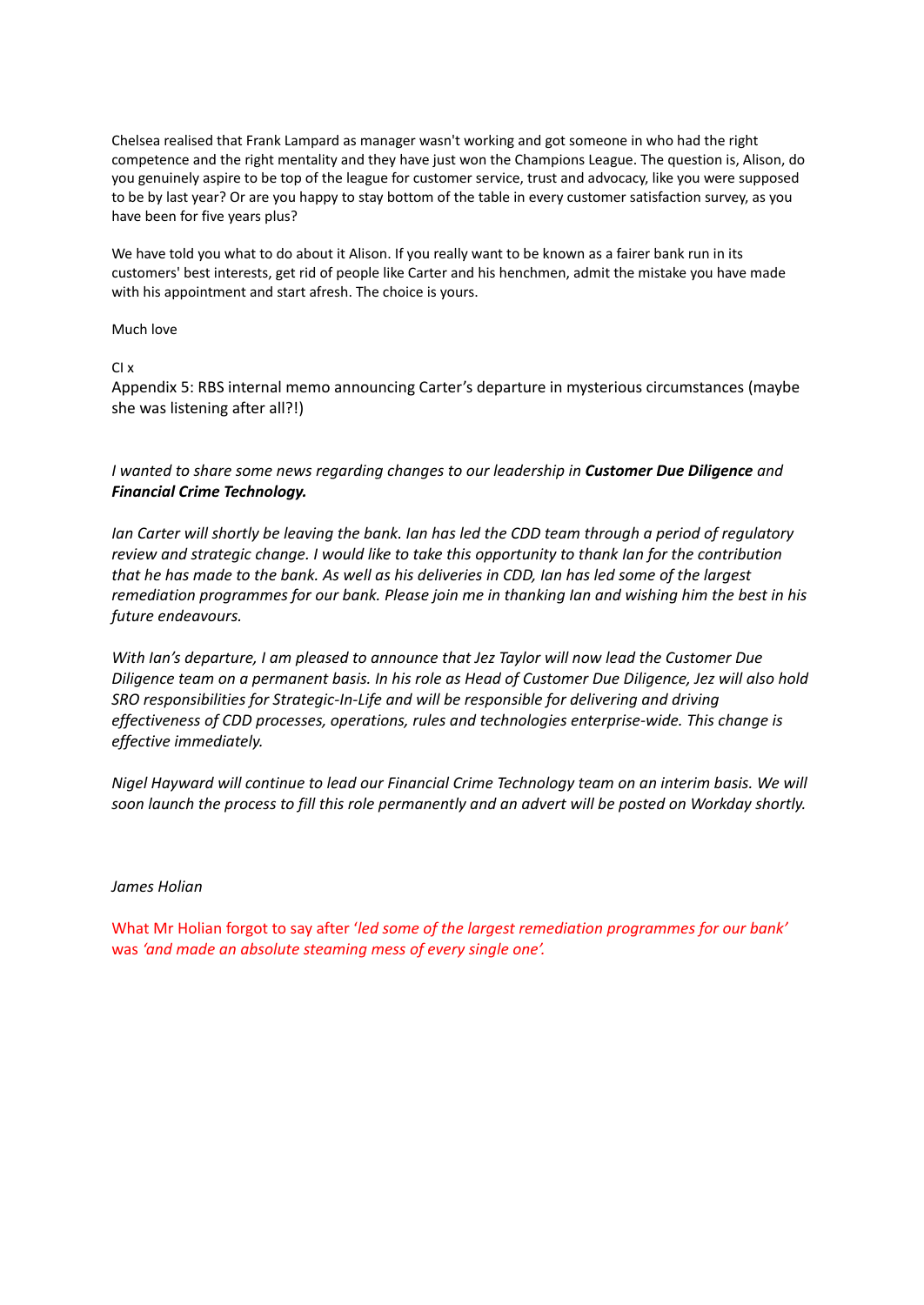Appendix 6: Complete stonewalling from the FCA when asking for feedback on the action taken as a result of our disclosures and the Eversheds review:

**Sent:** Monday, October 18, 2021 at 1:12 PM **From:** "Whistle" <Whistle@fca.org.uk> **To:** "Concerned Insider" <concernedinsider@mail.com> **Subject:** RE: 3714 - RBS Dear CI

Thank you for your email with attachment.

As the FCA Chairman has said, we are endeavouring to be more transparent with whistleblowers. However, the confidentiality obligations placed upon the FCA within our existing legal framework prevent us from sharing information with whistleblowers which is not in the public domain.

We do appreciate your courage in coming forward to raise your concerns with the FCA and in doing so the contribution you have made to our supervisory work.

Kind regards,

#### **Rob Histon**

Senior Associate / Whistleblowing Team / Intelligence Department / Enforcement & Market Oversight Division 12 Endeavour Square London Telephone: +44 (0)20 7066 9200 Email: [whistle@fca.org.uk](mailto:whistle@fca.org.uk) Website: [www.fca.org.uk](http://www.fca.org.uk) **Follow us:**

#### *This email is FCA Official unless marked otherwise*

**From:** Concerned Insider <concernedinsider@mail.com> **Sent:** 16 October 2021 12:37 **To:** Whistle <Whistle@fca.org.uk>; rbswhistlegmail.com <rbswhistle@gmail.com>; Rachel Wolcott <rachel.wolcott@thomsonreuters.com>; Ian Fraser <ian@ianfraser.co.uk>; Ben Chapman <ben.chapman@independent.co.uk> **Subject:** RE: 3714 - RBS

# **\*\*This email has come from an external source. BE CAREFUL of links and attachments and report suspicious emails\*\***

Dear Rob/ whoever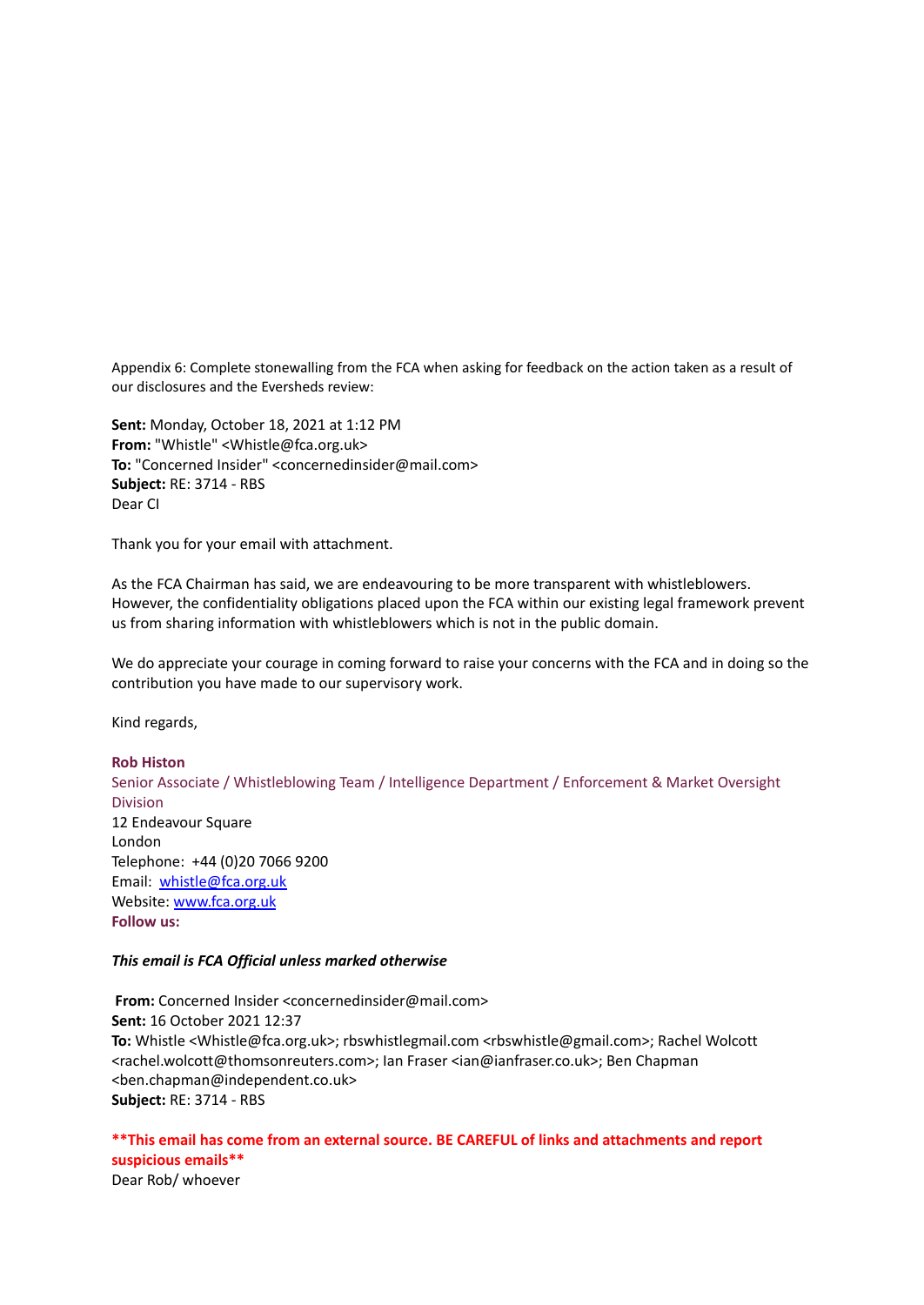I read an interesting article from Thomson Reuters regulatory intelligence the other day, which I have attached for reference.

Maybe you would like to explain how your refusal to provide any information regarding the 'supervisory work', you have undertaken over project Amethyst squares with your own Chairman's statement that you need to be more transparent with whistleblowers 'to give them confidence that the very considerable personal decision they've had to take to reach out to us is one that's resulting in benefit'.

Regards

CI (not C1!) **Sent:** Friday, May 21, 2021 at 11:18 AM **From:** "Whistle" <**Whistle@fca.org.uk>** To: "Concerned Insider" <[concernedinsider@mail.com](mailto:concernedinsider@mail.com)> **Subject:** RE: Re: RE: 3714 - RBS Dear C1

I write further to my colleague Nazmul's email of 1 February below.

I can now advise that FCA Supervision have now concluded their review of your disclosure.

Over the past two years we have engaged with our Supervision colleagues in respect of your disclosure. I can assure you that that consideration was given to each of the points you raised.

Your disclosure has contributed to the proactive supervisory work which FCA Supervision is undertaking with the firm. I am unable to say any more about this work as it is confidential.

We will contact you in the event of public developments which flow from the FCA's use of your information, subject to the strict legal and policy constraints on information-sharing within which we must operate.

In the meanwhile we will store your information securely so we can review it in the future, should the need arise.

I would like to take this opportunity to thank you again for coming forward and raising your concerns with the FCA. I hope that you can take satisfaction from knowing that you have done the right thing.

Kind regards

#### **Rob Histon**

Senior Associate / Whistleblowing Team / Intelligence Department / Enforcement & Market Oversight Division

12 Endeavour Square London Telephone: +44 (0)20 7066 9200 Email: [whistle@fca.org.uk](mailto:whistle@fca.org.uk) Website: [www.fca.org.uk](http://www.fca.org.uk)

**Follow us:**

*This email is FCA Official unless marked otherwise*